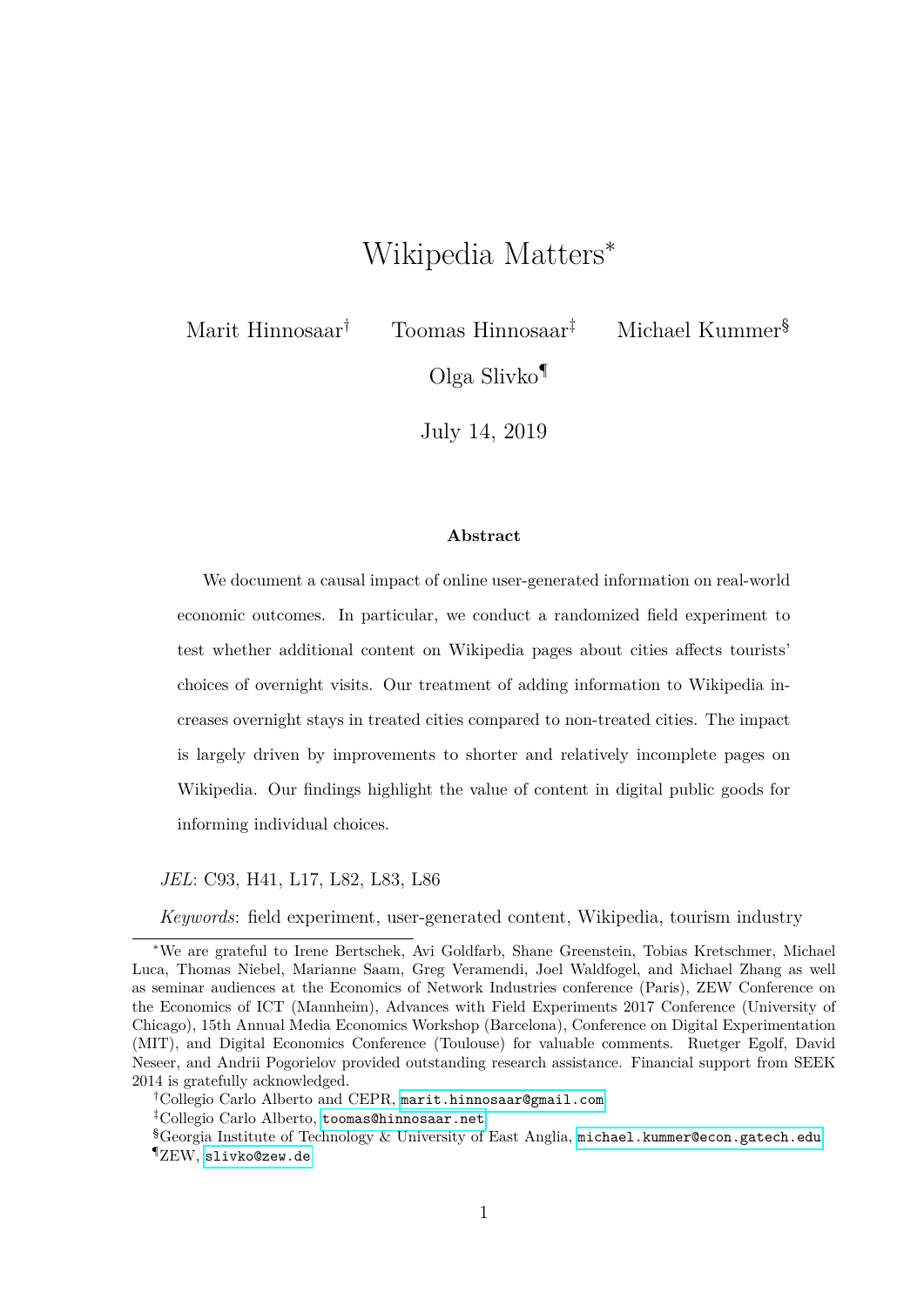# **1 Introduction**

Asymmetric information can hinder efficient economic activity [\(Akerlof, 1970\)](#page-18-0). In recent decades, the Internet and new media have enabled greater access to information than ever before. However, the digital divide, language barriers, Internet censorship, and technological constraints still create inequalities in the amount of accessible information.<sup>[1](#page-1-0)</sup> How much does it matter for economic outcomes?

In this paper, we analyze the causal impact of online information on real-world economic outcomes. In particular, we measure the impact of information on one of the primary economic decisions—consumption. As the source of information, we focus on Wikipedia. It is one of the most important online sources of reference. It is the fifth most popular website in the world[2](#page-1-1) and receives about 14 billion direct page views per month.[3](#page-1-2)*,*[4](#page-1-3) However, the information available across Wikipedia's 299 language editions is not the same. We analyze whether the differences in available information affect consumption choices.

We quantify the causal impact of information in Wikipedia on consumption choices by conducting a randomized field experiment. Analyzing the impact of information using observational data would have been challenging because of potential endogeneity. Popular products tend to attract more attention, and therefore, more information is available about them. While the amount of information on Wikipedia tends to be correlated with the products' popularity, the information isn't necessarily causing consumption, but may instead be its byproduct. We overcome the identification problem using randomization.

We added content to randomly chosen Wikipedia pages in randomly chosen languages. We measured the outcome using data on tourists' overnight hotel stays in Spain. The Spanish tourism sector is important in itself by accounting for almost 5% of Spain's

<span id="page-1-0"></span><sup>1</sup>See [Aceto and Pescapé](#page-18-1) [\(2015\)](#page-18-1), [Borgman](#page-19-0) [\(2003\)](#page-19-0), [Kralisch and Mandl](#page-21-0) [\(2006\)](#page-21-0), [Mason](#page-21-1) [\(2017\)](#page-21-1), [Van Dijk](#page-22-0) [\(2006\)](#page-22-0), and [Van Deursen and Helsper](#page-22-1) [\(2015\)](#page-22-1).

<span id="page-1-2"></span><span id="page-1-1"></span><sup>&</sup>lt;sup>2</sup>Alexa Internet. <http://www.alexa.com/siteinfo/wikipedia.org>, accessed September 23, 2017.

 ${}^{3}$ Page Views for Wikipedia. Wikimedia Statistics. [https://stats.wikimedia.org/EN/](https://stats.wikimedia.org/EN/TablesPageViewsMonthlyCombined.htm) [TablesPageViewsMonthlyCombined.htm](https://stats.wikimedia.org/EN/TablesPageViewsMonthlyCombined.htm), accessed September 23, 2017.

<span id="page-1-3"></span><sup>&</sup>lt;sup>4</sup>This does not include indirect uses such as Apple's Siri or Google.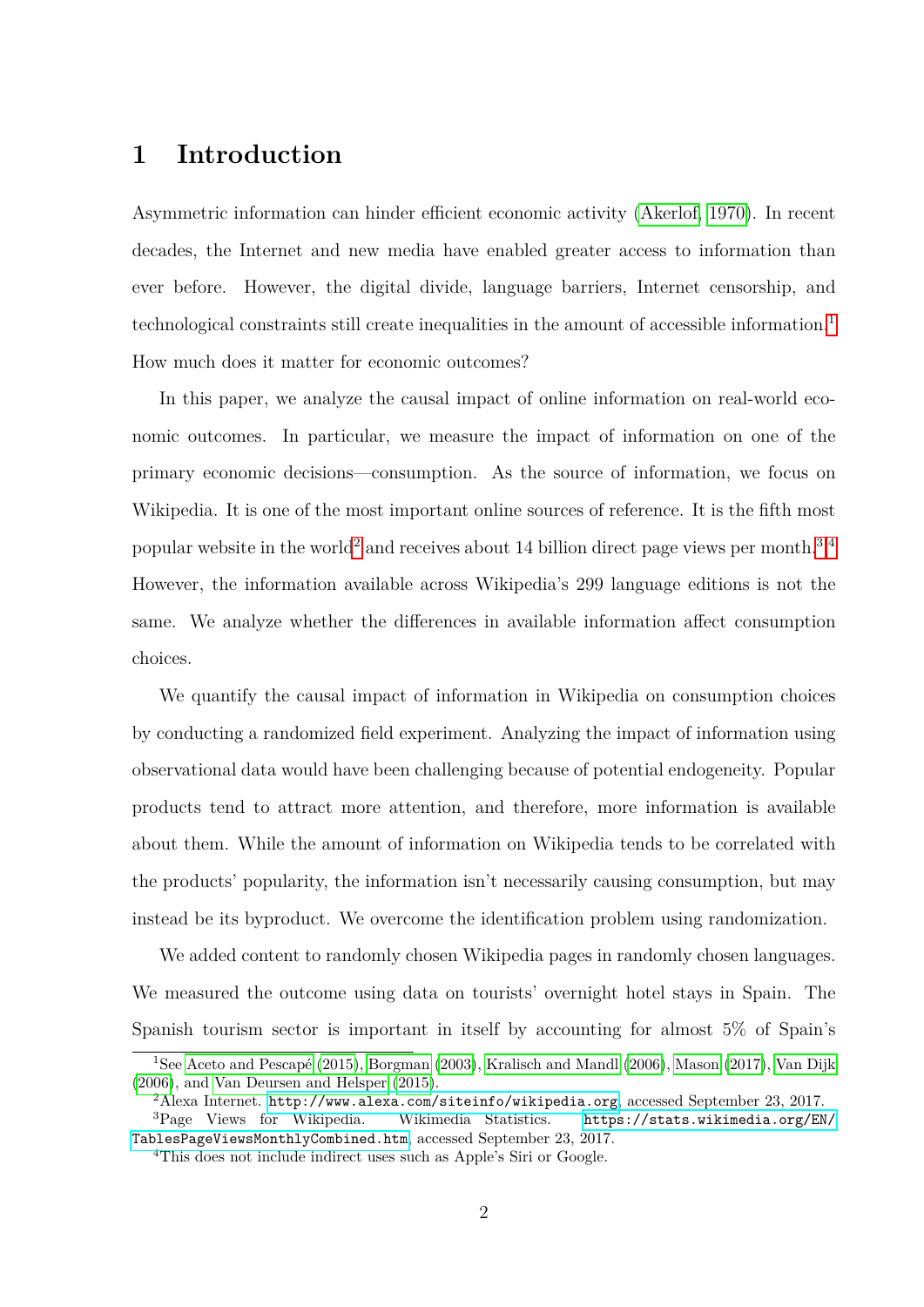GDP.[5](#page-2-0) It also provided a good setting for the study, since the Spanish National Statistical Institute collects information about overnight stays in Spanish hotels at the level of city, month, and tourist country of origin.

Our treatment added text and photos to the Wikipedia pages of Spanish cities in different language editions of Wikipedia. Most of the added text was translated from Spanish Wikipedia. We focused on information that was relevant to tourists, such as the city's main sights and culture. We focused our attention on cities with rather short Wikipedia pages. The randomization was done across city and language pairs. By varying the information in different language editions of Wikipedia, we can isolate the causal impact on tourists' choices.

We find that information on Wikipedia has a sizable impact on consumption choices. Our estimates show that adding about 2,000 characters (approximately two paragraphs) of text and one photo to a city's Wikipedia page increased the number of nights spent in this city by about 9% during the tourist season compared to cities in the control group.<sup>[6](#page-2-1)</sup> The effect comes mostly from pages that were initially relatively incomplete. In particular, the treatment increases hotel stays by about 33% in cities which initially had very short pages in a particular language, while there was no effect on city-language combinations where the pages were well developed.

Using data on search activity from Google Trends and readership from Wikipedia page views, we can shed some light on the mechanism that drives our findings. The added information has no significant impact on search activity outside Wikipedia but significantly increases the articles' readership. That is, more detailed Wikipedia articles gain more attention from potential readers. The size of this effect is similar in magnitude to the effect on tourists' choices.

<span id="page-2-0"></span><sup>&</sup>lt;sup>5</sup>Tourism statistics. Eurostat. [http://ec.europa.eu/eurostat/statistics-explained/index.](http://ec.europa.eu/eurostat/statistics-explained/index.php/Tourism_statistics) [php/Tourism\\_statistics](http://ec.europa.eu/eurostat/statistics-explained/index.php/Tourism_statistics), accessed June 21, 2017.

<span id="page-2-1"></span> $6$ Our experiment doesn't allow us to distinguish between an absolute increase in demand (market expansion) and substitution between control and treatment (business stealing). Some of the effect likely arises from rerouting tourists from other cities. The implications we highlight in this paper hold in either case.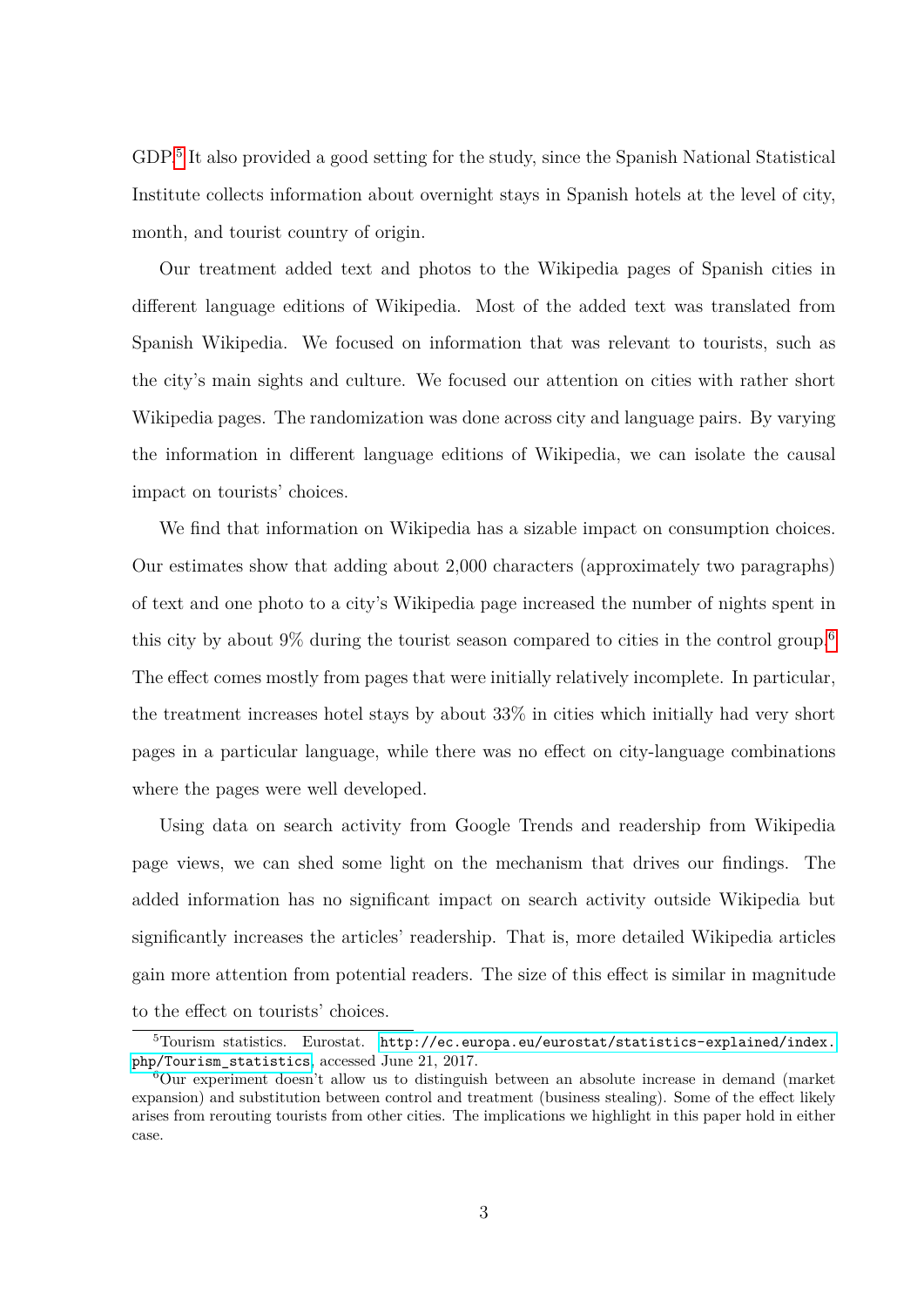Our results have three policy implications, which are likely to reach beyond the setting of our experiment. First, the results have implications on economic inequality and the digital divide. Language can pose barriers that hinder efficient economic activity. Language barriers have slowed innovation [\(Peri, 2005\)](#page-22-2), decreased trade [\(Anderson and](#page-18-2) [van Wincoop, 2004\)](#page-18-2), and affected investments [\(Grinblatt and Keloharju, 2001\)](#page-21-2). In particular, languages create a major obstacle to access to information. Large differences remain across languages in terms of information available online. Our results imply that these differences may lead to significant differences in economic behavior between various groups.

Second, on the macroeconomic level, we show that online user-generated content can have a significant causal impact on economic behavior and economic outcomes. The treatment increased the number of hotel visits by 9%. If we extend this to the entire tourism industry, the impact is large. In 2015, international tourists spent 270 million nights in Spain. The same year international travel receipts equaled 51 billion euros in Spain and 116 billion in the EU.<sup>[7](#page-3-0)</sup> While we cannot say whether online user-generated content is changing the size of expenditures or reallocating them, its impact could be in billions of euros.

Third, on the microeconomic level, our results highlight the importance of online presence. A 9% increase in consumption as a result of additional user-generated information is substantial, given that each international tourist spends about 101 euros per day while visiting Spain on average [\(García-Sánchez et al., 2013\)](#page-20-0). The findings suggest that it is beneficial to ensure that a city, firm, or product is accurately represented online in all relevant languages.

The results of this paper pose a puzzle—why is the online presence so limited? Increasing online presence is relatively inexpensive, while our results suggest a high return on investment. The online presence puzzle differs from most of the literature examining

<span id="page-3-0"></span><sup>7</sup>Source: Tourism statistics. Eurostat. [http://ec.europa.eu/eurostat/statistics-explained/](http://ec.europa.eu/eurostat/statistics-explained/index.php/Tourism_statistics) [index.php/Tourism\\_statistics](http://ec.europa.eu/eurostat/statistics-explained/index.php/Tourism_statistics), accessed June 21, 2017.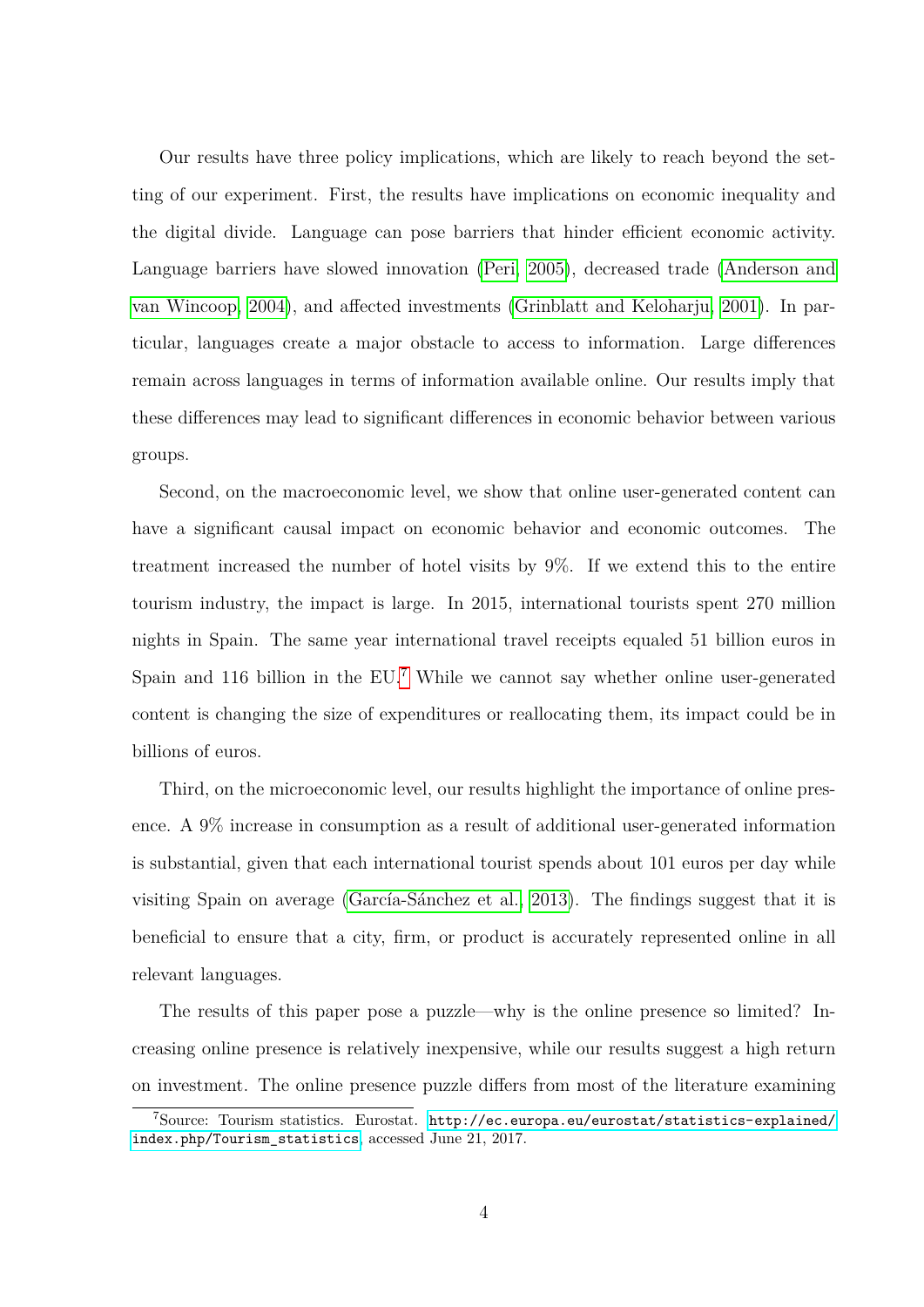contributions to online public goods.<sup>[8](#page-4-0)</sup> This literature finds that contributions exceed what the economic theory would suggest. While the public goods literature assumes contributions are altruistic, we concentrate on a setting where the involved parties would benefit from making more information available.

Our paper makes three methodological contributions. First, it is among the first papers to use Wikipedia as a treatment in a field experiment for studying the impact on behavior outside Wikipedia.<sup>[9](#page-4-1)</sup> Wikipedia provides a good ground for this since anyone can freely improve it and the whole process is automatically recorded in the form of revision histories.<sup>[10](#page-4-2)</sup> Moreover, the readership of Wikipedia articles is well-recorded in the form of page views.

Second, we use a novel dataset of real-life outcomes—overnight hotel stays. Most importantly, this dataset provides a precise measure of demand of an identical product for consumers from different countries. In Spain, hotels are legally required to record guests' country of residence. We obtained the data from the Spanish National Statistical Institute aggregated to monthly level for each city and each country of origin. For example, we know how many nights German tourists spent in a particular city in July 2015. We use the fact that German tourists are more likely to get their information from German Wikipedia and Italian tourists from Italian Wikipedia to map consumption choices back to their potential information sources.

Finally, we make a technical contribution to analyzing Wikipedia's revision histories. As our treatment adds information to Wikipedia pages, which can then be changed by other Wikipedia users, the first step in the analysis is to see how much of our additions are modified by other Wikipedia users over time. For this, we use a diff algorithm describing the shortest sequence of additions and deletions of characters to change the original text to the revised one.<sup>[11](#page-4-3)</sup> We apply this algorithm twice. First, to quantify which parts of

<span id="page-4-0"></span><sup>8</sup>See [Lerner and Tirole](#page-21-3) [\(2003\)](#page-21-3), [Goldstein et al.](#page-20-1) [\(2008\)](#page-20-1), [Lacetera and Macis](#page-21-4) [\(2010\)](#page-21-4), [Ayres et al.](#page-19-1) [\(2013\)](#page-19-1), [Chen et al.](#page-19-2) [\(2010\)](#page-19-2), [Zhang and Zhu](#page-22-3) [\(2011\)](#page-22-3), and [Algan et al.](#page-18-3) [\(2013\)](#page-18-3).

<span id="page-4-2"></span><span id="page-4-1"></span><sup>9</sup>There is literature examining the editing behavior in Wikipedia, which we will review below.

 $^{10}$ Editing Wikipedia requires following Wikipedia's Terms of Use and policies.

<span id="page-4-3"></span> $11$ For a description of the algorithm, see [Myers](#page-21-5) [\(1986\)](#page-21-5).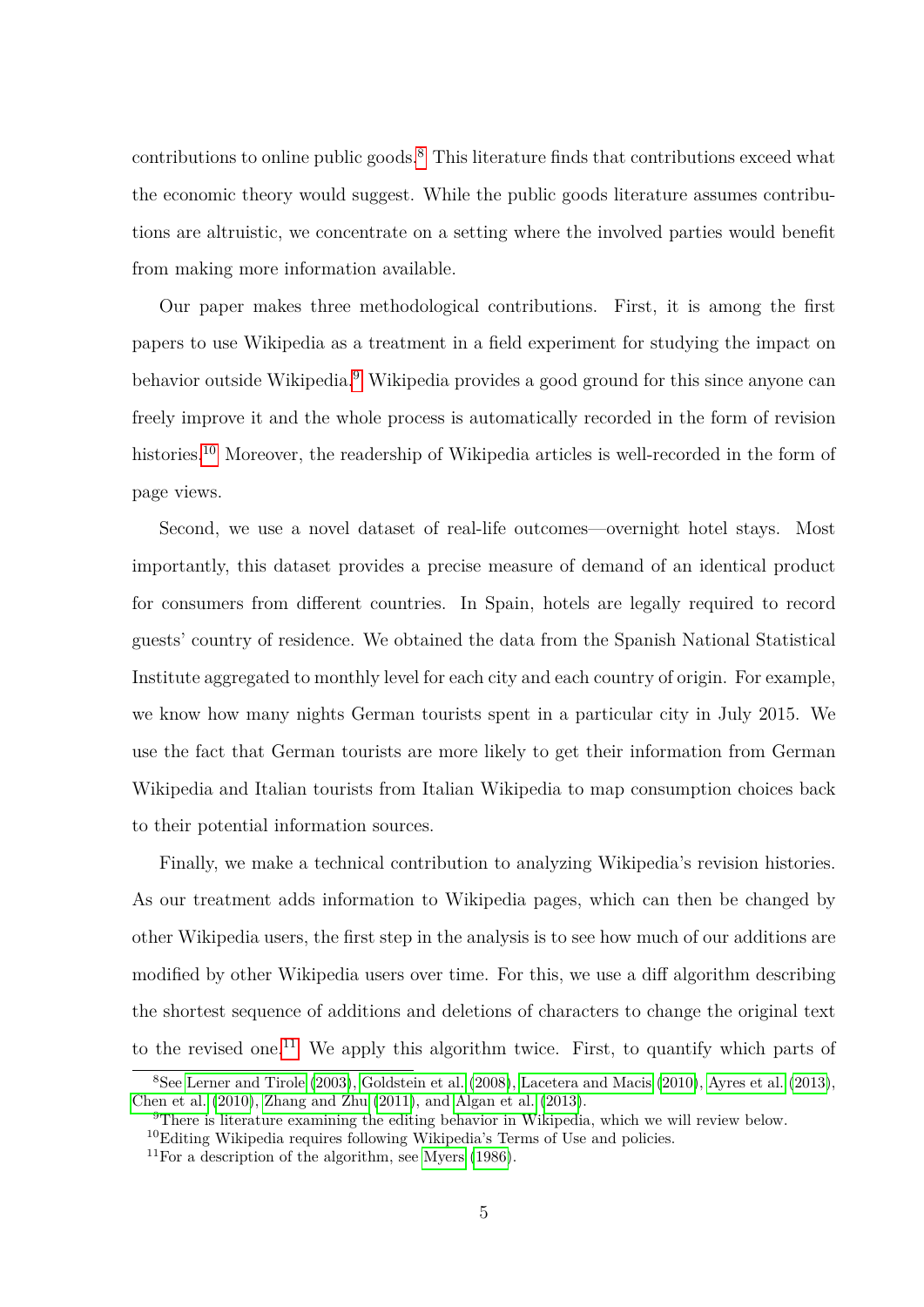the page our experiment added, and second, to measure how much of our additions had survived after a few months. We find that our edits are rather persistent: about 93% of our added text still existed about four months after the treatment. This could be because information on the pages we edited was relatively scarce and (hopefully) our contributions were considered sufficiently valuable by the Wikipedia community.

Our paper contributes to media economics literature studying the impact of media on economic outcomes (for an overview see [DellaVigna and La Ferrara](#page-20-2) [\(2016\)](#page-20-2)). In particular, our paper adds to studies on the impact of media on consumption. Most notably, [Bursztyn](#page-19-3) [and Cantoni](#page-19-3) [\(2015\)](#page-19-3) use geographic variation in access to Western TV to study its long-run impact on East German consumption choices. The paper also contributes to studies on the impact of new media and online user-generated content.<sup>[12](#page-5-0)</sup> Among others [Chevalier](#page-19-4) [and Mayzlin](#page-19-4) [\(2006\)](#page-19-4) and [Luca](#page-21-6) [\(2011\)](#page-21-6) study how product reviews affect sales. [Enikolopov](#page-20-3) [et al.](#page-20-3) [\(2018\)](#page-20-3) analyze the impact of blog posts exposing corruption in state-controlled companies on their market returns. [Xu and Zhang](#page-22-4) [\(2013\)](#page-22-4) study the impact of Wikipedia on financial markets combining data of financial records, management disclosure records, news article coverage, and Wikipedia editing histories. Our paper adds to the literature by providing evidence of how Wikipedia informs consumers and affects their choices. It differs from these papers in terms of the research method. The above papers use either a natural experiment or detailed observational data, while we conduct a randomized field experiment which helps us to identify the effect.

Methodologically, our paper is related to a recent study by [Thompson and Hanley](#page-22-5) [\(2017\)](#page-22-5). In work concurrent and independent from ours, [Thompson and Hanley](#page-22-5) [\(2017\)](#page-22-5) also conduct a randomized field experiment in Wikipedia. They find that Wikipedia content affects scientific articles. Their work is complementary to ours—they find that

<span id="page-5-0"></span> $12$ More generally, our paper relates to the literature on how ICT affects economic outcomes by changing access to information. Among other topics, this literature has studied the impact of the Internet on economic growth [\(Czernich et al., 2011\)](#page-19-5), on labor market outcomes [\(Forman et al., 2012;](#page-20-4) [Akerman et al.,](#page-18-4) [2015\)](#page-18-4), on the airline industry [\(Dana and Orlov, 2014;](#page-19-6) [Ater and Orlov, 2015\)](#page-19-7), the impact of medical records on hospital costs [\(Dranove et al., 2014\)](#page-20-5), and the impact of e-commerce on price dispersion [\(Ellison and](#page-20-6) [Ellison, 2009;](#page-20-6) [Overby and Forman, 2014\)](#page-22-6).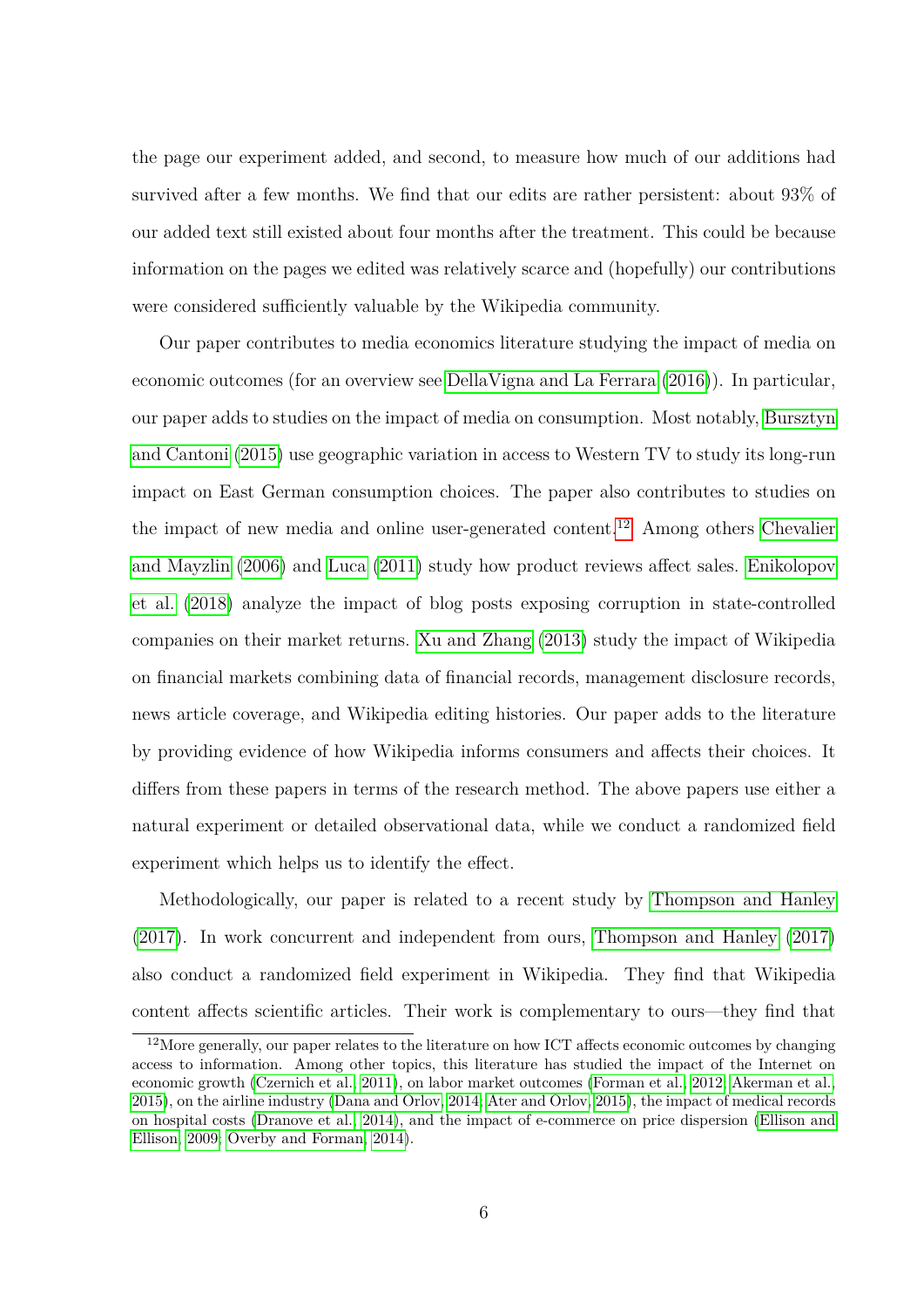Wikipedia has a significant impact on knowledge production outside Wikipedia, whereas we find that the available information affects consumption choices. Taken together, the two papers establish an important insight that is difficult to document without randomized field experiments: the value of information on Wikipedia does not only derive from the entertainment value that readers obtain from consuming the content, but it is also valuable input to economic choices. As the two papers illustrate, the content affects decisions in many domains.

Our paper also relates to the emerging small branch of literature on information production on Wikipedia. Most of this literature analyzes contributions to Wikipedia (including [Zhang and Zhu, 2011;](#page-22-3) [Aaltonen and Seiler, 2015\)](#page-18-5) and biases in Wikipedia [\(Greenstein](#page-20-7) [and Zhu, 2012;](#page-20-7) [Greenstein et al., 2016;](#page-20-8) [Greenstein and Zhu, 2018;](#page-21-7) [Hinnosaar, 2019\)](#page-21-8). Our paper stresses the importance of understanding the Wikipedia production process and its biases by quantifying the impact of Wikipedia on offline economic behavior.

# **2 Background on Wikipedia**

Wikipedia is an open-access Internet encyclopedia. It is the fifth most popular website in the world.<sup>[13](#page-6-0)</sup> It is arguably one of the most important knowledge repositories and digital public goods. Wikipedia is written by volunteers: anyone can create Wikipedia articles or edit almost any of its existing articles.

While Wikipedia exists in 299 languages, the amount of available information differs across languages. English Wikipedia is the largest, with over five million articles. Only 13 other language editions had more than a million articles in 2017.[14](#page-6-1)

Such asymmetries are important because a significant share of the population can access information only in their mother tongue. For example, almost half of the population

<span id="page-6-0"></span><sup>&</sup>lt;sup>13</sup>Only Google, Youtube, Facebook, and Baidu are more popular than Wikipedia. The popularity is measured by the web traffic measurement company Alexa Internet ([http://www.alexa.com/siteinfo/](http://www.alexa.com/siteinfo/wikipedia.org) [wikipedia.org](http://www.alexa.com/siteinfo/wikipedia.org), accessed June 19, 2017).

<span id="page-6-1"></span><sup>14</sup>[https://meta.wikimedia.org/wiki/List\\_of\\_Wikipedias](https://meta.wikimedia.org/wiki/List_of_Wikipedias), accessed June 19, 2017.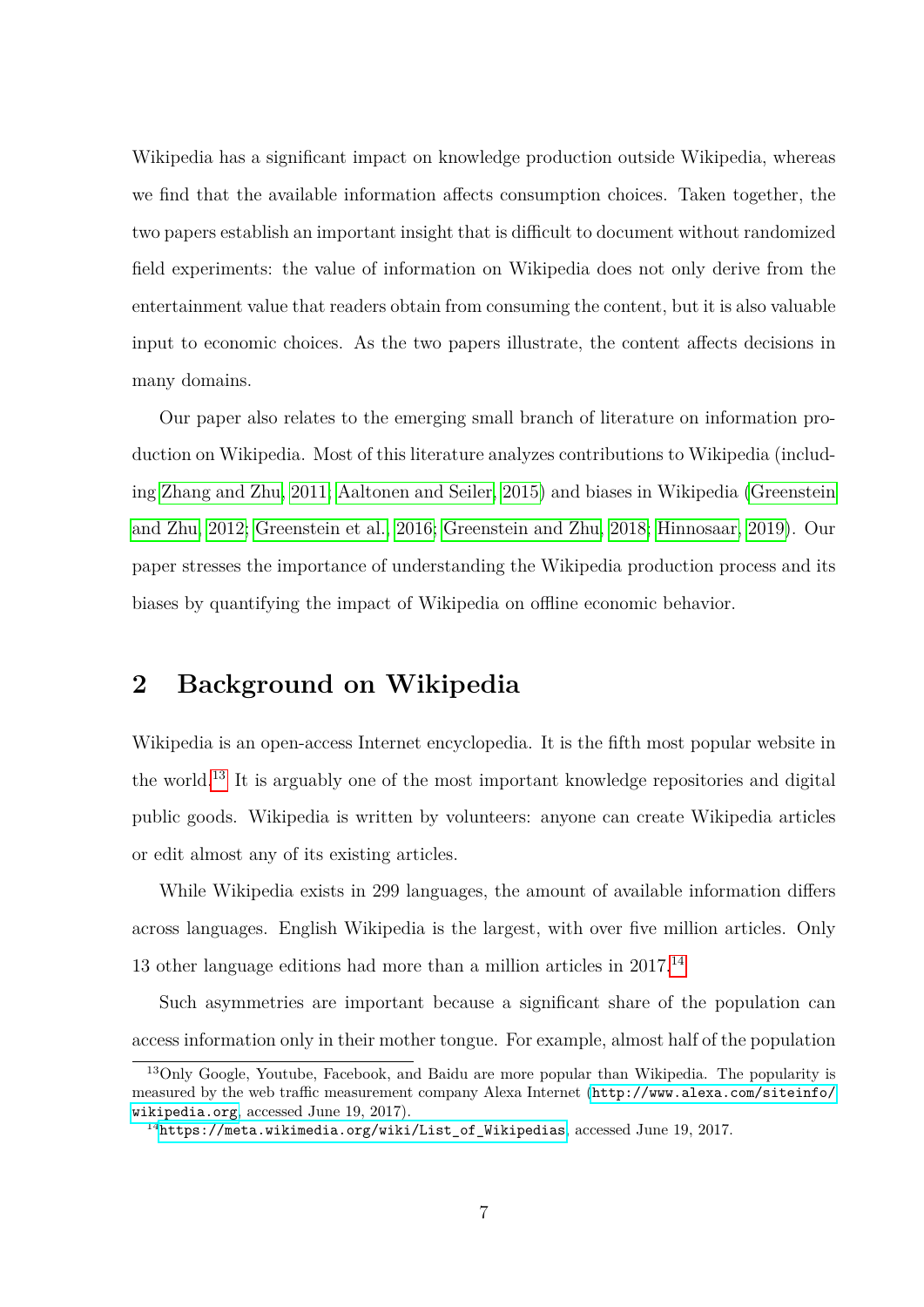in the EU does not speak any foreign language.[15](#page-7-0) People who speak only one language can only access the information from their native language Wikipedia. Figure [A.1](#page-30-0) shows local language Wikipedia sizes and the percentage of the population speaking more than one language. Language affects not only the topics covered but also the depth of coverage. For example, among the  $1,000$  most important articles in Wikipedia<sup>[16](#page-7-1)</sup> the median text length (relative to the corresponding page in English) varies from 5% in Latvian to 55% in French (see Figure [A.2\)](#page-31-0). Not all topics are covered equally (see Figure [A.3\)](#page-32-0). Overall, the worst covered topics are in categories like philosophy and religion (12%) and health and medicine (13%).

The relevant implication for this paper is that the available information varies across the language editions of Wikipedia, both in terms of the pages that exist and in terms of the depth of information in each topic it covers. Figure [1](#page-23-0) presents an example: it describes pages about Murcia, a large Spanish city, across the different language editions of Wikipedia. This page exists in 84 different language editions of Wikipedia.<sup>[17](#page-7-2)</sup> The figure contrasts the 20 longest versions of the Murcia page. Not surprisingly, the page is longest in Spanish Wikipedia. In all other languages the page is at least five times shorter.

# <span id="page-7-3"></span>**3 Experimental Design**

We conducted a field experiment in which we added content (text and photos) to the Wikipedia pages of Spanish cities in different language editions of Wikipedia. The randomization was done across city and language pairs. The outcome variable is the number of overnight hotel stays by the tourists from the countries where the population speaks one of the treated languages. We describe the experimental design below. Appendix [C](#page-37-0) provides additional detail.

<span id="page-7-1"></span><span id="page-7-0"></span><sup>15</sup>About 46% of the population speaks only their mother tongue. (cf. [Eurobarometer](#page-20-9) [\(2012\)](#page-20-9)).

 $16$ Wikipedia keeps a list of 1,000 vital articles ([https://en.wikipedia.org/wiki/Wikipedia:Vital\\_](https://en.wikipedia.org/wiki/Wikipedia:Vital_articles) [articles](https://en.wikipedia.org/wiki/Wikipedia:Vital_articles), accessed June 26, 2017).

<span id="page-7-2"></span><sup>17</sup>Wikipedia data on Murcia was accessed on June 20, 2017.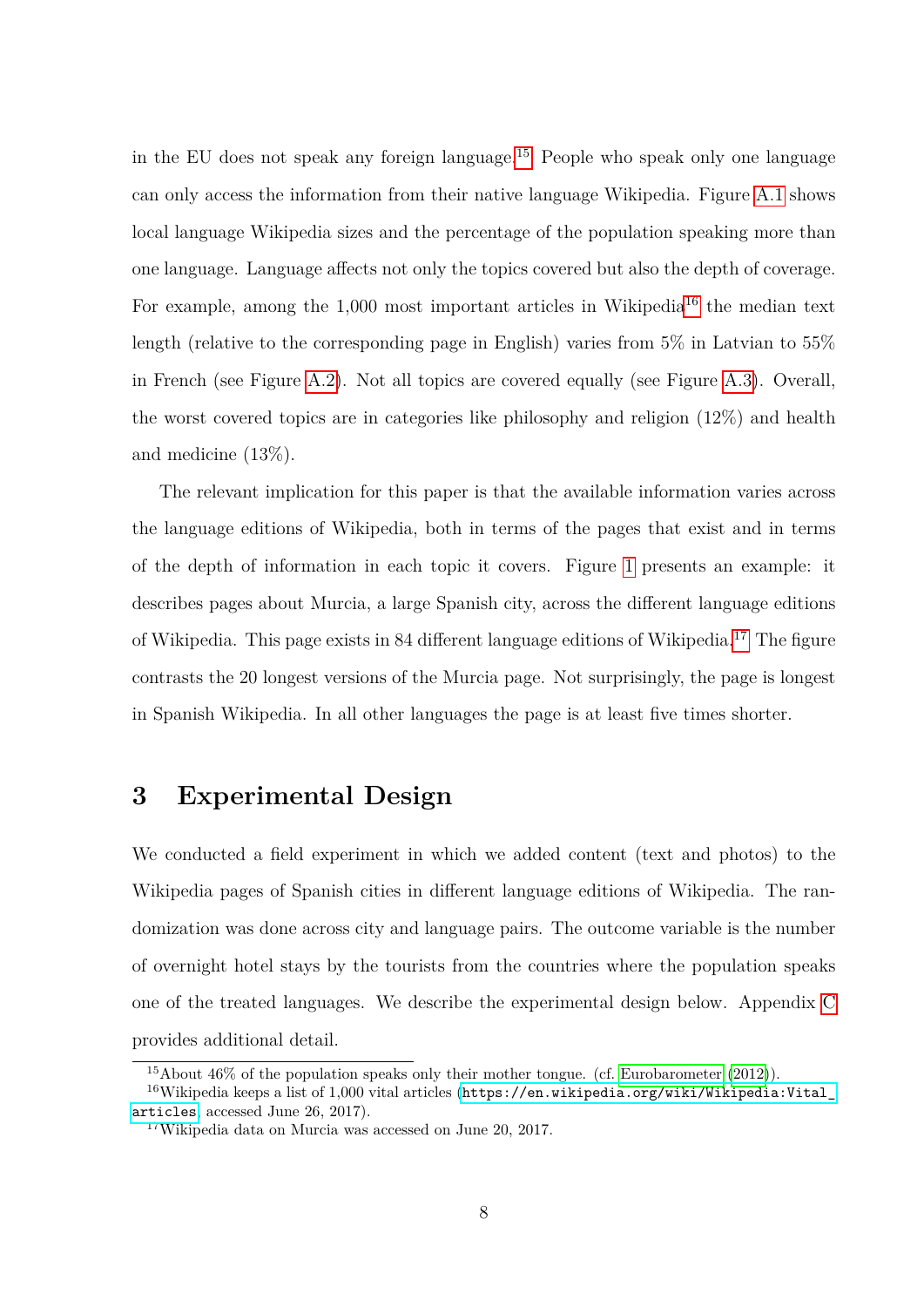**Sample** We restricted attention to four languages and tourists from the corresponding countries: Dutch (the Netherlands), German (Germany), French (France), Italian (Italy). Altogether we had hotel data from 135 Spanish cities. However, in many smaller cities, hotel data was missing for some months and some tourist countries of origin. Hence, we expected to encounter the problem of not being able to measure the effect of treatment because of missing outcome (hotel) data. We were also concerned that our fixed length treatment might not be strong enough in the case of very large cities which already had long Wikipedia pages.

Therefore, we restricted attention to a sample of cities that satisfied two criteria. First, the Wikipedia page for the city had to be relatively short—no more than 24,000 characters in each of the four languages. Second, there could be no missing hotel data for the city. Specifically, we required the data on hotel stays to exist for each month from May to October 2013 and for all four countries of origin. Sixty cities satisfied these two criteria. These restrictions gave us a sample of 240 Wikipedia pages (or city-language pairs).

**Randomization** We randomized across 240 Wikipedia pages (60 Spanish cities in four languages). Our goal was to treat each city equally. Therefore, for each city, we treated its page in two randomly chosen language editions of Wikipedia. In each language edition of Wikipedia, we treated 30 city pages. This resulted in a design where, for each city, some languages are assigned to the treatment and some to the control group. Similarly, in each language, some cities are in the treatment and some in the control group.

To ensure balance in the treatment and control groups, we used a stratified randomization design. We ordered the 60 cities by the total number of tourists. Then we divided the cities into ten groups of six cities each. Within each group, we randomly assigned the city to one of six treatments. The six treatments were as follows: treat the city page in one of the six possible language pairs (Dutch & German; Dutch & French; Dutch & Italian; German & French; German & Italian; French & Italian). Hence, 120 city pages were treated and 120 pages remained as controls.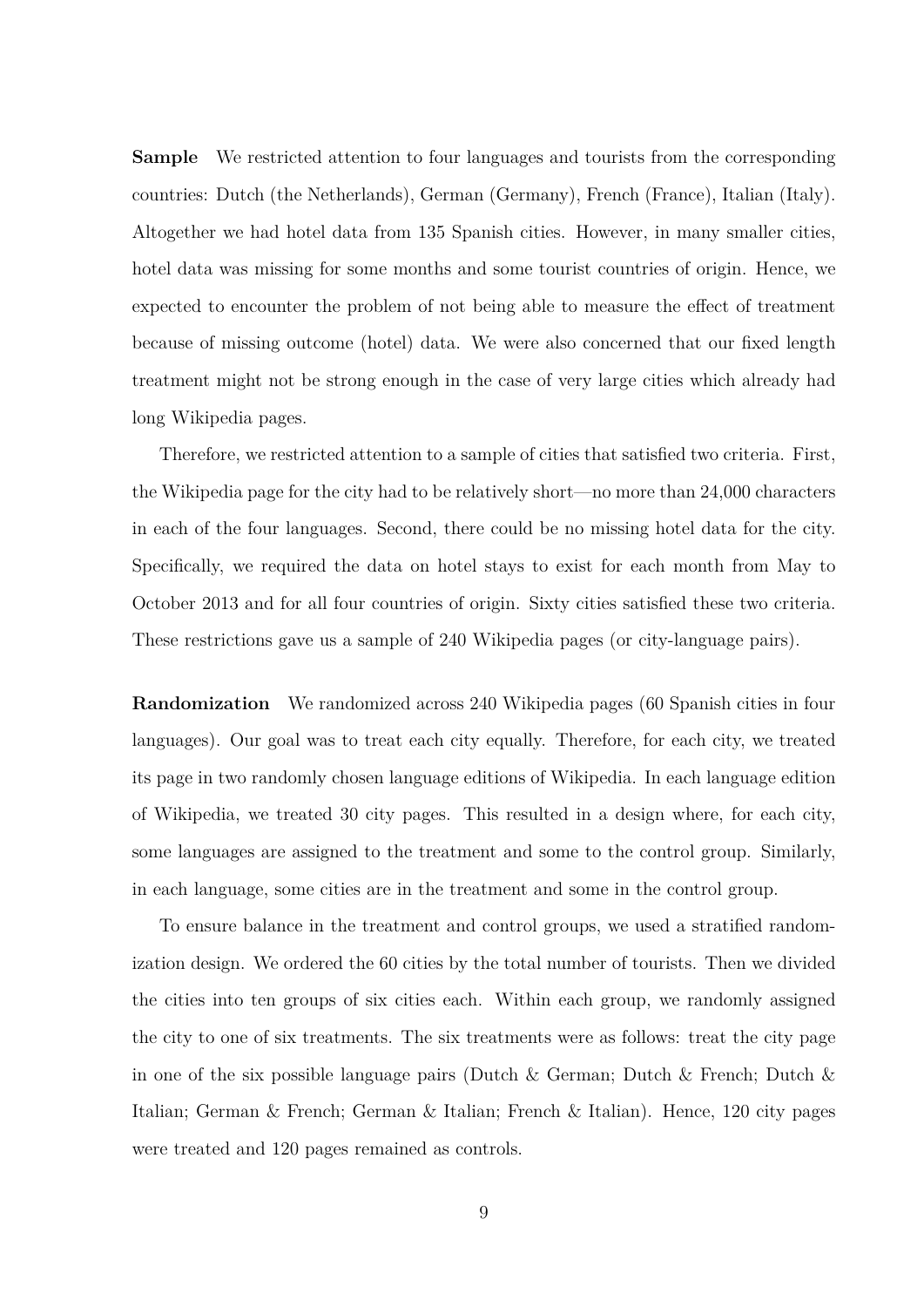**Treatment** The pages were treated mid-August, 2014. The treatment added text and photos to each page in the treatment group. The added text and photos were on topics relevant for tourists, such as the city's main sights and culture. The added text was translated mostly from the corresponding Spanish or English language Wikipedia pages and photos were from the same source.

Our goal was to *improve* the Wikipedia pages, and we deliberately avoided decreasing the quality of Wikipedia pages, for example, by deleting existing material. Our treatment followed Wikipedia's policies and added content that according to our understanding was knowledge already approved by the editors of Spanish or English Wikipedia.

**Survival of added material** While editing German, French, and Italian Wikipedia was not problematic, we were not successful in editing Dutch Wikipedia. Wikipedia allows anyone to edit it. This also means that anyone can delete all or part of an article, or undo the latest changes by reverting to a previous version. All our additions to Dutch Wikipedia were deleted in less than 24 hours. That is, all Dutch Wikipedia pages were essentially untreated from the point of view of a person reading these Wikipedia pages or accessing these indirectly, e.g. through Apple's Siri or Google information box. Therefore, we exclude all Dutch Wikipedia articles from our main specification. However, we include Dutch articles as non-treated in our robustness analysis and the results do not change much (see Table [4\)](#page-26-0).

In table [1](#page-24-0) we show that in the German, French, and Italian Wikipedias, our added text and photos survived well. (The methodology for measuring the survival of our additions is described in Section [B.](#page-36-0)) Of the added text, on average 96 percent had survived by the beginning of the month following treatment and 93 percent by the beginning of the year following treatment. We interpret this in two ways. First, the edits were sufficiently persistent to provide hope that many people had seen the information our treatment added. Strictly speaking, it is not necessary that the precise wording of our treatment survives it is to be expected that the other Wikipedia editors improve any added contributions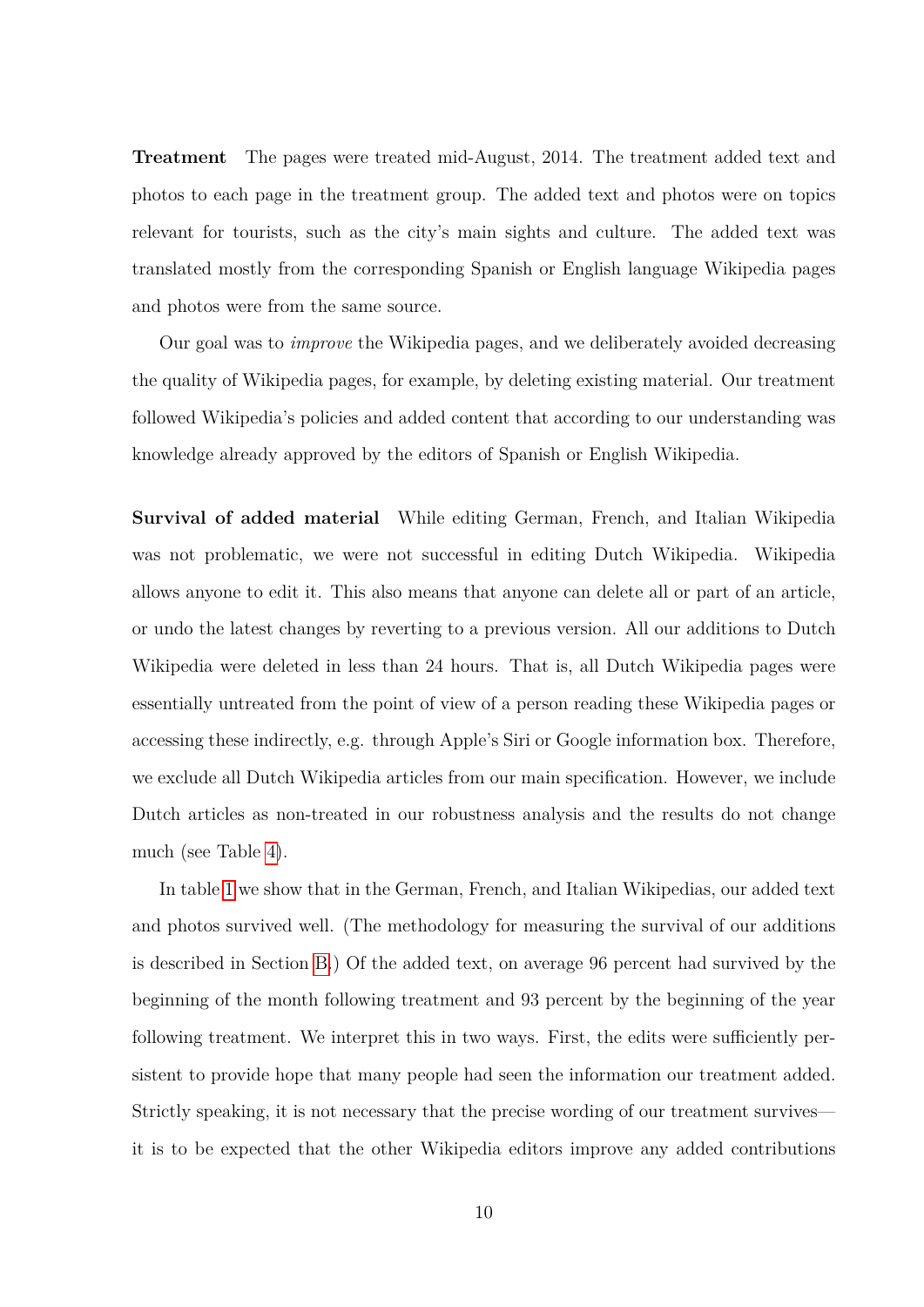over time in terms of wording, references, or content. However, measuring the preserved content is more difficult than measuring the actual text. Second, we hope that our treatment additions were considered useful by fellow Wikipedia editors; otherwise, they would have either reversed the edits or further revised them.

**Descriptive statistics** Tables [2](#page-24-1) and [A.2,](#page-28-0) and Figure [A.4](#page-33-0) provide descriptive statistics about the balance in our treatment. Table [2](#page-24-1) shows that there were no significant differences in the main characteristics between the treatment and control groups. Table [A.1](#page-28-1) shows descriptive characteristics of the treatment. The median treatment added about 2,000 characters of text and one photo. The treatment added relatively more to pages that were initially shorter (see Figure [A.4\)](#page-33-0). Table [A.2](#page-28-0) describes the initial page length by language.

Next, we provide descriptive evidence about the outcome of interest. Figure [A.5](#page-34-0) presents the histogram of the logarithm of the number of hotel nights. It shows a considerable variation in the number of hotel nights. Figure [A.6](#page-35-0) represents the percentage of missing data by calendar month. As expected, hotel visits exhibit seasonality, with slightly above ten percent missing data from May to October and up to 40 percent in December and January.

#### **4 Results**

**Empirical strategy** Our goal is to estimate the impact of additional information in Wikipedia on hotel stays in the corresponding city by tourists from the corresponding country. The main outcome variable is the logarithm of the number of hotel nights that tourists from country (exposed to language) *j* spent in city *i* during month *t*. In our main analysis, we estimate the following difference-in-differences regression:

<span id="page-10-0"></span>
$$
log(Nights_{ijt}) = \alpha + \beta Treatment_{ijt} + \gamma X_{ijt} + CityLanguageFE_{ij} + \varepsilon_{ijt}
$$
 (1)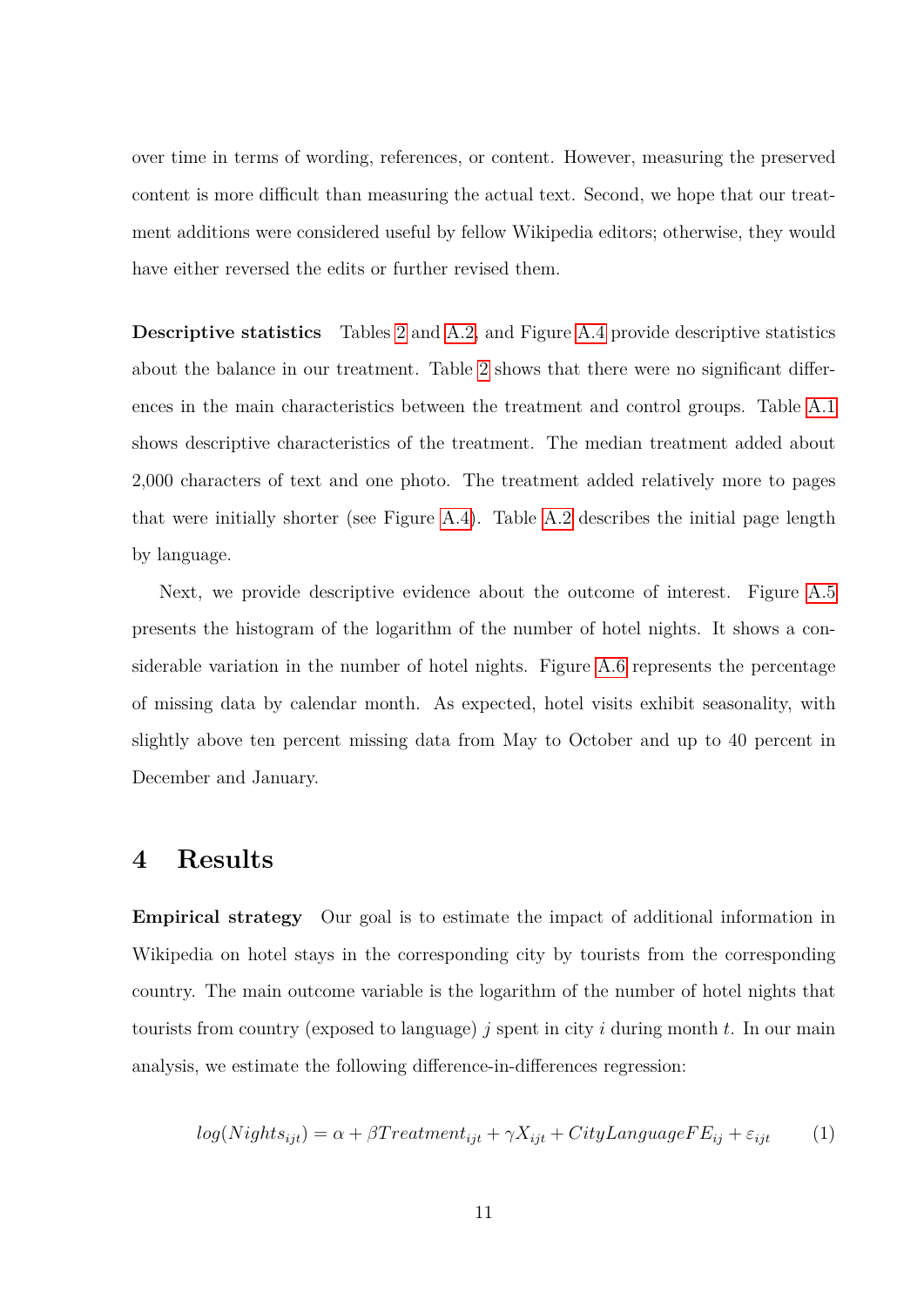The variable of interest *T reatment* equals one for the treated city-language pairs during the months after treatment and equals zero otherwise. The regression includes fixed effects for city-language pairs *CityLanguageF Eij* and time varying control variables, *Xijt*. The time varying control variables include: first, an indicator for period after treatment interacted with language fixed effects to take into account tourist country of origin-specific trends; second, an indicator for period after treatment interacted with city fixed effects to take into account city-specific trend; third, logarithm of number of tourists from Spain interacted with language fixed effects to take into account events in the city which lead to an overall increase in tourism. We cluster the standard errors by city-language pair. Due to the missing data problem discussed above, in the main analysis, we restrict the sample to May–October during each year 2010–2015.

**Main results** Table [3](#page-25-0) presents the main results. Column 1 shows our estimates of the treatment effect for the entire sample. According to these estimates, the treatment increases the number of hotel nights on average by 9%. Column 2, adds an interaction of the treatment variable and an indicator for Wikipedia pages that were initially relatively short. The estimates in Column 2 show that our treatment increases hotel stays by about 33% in cities where the pages were initially very short in a particular language, while there was no effect on cities with longer pages. Column 3 tries to explain the result by interacting the treatment variable and an indicator for the Wikipedia pages to which we added relatively longer text compared to the initial text length. As the length of the text added was about the same, the treatment was relatively larger on initially short pages (Figure [A.4\)](#page-33-0). The results in Column 3 confirm that the effect is larger on pages where the treatment was relatively larger.

**Robustness** In Table [4,](#page-26-0) we analyze the robustness of our main result. Columns 1– 5 repeat regression in Column 1 of Table [3,](#page-25-0) so the magnitudes of the estimates are comparable. Our main result is robust to (1) different handling of missing observations,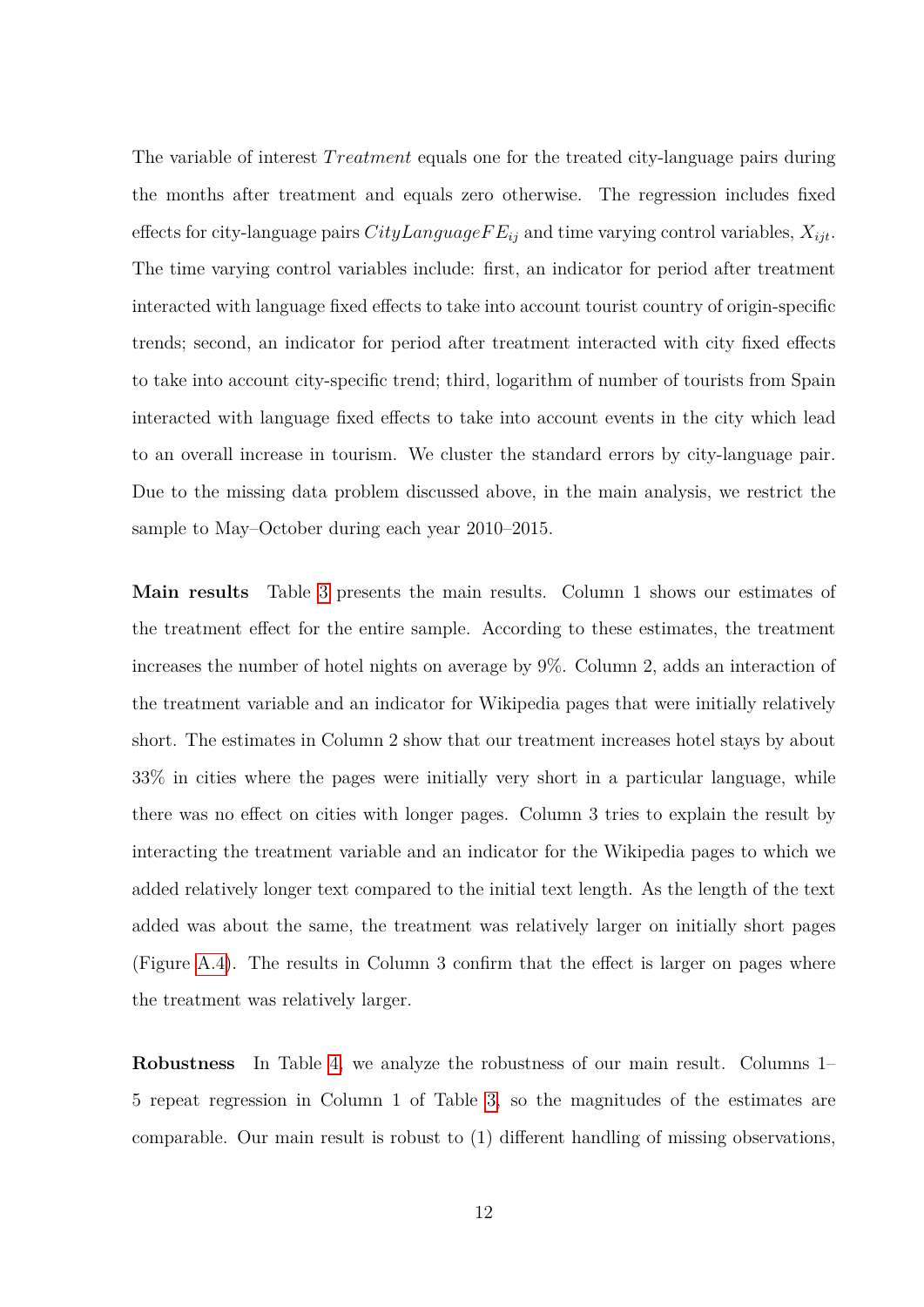(2) including our data from the canceled Dutch experiment, (3) including the winter months, and (4) adding different control variables.

Column 1 substitutes missing observations by zeros (only for city-year pairs where data exists for some month and tourist country of origin). It excludes the variables that measure the number of tourists from Spain because the number of tourists from Spain is also missing. The results are very similar.

Column 2 adds observations for tourists from the Netherlands. Recall that half of the city pages in Dutch Wikipedia were assigned to treatment, but editing Dutch Wikipedia proved infeasible since all pages in Dutch Wikipedia were returned to their pre-treatment state within 24 hours. In column 2, we include the Dutch observations and consider them as untreated. The results are unchanged. We could estimate the same regression and add a separate indicator variable for months after treatment only for Dutch pages assigned to treatment. The estimated treatment effect remains the same.

Columns 3 and 4 add the excluded months, and Column 4 substitutes missing obser-vations by zeros.<sup>[18](#page-12-0)</sup> In Column 4, again, the variables that measure the number of tourists from Spain are excluded. The results are similar, but in Column 3, less statistically precise. In Column 5 we test whether our results are driven by the choice of controls. We add additional controls, namely, the logarithm of the number of tourists from the UK interacted by language. The variables that measure the number of tourists from Spain are excluded. The results are similar.

In Column 6 we analyze whether our main result is sensitive to our choice of the dependent variable. In this column, the dependent variable is the number of tourists from country *j* divided by the number of tourists from country *j* plus those from Spain and the UK. Again, the variables that measure the number of tourists from Spain are excluded. While the results are not comparable in magnitude, the treatment effect is positive and statistically significant.

<span id="page-12-0"></span><sup>&</sup>lt;sup>18</sup>We substituted missing observations only for city-year pairs when data exists for some month and tourist country of origin.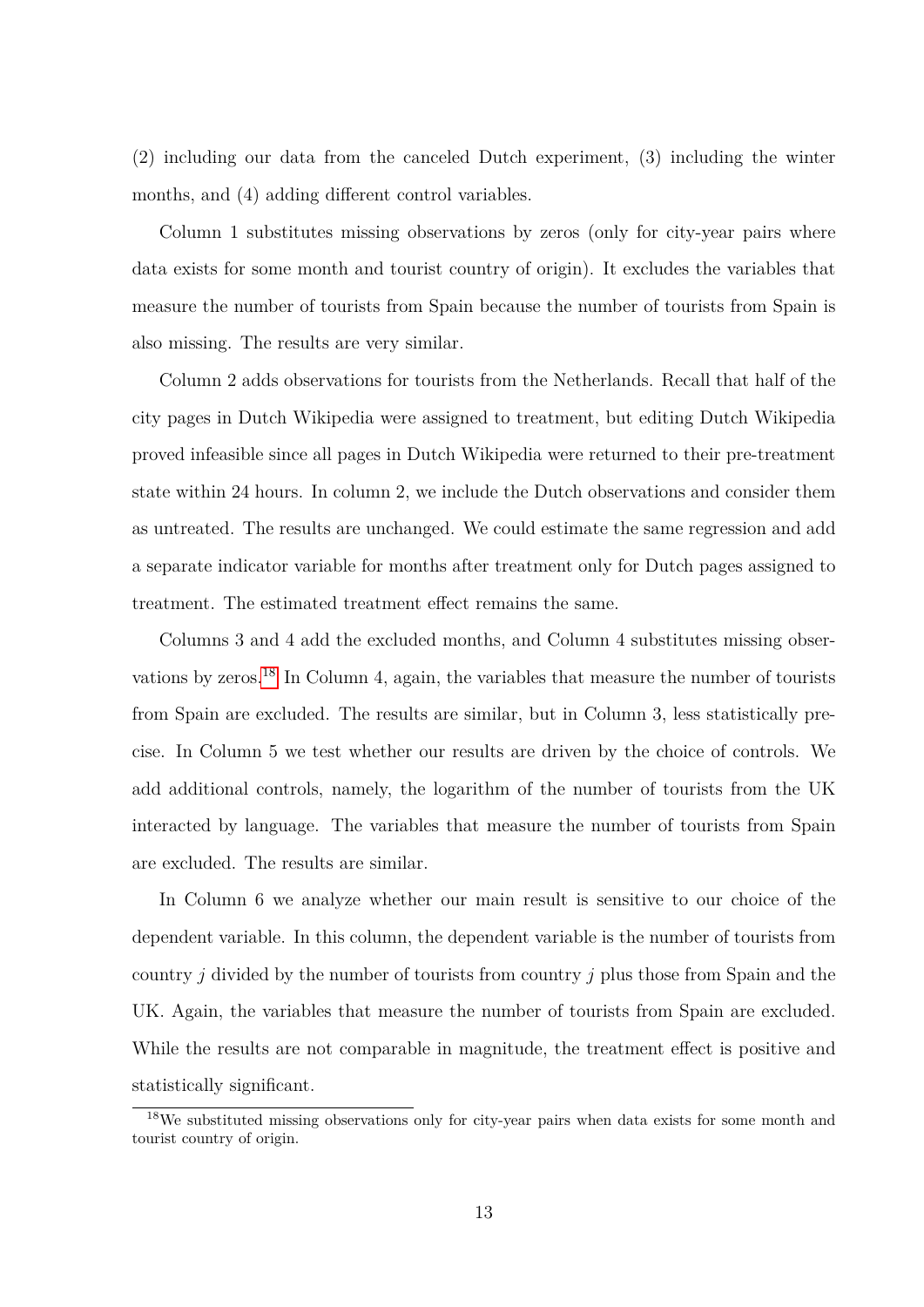**Mechanism** We analyze the mechanism by which additional information on Wikipedia changes choices. We consider three main channels. First, additional information could increase the conversion rate. That is, it could lead to a larger *share* of readers choosing the destination. Second, the information could increase the *number* of readers. Third, it could increase the underlying *interest* in the destination via indirect effects, such as wordof-mouth. We proxy the third channel using data from Google Trends. Google Trends data measures how often a particular city is searched for on Google by the population of a specific country. We can measure the combination of the first two channels using data on the page views of Wikipedia articles. Unfortunately, we don't observe whether this reflects one person reading the page many times or many people reading it once.<sup>[19](#page-13-0)</sup> Therefore, we cannot distinguish between a higher conversion rate and a broader audience.

Table [5](#page-27-0) presents estimates of analogous regressions as equation [1.](#page-10-0) In Columns 1–3, the outcome variable is the logarithm of the number of page views of a Wikipedia page for city *i* in language *j* during month *t*. In Columns 4–6, the outcome variable is the Google Trend for city *i* from country *j* during month *t*. The estimates in Column 1 show that the treatment increased page views by about 11 percent. Column 2 separates the effect by the length of the article (before treatment), showing that the treatment effect is larger on shorter pages. Similarly, the regression results in Column 3 show that the treatment effect is larger on pages where our treatment added a relatively larger share of text (these tended to be shorter pages). The estimates in Columns 4–6 show that our treatment did not affect Google Trends (Google Search volume). Table [A.3](#page-29-0) verifies the robustness of these estimates.

Altogether, these results show that our treatment increases article readership, and the effect is similar in magnitude to the effect on the number of hotel nights. We find no evidence that the Google Search volume increased. We conclude that the added content on Wikipedia increased demand mostly through additional readership.

<span id="page-13-0"></span><sup>&</sup>lt;sup>19</sup>Wikipedia did not collect unique page views before 2015. Therefore we cannot distinguish between new and returning readers.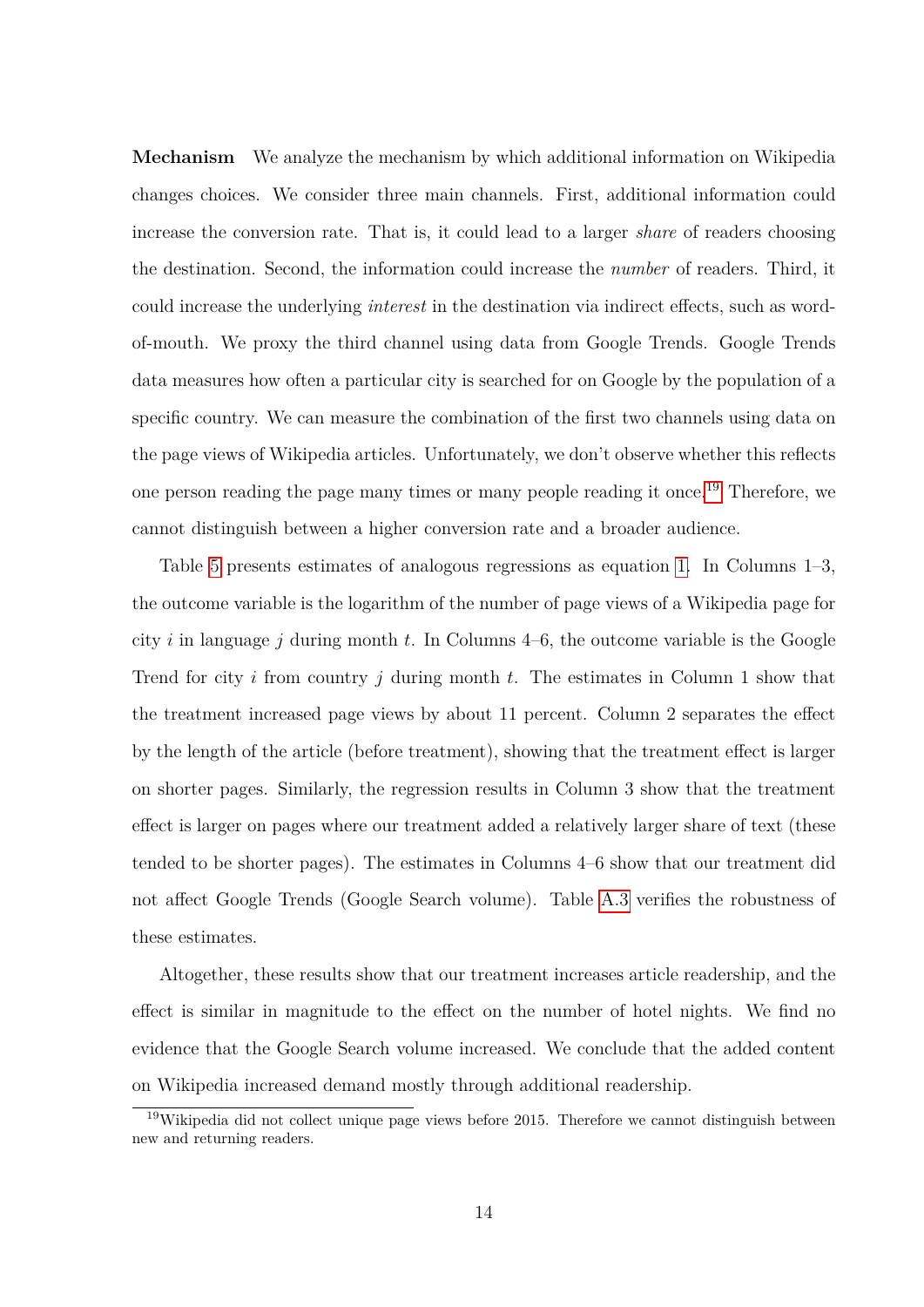One possible channel for this effect is that the additional information made it easier to find relevant information about treated cities. To investigate this hypothesis, we manually collected Google search rankings for each city/language pair. As the estimation results in Table [D1](#page-40-0) Appendix [D](#page-40-1) show, on average the search rankings increased by 7.75 positions, moving the average city from the third to the second page in the search results. Unfortunately, we do not know what the search ranks were before our treatment, and how long it took until the treated pages achieved a better search rank.

Our main finding suggests an online presence puzzle: since a relatively small increase in available information in Wikipedia may have a significant impact on tourist flows, one would expect that interested parties, such as hotel employees, would be willing to improve the online presence of a particular destination. There could be several reasons why this does not happen more often. First, it requires computer skills and a clear understanding of the community guidelines, as well as knowledge of foreign languages, which may not be readily available and therefore makes the process very costly. Second, the information in Wikipedia is a public good, and the low appropriability of the investment in improving its content gives incentives for free-riding.

We study this mechanism more closely in Appendix [F,](#page-44-0) where we look at the correlations between page lengths, city population, number of tourists, and the number of hotel employees. While this analysis cannot show a causal relationship, the results are consistent with the free-riding hypothesis. Cities with a larger population and with more tourists tend to have longer Wikipedia pages. Controlling for other variables, cities with fewer hotel employees, and therefore lower incentive to free-ride, have longer Wikipedia pages. This effect is statistically significant for Spanish and French Wikipedia but negligible in German, Italian, and Dutch languages.<sup>[20](#page-14-0)</sup>

<span id="page-14-0"></span><sup>&</sup>lt;sup>20</sup> According to [Eurobarometer](#page-20-9) [\(2012\)](#page-20-9), 7% of Spanish residents know French as a foreign language well enough to read newspaper or magazine articles. The same percentage is much lower for German  $(1\%)$ , Italian  $(2\%)$ , and Dutch  $(0\%)$ .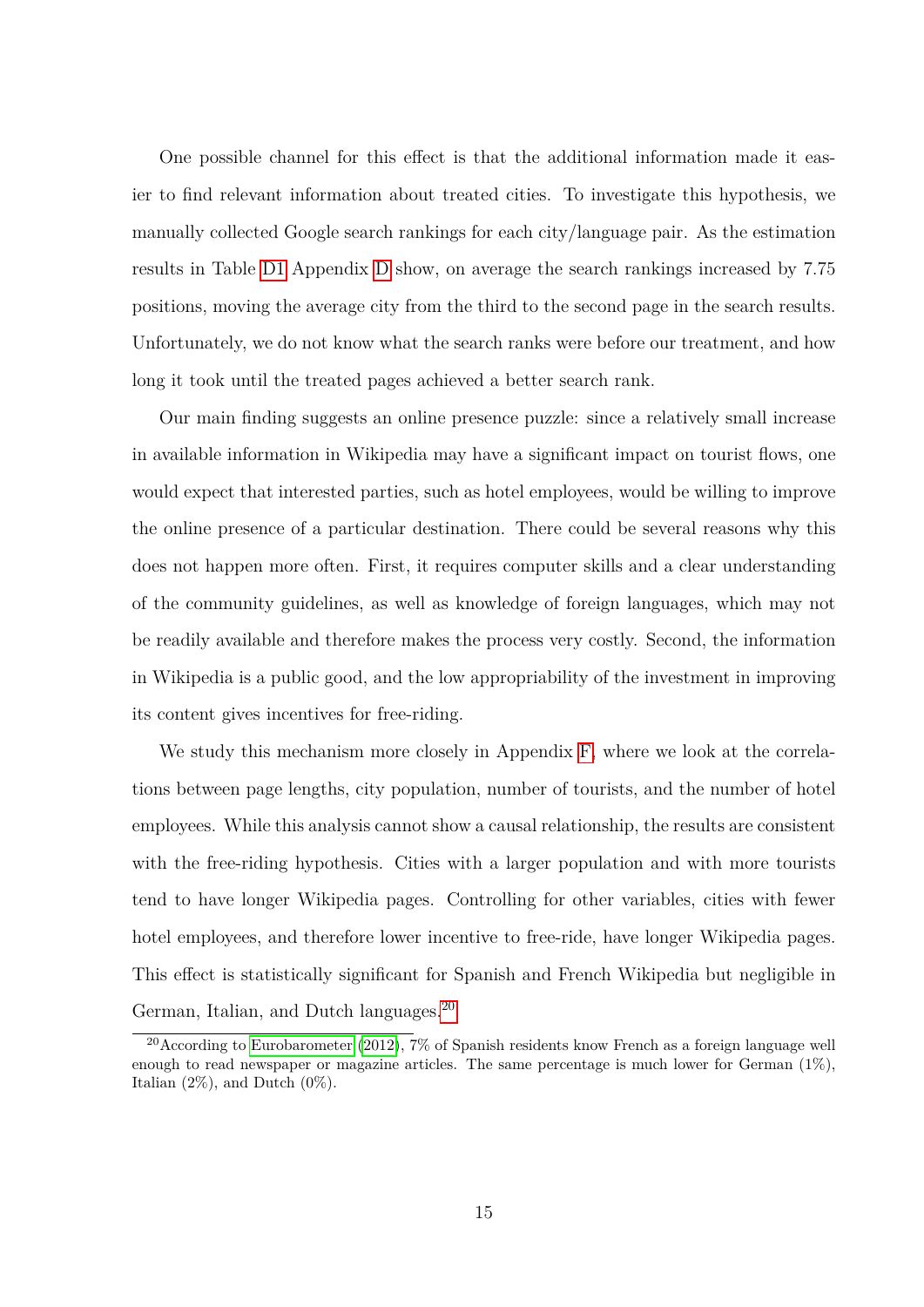**Limitations and future research** Our study faces limitations and raises questions for future research. First, our experiment was not designed to distinguish between a substitution (business stealing) and an increase in overall interest (market expansion). We would expect that our estimated treatment effect is at least partly explained by substitution from other possible tourist destinations. It appears unlikely that more information about interesting destinations leads to a significant increase in the entire tourism sector. The implications highlighted in the paper apply regardless of this ambiguity, though it would be interesting to distinguish these two effects.

We study this issue carefully in Appendix [E,](#page-41-0) where we use the fact that pages in the control group in French, German, and Italian languages were exposed to a potential "business-stealing" shock, i.e. some of their neighboring cities were treated in these languages. However, pages in the Dutch control group, as well as pages in other European Union languages, were not exposed to this shock. This comparison would be enough to identify the business-stealing effect. However, our results show that we do not have enough statistical power to estimate this. We cannot reject either that the estimates are driven purely by business-stealing nor that they are driven solely by market expansion.

Second, there is a question of generalizability, as the results may be specific to the types of pages and languages used in the experiment. In our sample, the Wikipedia pages were relatively short. We would expect that additional content would have less impact when the relative improvement is small. Moreover, the presence of short Wikipedia pages partly reflected the fact that these cities were not the most popular destinations. We would expect that the impact of Wikipedia is smaller in the case of major tourist attractions. On the other hand, these places were notable enough to have Wikipedia pages and to receive regular tourist flows. It is unlikely that additional information could lead tourists to destinations without exciting attractions. In the languages included in the experiment, Wikipedia editions are still among the largest with relatively large readerships. The availability of information in local languages is probably less relevant in countries where people are used to obtaining information in English. Additionally, the countries in the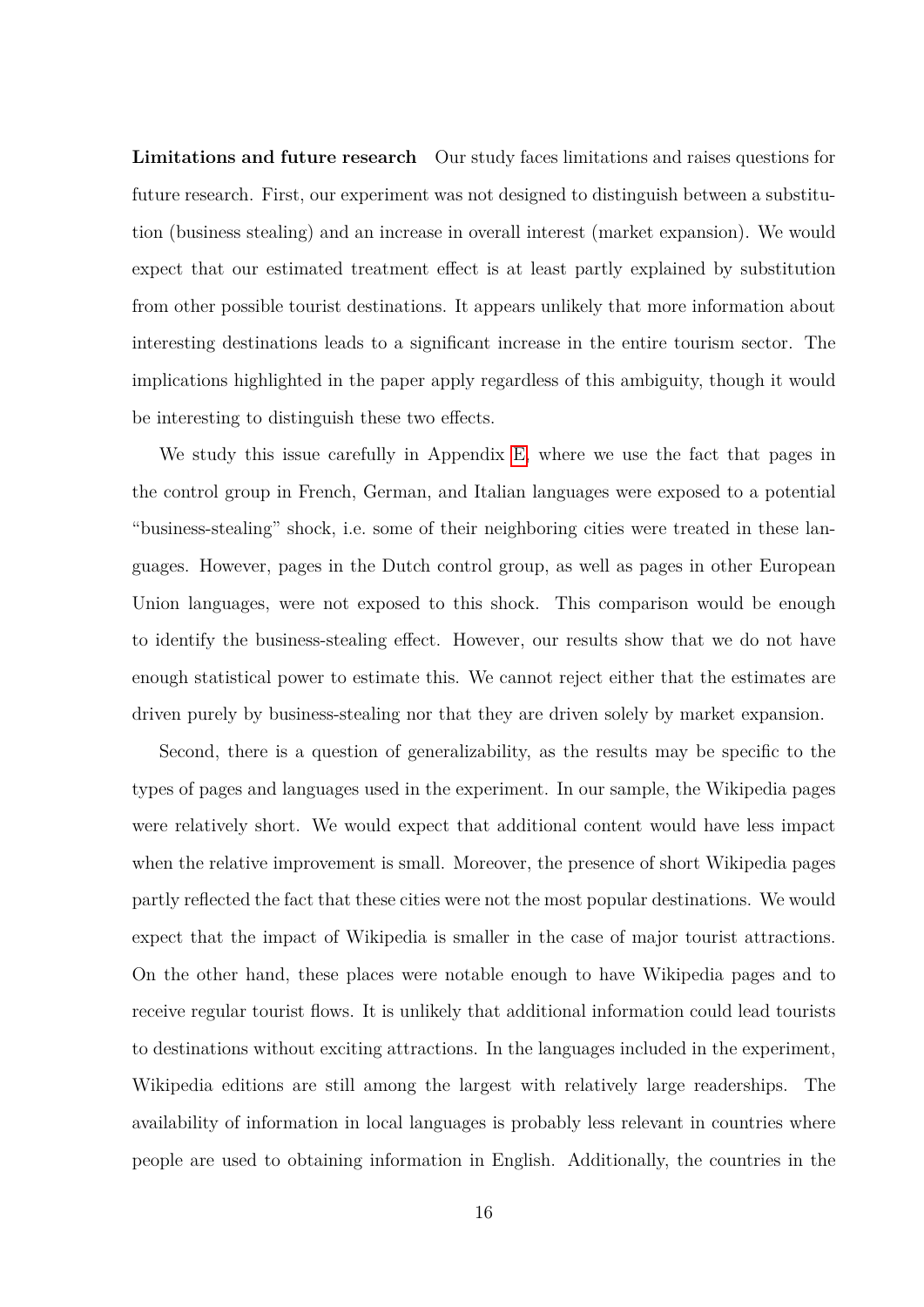experiment send large tourist flows to Spain. This means there was already a preference for Spain and left room for substitution that was discussed above. The absolute level of the treatment effect is likely to be smaller in the case of languages and countries where Spain was not a popular tourist destination.

On a more positive note regarding generilizability, the impact of Wikipedia is unlikely to be specific to the tourism industry. Instead, we would expect that the information on Wikipedia affects choices and behavior in many domains.

Another natural question for further research is whether the additional content spurs additional organic content. This question was addressed in a separate paper that uses the data from the same experiment [\(Hinnosaar et al., 2019\)](#page-21-9). This paper shows that the added material has a relatively small effect on future content growth, suggesting that edits to user-generated content should be undertaken solely based on their value rather than possible externalities.

**Comparison with other results from the literature.** Our estimates suggest that improved information in Wikipedia could lead to a 9% change in tourist choices of their destination. Other researchers in other settings have found various effect sizes. The only experimental work studying the effect of Wikipedia outside of Wikipedia is the concurrent and independent work by [Thompson and Hanley](#page-22-5) [\(2017\)](#page-22-5), who commissioned Wikipedia articles in Chemistry and Econometrics, but only uploaded a subsample of 88 randomly chosen articles, leaving the remaining articles as a control observation. They then compared text similarity to related scientific publications. They find that the Wikipedia articles influenced the language in the associated articles significantly: 1 in 830 words was influenced by the language in Wikipedia. While it is difficult to compare the magnitude of this effect with our results, their findings show that scientists use Wikipedia as a reference in their writing. Moreover, as there are spillover effects from scientific writing to other economic behaviors, these effects may be sizable.

The literature has also found sizable effects of media on consumption and financial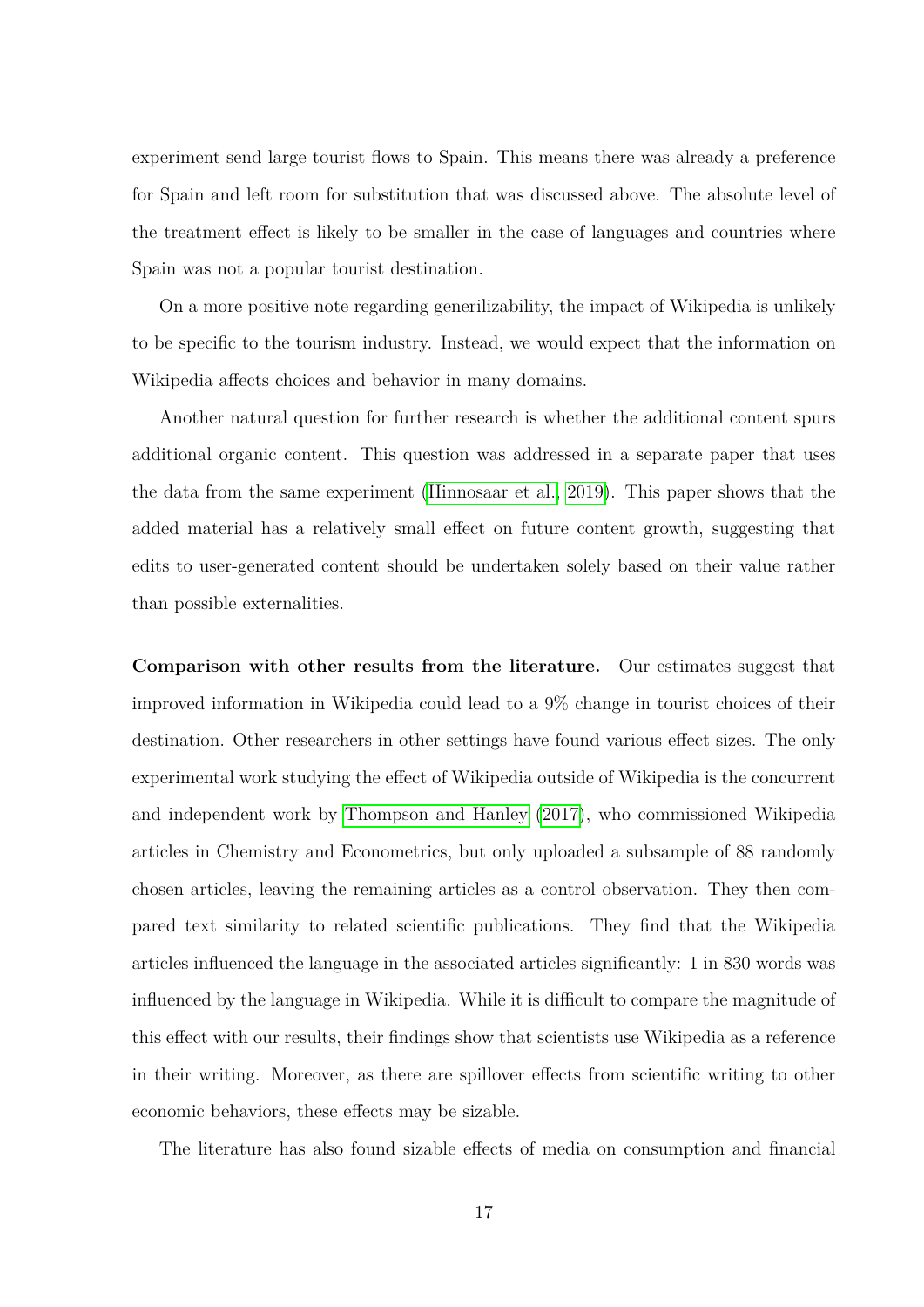behavior. [Bursztyn and Cantoni](#page-19-3) [\(2015\)](#page-19-3) studied the impact of TV advertising using differential access of Eastern Germans to Western German TV before reunification. According to their estimates, an exposure of one more minute of advertising per day resulted in 1.5% increase in consumption of advertised categories after the reunification. [Berg and](#page-19-8) [Zia](#page-19-8) [\(2017\)](#page-19-8) used a sample of 1,000 individuals in South Africa and encouraged half of them to watch a soap opera that had a subplot on debt-management. Treated individuals were almost twice as likely to borrow from formal channels and less likely to engage in gambling.

Finally, there is significant evidence that consumer reviews have a large impact on consumer behavior. [Luca](#page-21-6) [\(2011\)](#page-21-6) shows that an additional star in Yelp ratings increases sales by about 5% for independent restaurants (and finds no impacts on chains). Similarly, [Anderson and Magruder](#page-19-9) [\(2012\)](#page-19-9) find that an additional half-star in Yelp ratings causes restaurants to sell out 49% more often.

#### **5 Discussion**

We found a significant causal impact of user-generated content on Wikipedia on real-life choices. The estimated effect suggests that a well-targeted two-paragraph improvement of Wikipedia may lead to a 9% increase in tourists' overnight visits. The median monthly number of hotel nights spent by tourists from the three effectively treated countries to the cities in the control group was about 3,000 (during the six months from May to October). This implies an increase of about 270 nights per month. Even if there were no tourists in the remaining six months, this implies about 1,600 additional hotel nights per year.

What are the implications for the local economy? According to recent estimates [\(García-Sánchez et al., 2013\)](#page-20-0), each international tourist visiting Spain spends about 101 euros per day on average. Back-of-the-envelope calculations suggest that improving a city's Wikipedia page can lead to approximately 160,000 euros of additional revenue per year. This implies a considerable impact on local hotels and the overall local tourist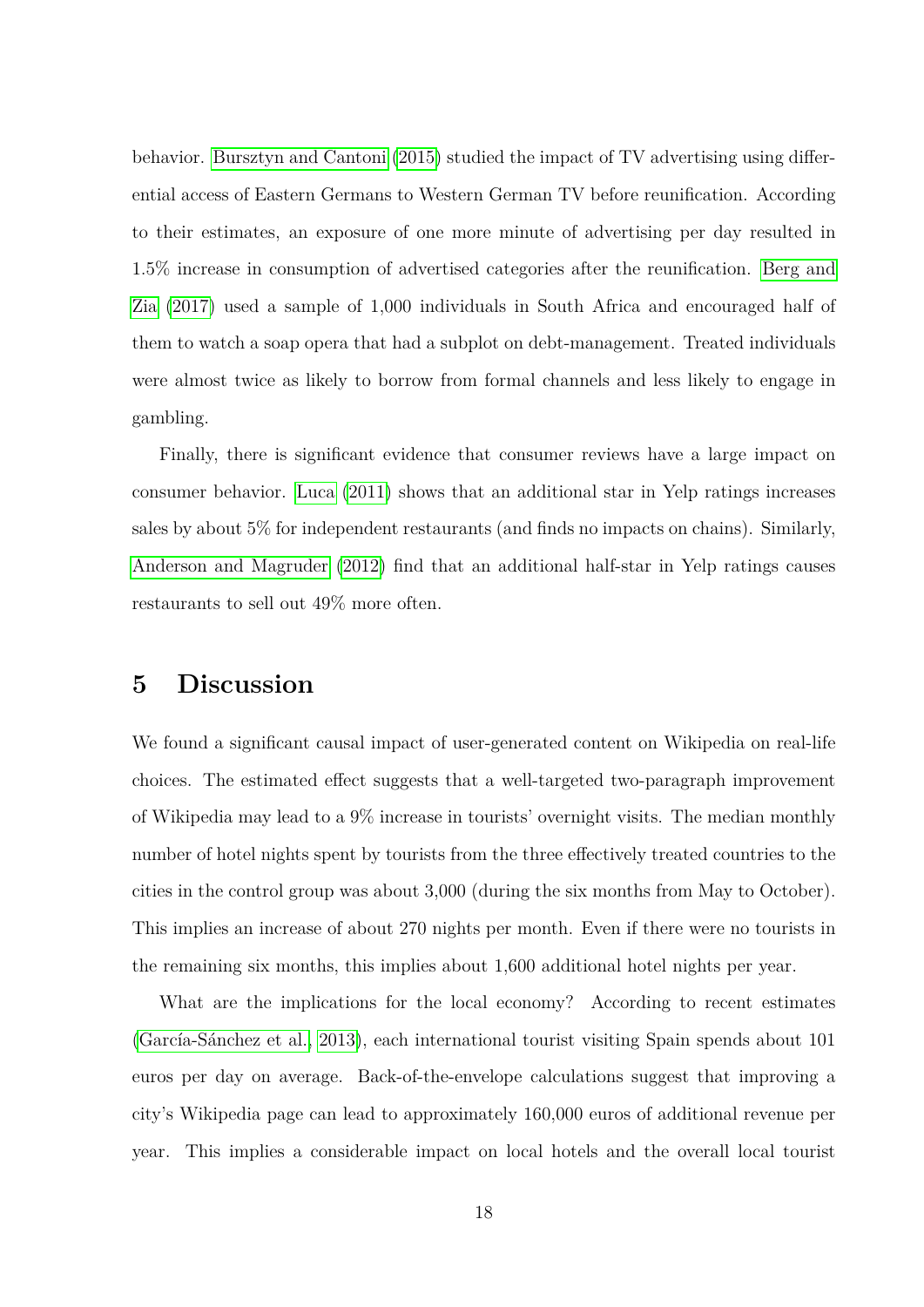industry.

Our results highlight the importance of online presence. Ensuring that a city, firm, or product is accurately represented in online information sources of all relevant languages is relatively cheap, i.e. almost free or a few hundred dollars in mainly one-time costs. In comparison, the 9%-increase in demand is rather large, suggesting a high return to investment.

Finally, the amount of information available in different languages varies significantly. Our results imply that this may lead to large differences in economic decisions and economic outcomes as well. This opens up a more general discussion about economic inequality and the digital divide across cultural and ethnic groups.

# **References**

- <span id="page-18-5"></span>Aaltonen, A. and S. Seiler (2015): "Cumulative Growth in User-Generated Content Production: Evidence from Wikipedia," *Management Science*, 62, 2054–2069.
- <span id="page-18-1"></span>ACETO, G. AND A. PESCAPÉ (2015): "Internet Censorship Detection: A Survey," *Computer Networks*, 83, 381–421.
- <span id="page-18-0"></span>AKERLOF, G. A. (1970): "The Market for "Lemons": Quality Uncertainty and the Market Mechanism," *Quarterly Journal of Economics*, 84, 488–500.
- <span id="page-18-4"></span>AKERMAN, A., I. GAARDER, AND M. MOGSTAD (2015): "The Skill Complementarity of Broadband Internet," *Quarterly Journal of Economics*, 130, 1781–1824.
- <span id="page-18-3"></span>Algan, Y., Y. Benkler, M. Fuster Morell, and J. Hergueux (2013): "Cooperation in a Peer Production Economy Experimental Evidence from Wikipedia." *manuscript*.
- <span id="page-18-2"></span>Anderson, J. E. and E. van Wincoop (2004): "Trade Costs," *Journal of Economic Literature*, 42, 691–751.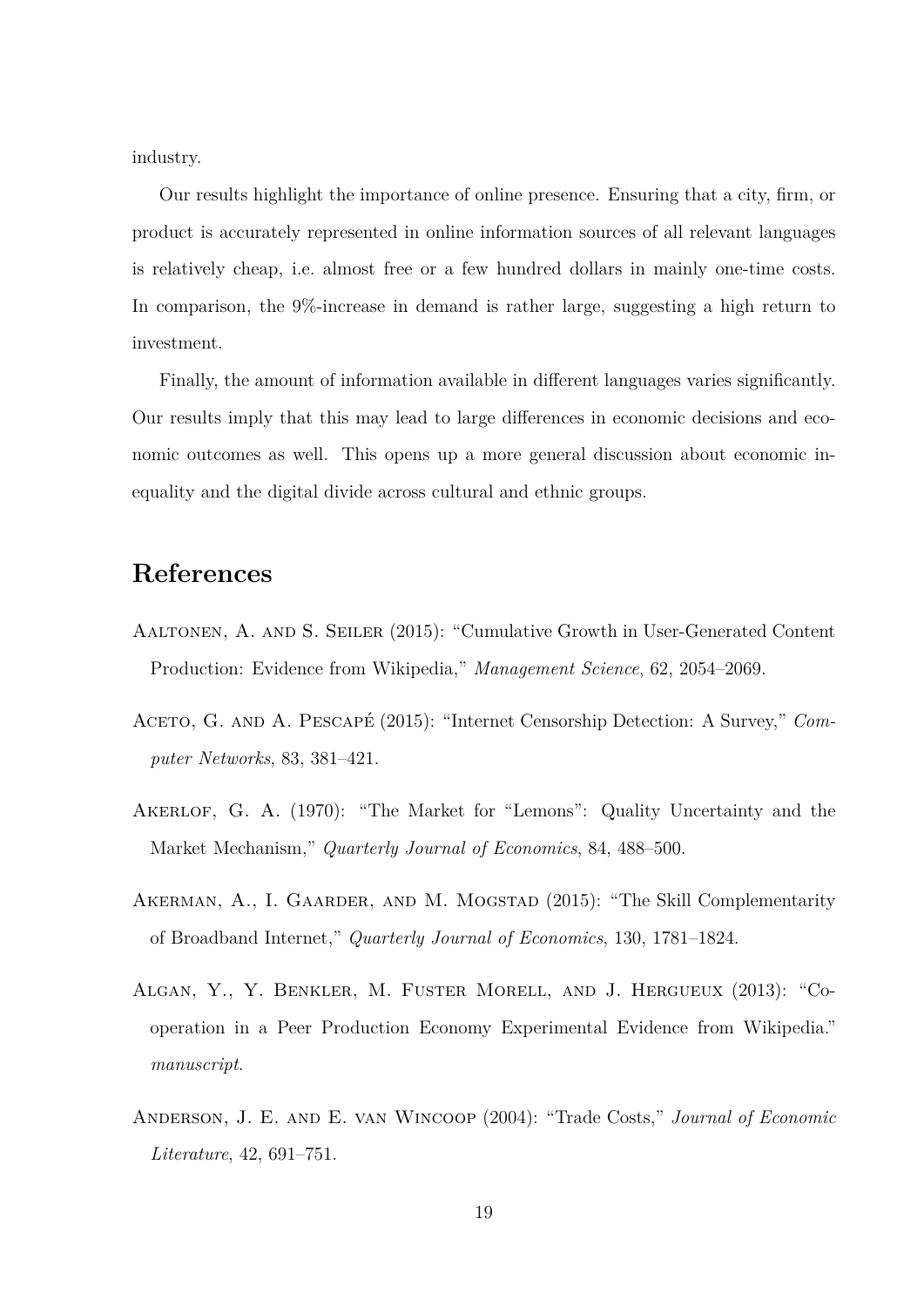- <span id="page-19-9"></span>ANDERSON, M. AND J. MAGRUDER (2012): "Learning from the Crowd: Regression Discontinuity Estimates of the Effects of an Online Review Database," *Economic Journal*, 122, 957–989.
- <span id="page-19-7"></span>Ater and E. Orlov (2015): "The Effect of the Internet on Performance and Quality: Evidence from the Airline Industry," *Review of Economics and Statistics*, 97, 180–194.
- <span id="page-19-1"></span>Ayres, I., S. Raseman, and A. Shih (2013): "Evidence from two large field experiments that peer comparison feedback can reduce residential energy usage," *Journal of Law, Economics, and Organization*, 29, 992–1022.
- <span id="page-19-8"></span>BERG, G. AND B. ZIA (2017): "Harnessing Emotional Connections to Improve Financial Decisions: Evaluating the Impact of Financial Education in Mainstream Media," *Journal of the European Economic Association*, 15, 1025–1055.
- <span id="page-19-0"></span>Borgman, C. L. (2003): *From Gutenberg to the Global Information Infrastructure: Access to Information in the Networked World*, MIT Press.
- <span id="page-19-3"></span>BURSZTYN, L. AND D. CANTONI (2015): "A Tear in the Iron Curtain: The Impact of Western Television on Consumption Behavior," *Review of Economics and Statistics*, 98, 25–41.
- <span id="page-19-2"></span>Chen, Y., F. M. Harper, J. Konstan, and S. X. Li (2010): "Social Comparisons and Contributions to Online Communities: A Field Experiment on Movielens," *American Economic Review*, 100, 1358–98.
- <span id="page-19-4"></span>Chevalier, J. A. and D. Mayzlin (2006): "The Effect of Word of Mouth on Sales: Online Book Reviews," *Journal of Marketing Research*, 43, 345–354.
- <span id="page-19-5"></span>Czernich, N., O. Falck, T. Kretschmer, and L. Woessmann (2011): "Broadband Infrastructure and Economic Growth," *Economic Journal*, 121, 505–532.
- <span id="page-19-6"></span>DANA, J. AND E. ORLOV (2014): "Internet Penetration and Capacity Utilization in the US Airline Industry," *American Economic Journal: Microeconomics*, 6, 106–137.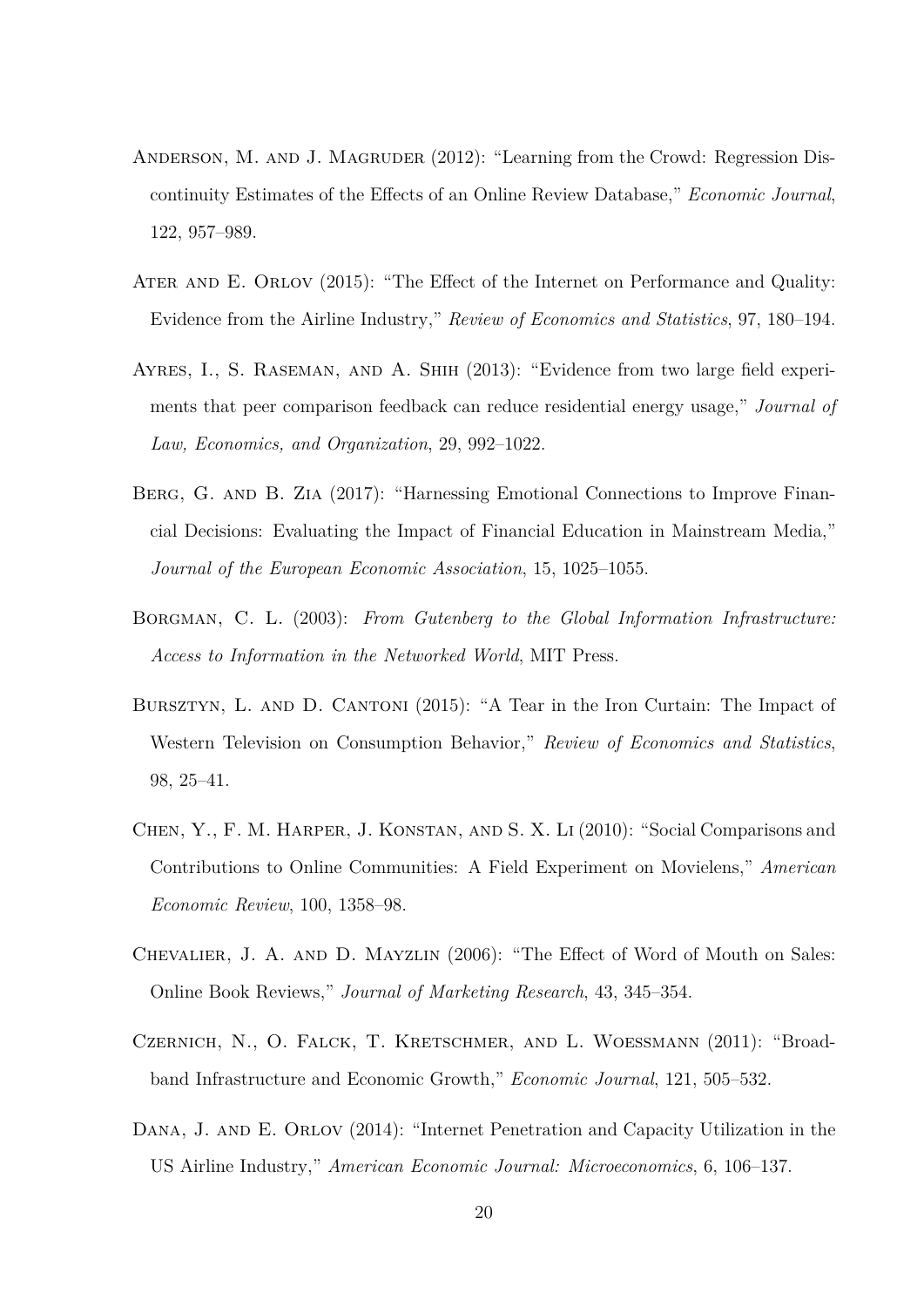- <span id="page-20-2"></span>DellaVigna, S. and E. La Ferrara (2016): "Economic and Social Impacts of the Media," in *Handbook of Media Economics*, ed. by S. Anderson, D. Stromberg, and J. Waldfogel, Amsterdam: Elsevier.
- <span id="page-20-5"></span>DRANOVE, D., C. FORMAN, A. GOLDFARB, AND S. GREENSTEIN (2014): "The Trillion Dollar Conundrum: Complementarities and Health Information Technology," *American Economic Journal: Economic Policy*, 6, 239–270.
- <span id="page-20-6"></span>Ellison, G. and S. F. Ellison (2009): "Search, Obfuscation, and Price Elasticities on the Internet," *Econometrica*, 77, 427–452.
- <span id="page-20-3"></span>Enikolopov, R., M. Petrova, and K. Sonin (2018): "Social Media and Corruption," *American Economic Journal: Applied Economics*, 10, 150–74.
- <span id="page-20-9"></span>Eurobarometer (2012): "Europeans and their Languages Report," Special Report 386, European Commission.
- <span id="page-20-4"></span>FORMAN, C., A. GOLDFARB, AND S. GREENSTEIN (2012): "The Internet and Local Wages: A Puzzle," *American Economic Review*, 102, 556–575.
- <span id="page-20-0"></span>García-Sánchez, A., E. Fernández-Rubio, and M. D. Collado (2013): "Daily Expenses of Foreign Tourists, Length of Stay and Activities: Evidence from Spain," *Tourism Economics*, 19, 613–630.
- <span id="page-20-1"></span>Goldstein, N. J., R. B. Cialdini, and V. Griskevicius (2008): "A room with a viewpoint: Using social norms to motivate environmental conservation in hotels," *Journal of Consumer Research*, 35, 472–482.
- <span id="page-20-8"></span>Greenstein, S., Y. Gu, and F. Zhu (2016): "Ideological Segregation among Online Collaborators: Evidence from Wikipedians," Working Paper 22744, National Bureau of Economic Research.
- <span id="page-20-7"></span>Greenstein, S. and F. Zhu (2012): "Is Wikipedia Biased?" *American Economic Review: Papers and Proceedings*, 102, 343–348.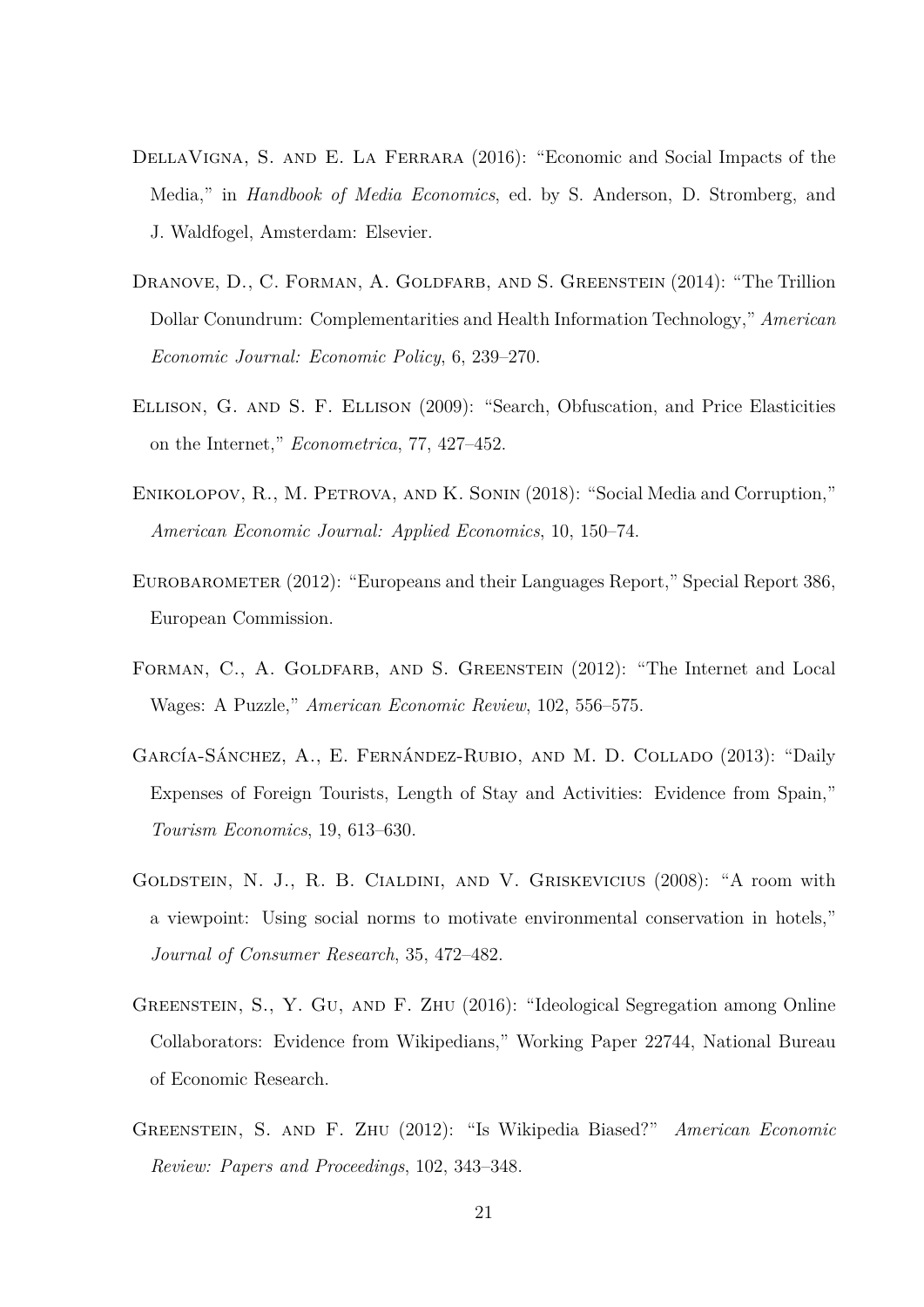<span id="page-21-7"></span>– (2018): "Do Experts or Crowd-based Models Produce More Bias? Evidence from Encyclopedia Britannica and Wikipedia," *MIS Quarterly*, 42, 945–959.

- <span id="page-21-2"></span>GRINBLATT, M. AND M. KELOHARJU (2001): "How Distance, Language, and Culture Influence Stockholdings and Trades," *Journal of Finance*, 56, 1053–1073.
- <span id="page-21-8"></span>HINNOSAAR, M. (2019): "Gender Inequality in New Media: Evidence from Wikipedia," *Journal of Economic Behavior & Organization*, 163, 262–276.
- <span id="page-21-9"></span>Hinnosaar, M., T. Hinnosaar, M. Kummer, and O. Slivko (2019): "Externalities in Knowledge Production: Evidence from a Randomized Field Experiment," *manuscript*.
- <span id="page-21-0"></span>KRALISCH, A. AND T. MANDL (2006): "Barriers to Information Access Across Languages on the Internet: Network and Language Effects," in *Proceedings of the 39th Annual Hawaii International Conference on System Sciences (HICSS'06)*, IEEE, vol. 3, 54b– 54b.
- <span id="page-21-4"></span>LACETERA, N. AND M. MACIS (2010): "Social Image Concerns and Prosocial Behavior: Field Evidence from a Nonlinear Incentive Scheme," *Journal of Economic Behavior & Organization*, 76, 225–237.
- <span id="page-21-3"></span>Lerner, J. and J. Tirole (2003): "Some Simple Economics of Open Source," *Journal of Industrial Economics*, 50, 197–234.
- <span id="page-21-6"></span>Luca, M. (2011): "Reviews, Reputation, and Revenue: The Case of Yelp.com," *manuscript*.
- <span id="page-21-1"></span>Mason, R. O. (2017): "Four Ethical Issues of the Information Age," in *Computer Ethics*, Routledge, 41–48.
- <span id="page-21-5"></span>Myers, E. W. (1986): "AnO(ND) Difference Algorithm and its Variations," *Algorithmica*, 1, 251–266.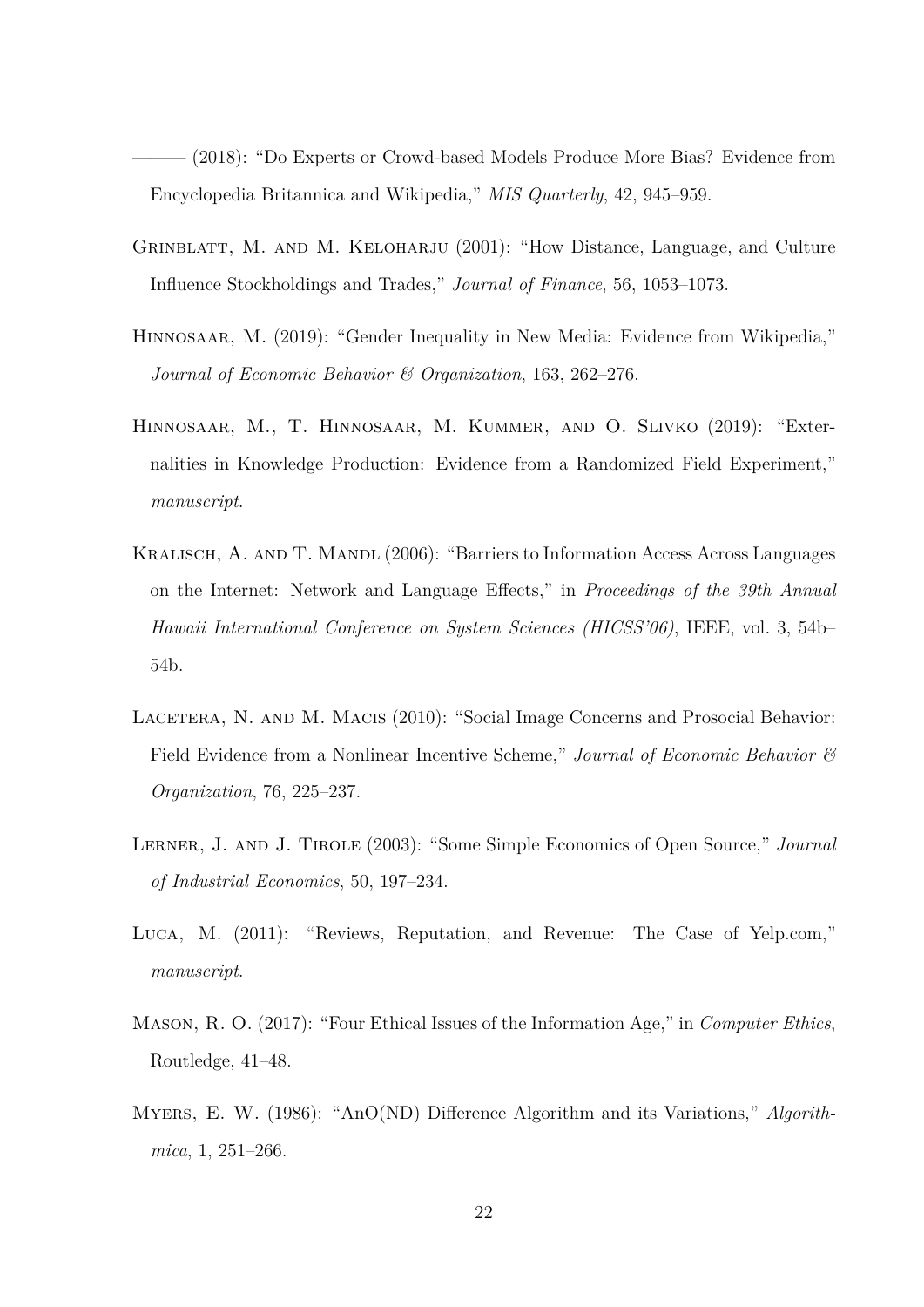- <span id="page-22-6"></span>OVERBY, E. AND C. FORMAN (2014): "The Effect of Electronic Commerce on Geographic Purchasing Patterns and Price Dispersion," *Management Science*, 61, 431–453.
- <span id="page-22-2"></span>PERI, G. (2005): "Determinants of Knowledge Flows and Their Effect on Innovation," *Review of Economics and Statistics*, 87, 308–322.
- <span id="page-22-5"></span>Thompson, N. and D. Hanley (2017): "Science Is Shaped by Wikipedia: Evidence from a Randomized Control Trial," *manuscript*.
- <span id="page-22-1"></span>Van Deursen, A. J. and E. J. Helsper (2015): "The Third-Level Digital Divide: Who Benefits Most from being Online?" in *Communication and Information Technologies Annual*, Emerald Group Publishing Limited, 29–52.
- <span id="page-22-0"></span>Van Dijk, J. A. (2006): "Digital Divide Research, Achievements and Shortcomings," *Poetics*, 34, 221–235.
- <span id="page-22-4"></span>Xu, S. X. and X. Zhang (2013): "Impact of Wikipedia on Market Information Environment: Evidence on Management Disclosure and Investor Reaction," *MIS Quarterly*, 37, 1043–1068.
- <span id="page-22-3"></span>Zhang, X. and F. Zhu (2011): "Group Size and Incentives to Contribute: A Natural Experiment at Chinese Wikipedia," *American Economic Review*, 101, 1601–1615.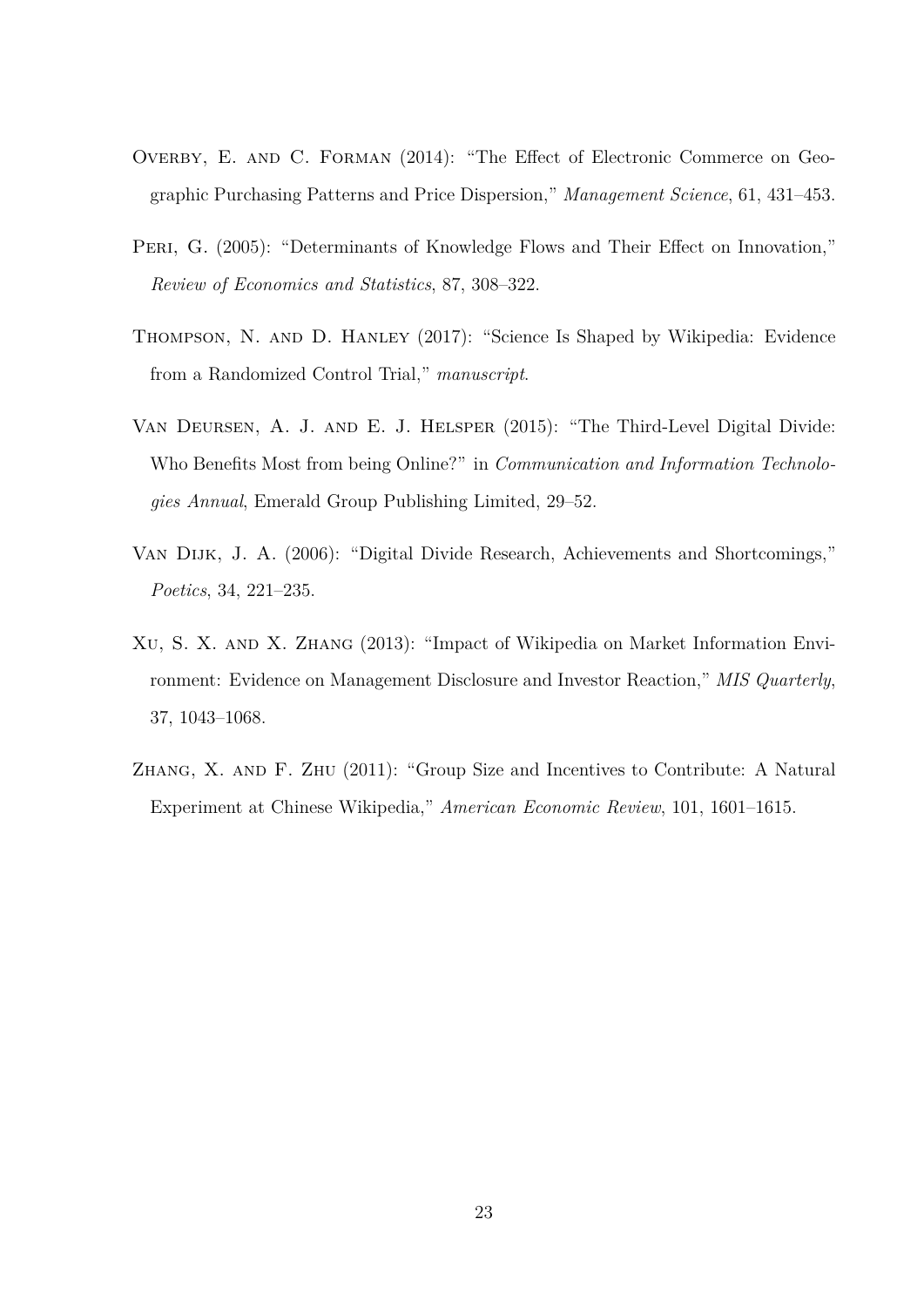# **Figures**



<span id="page-23-0"></span>Figure 1: Length of a city page by Wikipedia language edition

Note: The page of the Spanish city exists in 84 Wikipedia language editions. Graph includes 20 languages in which the page is the longest.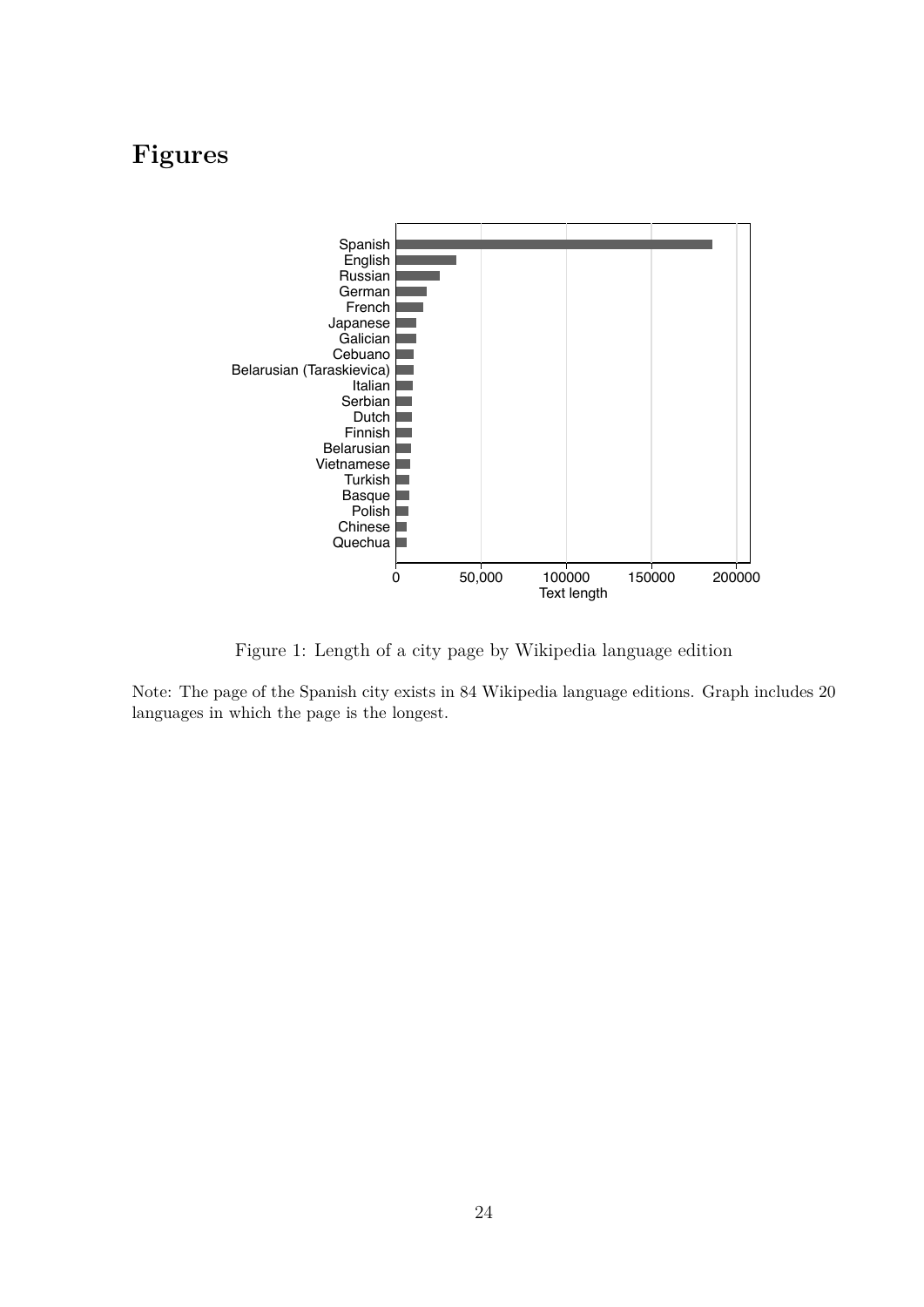# **Tables**

<span id="page-24-0"></span>

|                                 | French | German | Italian | Total |
|---------------------------------|--------|--------|---------|-------|
| $\%$ text survived: 24h         | 100.0  | 94.7   | 100.0   | 98.2  |
| $\%$ text survived: next month  | 98.7   | 90.2   | 99.9    | 96.3  |
| % text survived: next year      | 95.1   | 86.7   | 97.5    | 93.1  |
| $\%$ photos survived: 24h       | 100.0  | 96.2   | 100.0   | 98.8  |
| $%$ photos survived: next month | 100.0  | 92.3   | 96.4    | 96.4  |
| % photos survived: next year    | 100.0  | 88.5   | 92.9    | 94.0  |
| Number of observations          | 30     | 30     | 30      | 90    |

Table 1: Survival over time of text and photos which we added to Wikipedia

Note: Unit of observation is a city page in a given language Wikipedia. Percentage of text survived is calculated as described in section [3.](#page-7-3) % of text or photos survived is calculated over three time periods: 24 hours, by the beginning of the next calendar month after treatment, by the beginning of the next calendar year after treatment.

<span id="page-24-1"></span>

| Table 2: Covariate balance table |                     |       |  |  |  |  |
|----------------------------------|---------------------|-------|--|--|--|--|
|                                  | Coefficient p-value |       |  |  |  |  |
| Log(Sum of tourist in 2013)      | $-0.002$            | 0.958 |  |  |  |  |
| Log(Number of tourist)           | $-0.012$            | 0.527 |  |  |  |  |
| Tourist data missing             | 0.045               | 0.556 |  |  |  |  |
| Log(Initial text length)         | $-0.000$            | 0.994 |  |  |  |  |

Note: Dependent variable is the treatment group (an indicator that equals one if a city-language pair is assigned to the treatment group and zero if it is assigned to the control group). Each row presents estimates from a separate regression of the form: *T reatmentGroup<sup>i</sup>* = *Constant*+  $\beta Variable_i + \varepsilon_i$ , where *V ariable* is listed in the first column. In rows 1 and 4, a unit of observation is a city-language pair. In rows 2 and 3, a unit of observation is a city-language-month triplet and the sample covers time period until treatment.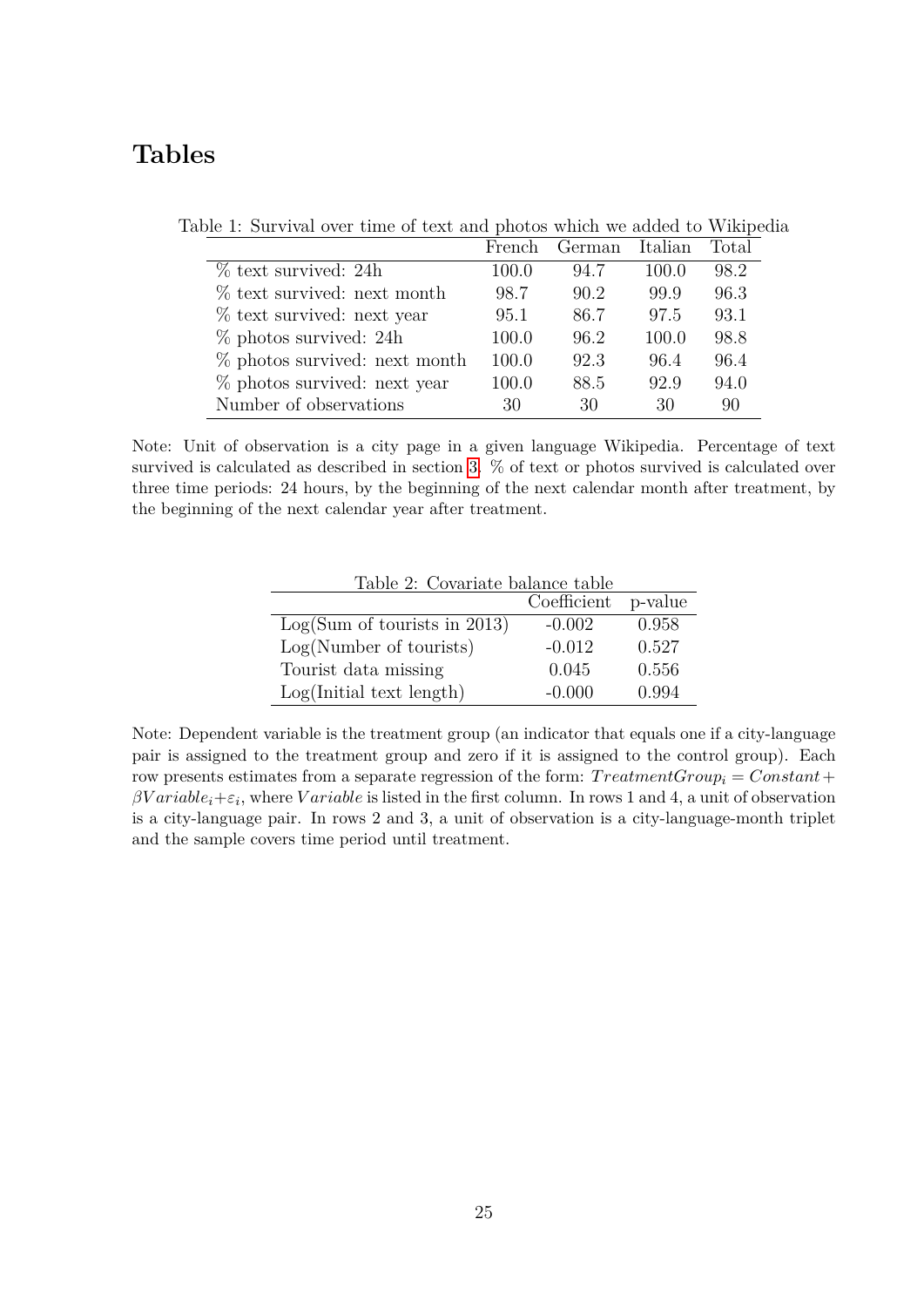<span id="page-25-0"></span>

|                          | $\perp$   |            | $3^{\circ}$ |
|--------------------------|-----------|------------|-------------|
| Treatment                | $0.089**$ | 0.002      | 0.039       |
|                          | (0.045)   | (0.038)    | (0.045)     |
| Treatment: Small page    |           | $0.332***$ |             |
|                          |           | (0.100)    |             |
| Treatment: Large % added |           |            | $0.196*$    |
|                          |           |            | (0.099)     |
| City-Language FE         | Yes       | Yes        | Yes         |
| Adj. R-squared           | 0.245     | 0.248      | 0.246       |
| Observations             | 5688      | 5688       | 5688        |

Table 3: Dependent variable: Logarithm (number of hotel nights)

Note: Unit of observation is a month, city, and language (tourist country of origin) triplet. Sample includes tourists from Italy, France, and Germany to the 60 cities in Spain in May– October in 2010–2015. *Treatment* equals 1 for months after treatment for treated city-language pairs, and 0 otherwise. *Small page* equals 1 if the initial page size is below the 25th percentile, and 0 otherwise. *Large % added* equals 1 if text added to the page (as a % of the initial text in the page) is above the 75th percentile, and 0 otherwise. *Controls* include an indicator for period after treatment interacted with language fixed effects, an indicator for period after treatment interacted with city fixed effects, logarithm of number of tourists from Spain interacted with language fixed effects. Standard errors (in parentheses) are clustered by city-language pair (180 clusters). \*\*\* Indicates significance at the 1 percent level, \*\* at 5 percent level, \* at 10 percent level.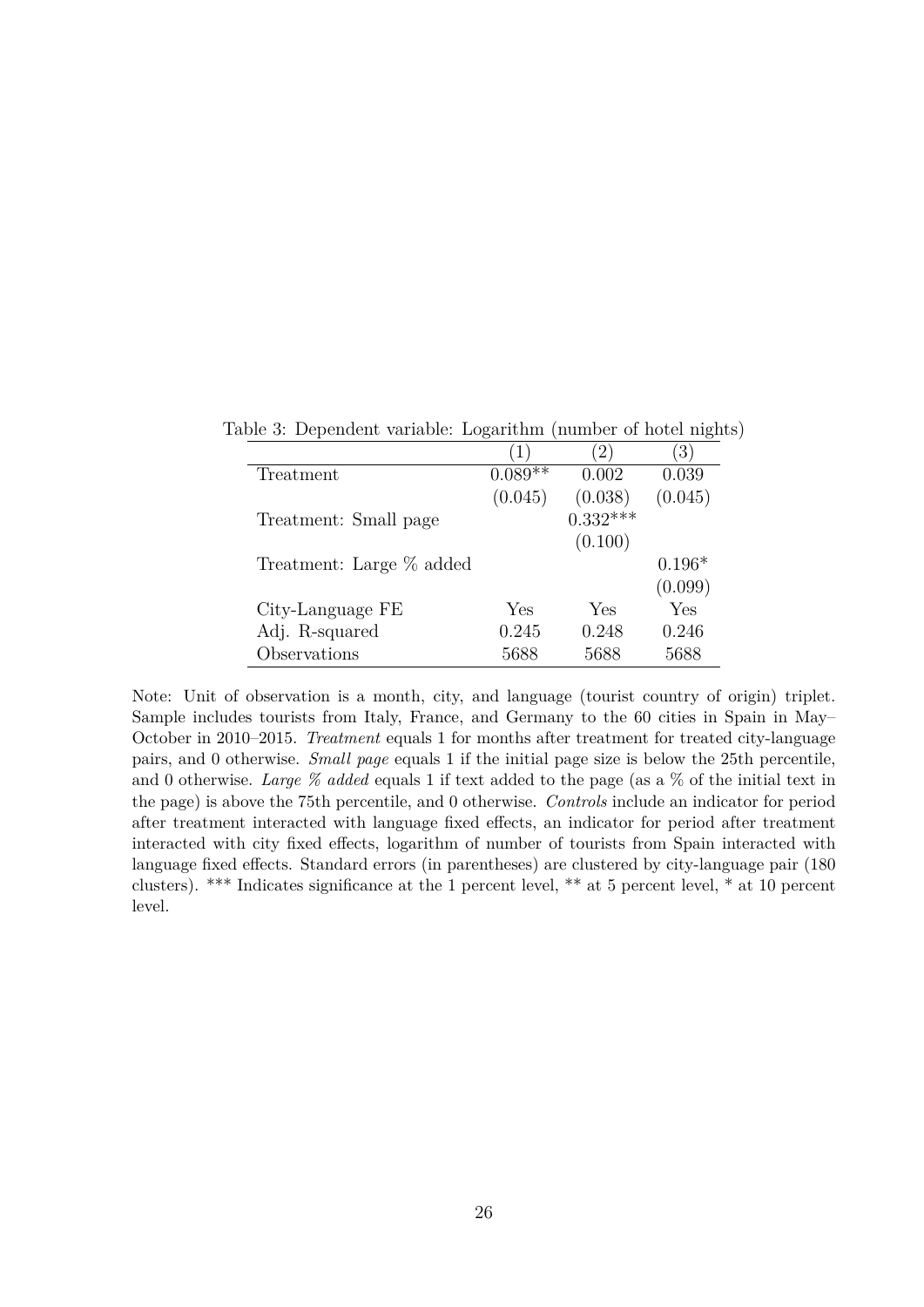<span id="page-26-0"></span>Table 4: Robustness

|                          | $\left(1\right)$     | $\left( 2\right)$ | $\left(3\right)$ | $\left(4\right)$ | $\left(5\right)$ | (6)      |
|--------------------------|----------------------|-------------------|------------------|------------------|------------------|----------|
|                          | Add                  | Add               | All 12           | 12 months,       | Add              | Share of |
|                          | missing              | Dutch             | months           | add missing      | UK               | tourists |
| Treatment                | $0.091**$            | $0.086*$          | 0.064            | $0.078**$        | $0.084*$         | $0.007*$ |
|                          | (0.045)              | (0.047)           | (0.041)          | (0.039)          | (0.043)          | (0.004)  |
| City-Language FE         | $\operatorname{Yes}$ | Yes               | Yes              | Yes              | Yes              | Yes      |
| Log(Tourists from Spain) | N <sub>o</sub>       | Yes               | Yes              | $\rm No$         | No               | $\rm No$ |
| Other controls           | Yes                  | Yes               | Yes              | Yes              | Yes              | Yes      |
| Adj. R-squared           | 0.052                | 0.212             | 0.265            | 0.002            | 0.104            | 0.026    |
| Observations             | 5724                 | 7584              | 9818             | 11448            | 5688             | 5688     |

Note: Repeats the regression in column (1) in table [3.](#page-25-0) In columns 1–5, dependent variable is logarithm of number of hotel nights of tourists from a given country (Germany, France, Italy). Column 1 substitutes missing observations by zeros (only for city-year pairs, when data exists for some month and tourist country of origin). Removes variables of number of tourists from Spain. Column 2 adds observations for tourists from the Netherlands, considers these all as nontreated. Column 3 adds remaining months. Column 4 adds remaining months and substitutes missing observations by zeros (only for city-year pairs, when data exists for some month & tourist country of origin), and removes variables of number of tourists from Spain. In column 5, adds logarithm of the number of tourists from UK interacted with language. In column 6, dependent variable is the number of tourists from country x divided by the number of tourists from country x plus from Spain and UK, and it removes variables of number of tourists from Spain. Standard errors (in parentheses) are clustered by city-language pair. \*\*\* Indicates significance at the 1 percent level, \*\* at 5 percent level, \* at 10 percent level.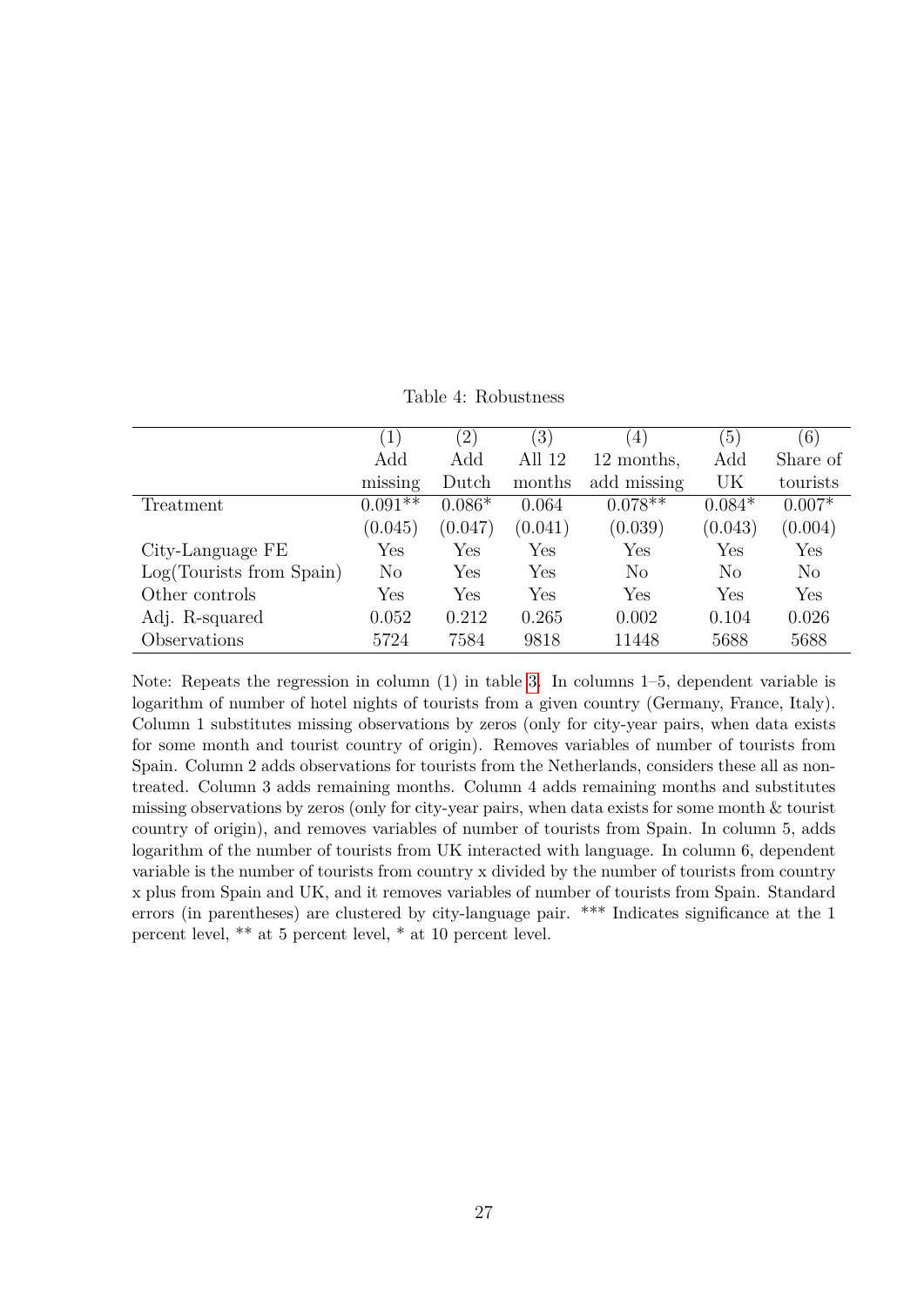|                          | $Log(Page \nViews)$ |                   |             | Google Trends     |                  |          |  |
|--------------------------|---------------------|-------------------|-------------|-------------------|------------------|----------|--|
|                          | (1)                 | $\left( 2\right)$ | (3)         | $\left( 4\right)$ | $\left(5\right)$ | (6)      |  |
| Treatment                | $0.116$ ***         | $0.070**$         | $0.069**$   | $-0.180$          | $-0.415$         | $-0.317$ |  |
|                          | (0.030)             | (0.033)           | (0.032)     | (0.815)           | (0.862)          | (0.871)  |  |
| Treatment: Small page    |                     | $0.219***$        |             |                   | 0.892            |          |  |
|                          |                     | (0.073)           |             |                   | (1.655)          |          |  |
| Treatment: Large % added |                     |                   | $0.183***$  |                   |                  | 0.537    |  |
|                          |                     |                   | (0.069)     |                   |                  | (1.634)  |  |
| City-Language FE         | Yes                 | Yes               | ${\rm Yes}$ | Yes               | Yes              | Yes      |  |
| Adj. R-squared           | 0.581               | 0.566             | 0.582       | 0.231             | 0.231            | 0.231    |  |
| Observations             | 12709               | 12709             | 12709       | 12709             | 12709            | 12709    |  |

<span id="page-27-0"></span>Table 5: Wikipedia page views and Google Trends

Note: In columns 1-3, dependent variable is logarithm of Wikipedia page views. In columns 4-5, dependent variable is Google Trend. Unit of observation is a month, city, and language (country) triplet. Sample includes 3 languages (countries): Italian, French, and German. Sample includes 60 cities in Spain. Time period is 2010–2015 excluding August 2014 (treatment month). *Treatment* equals 1 for months after treatment for treated city-language pairs, and 0 otherwise. *Small page* equals 1 if the initial page size is below the 25th percentile, and 0 otherwise. *Large % added* equals 1 if text added to the page (as a % of the initial text in the page) is above the 75th percentile, and 0 otherwise. *Controls* in all regressions include an indicator for period after treatment interacted with language fixed effects, an indicator for period after treatment interacted with city fixed effects. In columns 1-3, *Controls* include logarithm of page views in Spanish Wikipedia interacted with language fixed effects. In columns 4-6, *Controls* include Google Trends from Spain interacted with language fixed effects. Standard errors (in parentheses) are clustered by city-language pair (179 clusters). \*\*\* Indicates significance at the 1 percent level, \*\* at 5 percent level, \* at 10 percent level.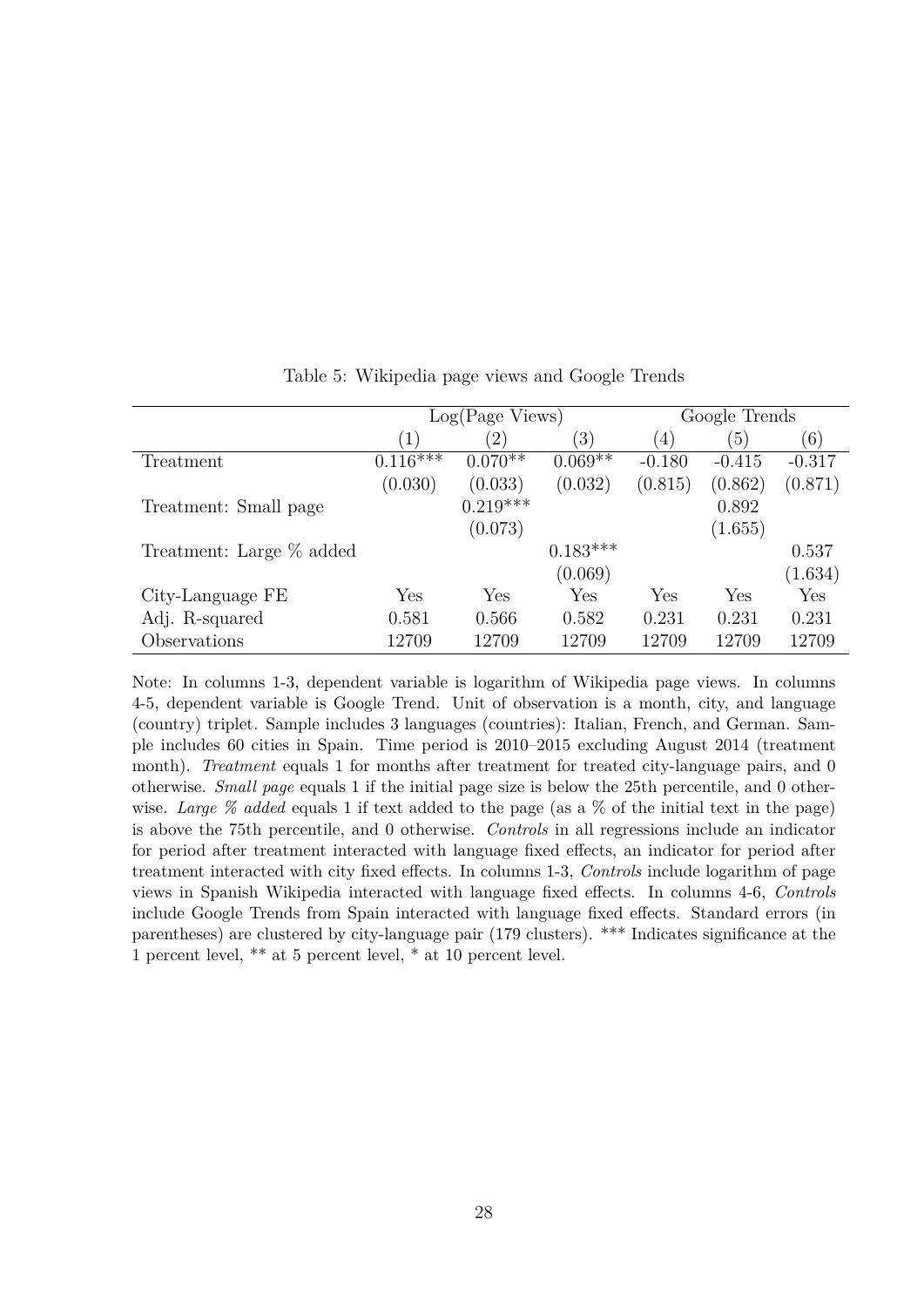# **Online Appendices**

# **A Additional Tables and Figures**

<span id="page-28-1"></span>

| Table A.1: Descriptive statistics of treatment |                             |      |               |    |     |       |
|------------------------------------------------|-----------------------------|------|---------------|----|-----|-------|
| p25<br>p50 p75<br>sd<br>mean                   |                             |      |               |    |     | count |
| Length of text added                           | 2047.2 697.2 1671 2082 2377 |      |               |    |     | 90    |
| Number of photos added                         | 1.2                         | 1.1  | and the state |    |     | 90    |
| % of text added                                | 43.2                        | 37.9 | 18.           | 29 | 56. | 90    |

Note: Unit of observation is a Wikipedia page in a given language (30 pages in each of the three languages: German, French, Italian).

<span id="page-28-0"></span>

| le A.2: Wikipedia page length before treatment, by langu |  |                 |                         |     |  |  |
|----------------------------------------------------------|--|-----------------|-------------------------|-----|--|--|
| Initial text length                                      |  |                 |                         |     |  |  |
|                                                          |  |                 | $p25$ $p50$ $p75$ count |     |  |  |
| France                                                   |  | 2435 8336 13101 |                         | -30 |  |  |
| Germany 5483 9420 13387                                  |  |                 |                         | 30  |  |  |
| Italy                                                    |  | 2354 4974 8534  |                         | 30  |  |  |

Table A.2: Wikipedia page length before treatment, by language

Note: Unit of observation is a city page in a given language Wikipedia. Sample includes pages in the treatment group.

Total 2824 8098 11675 90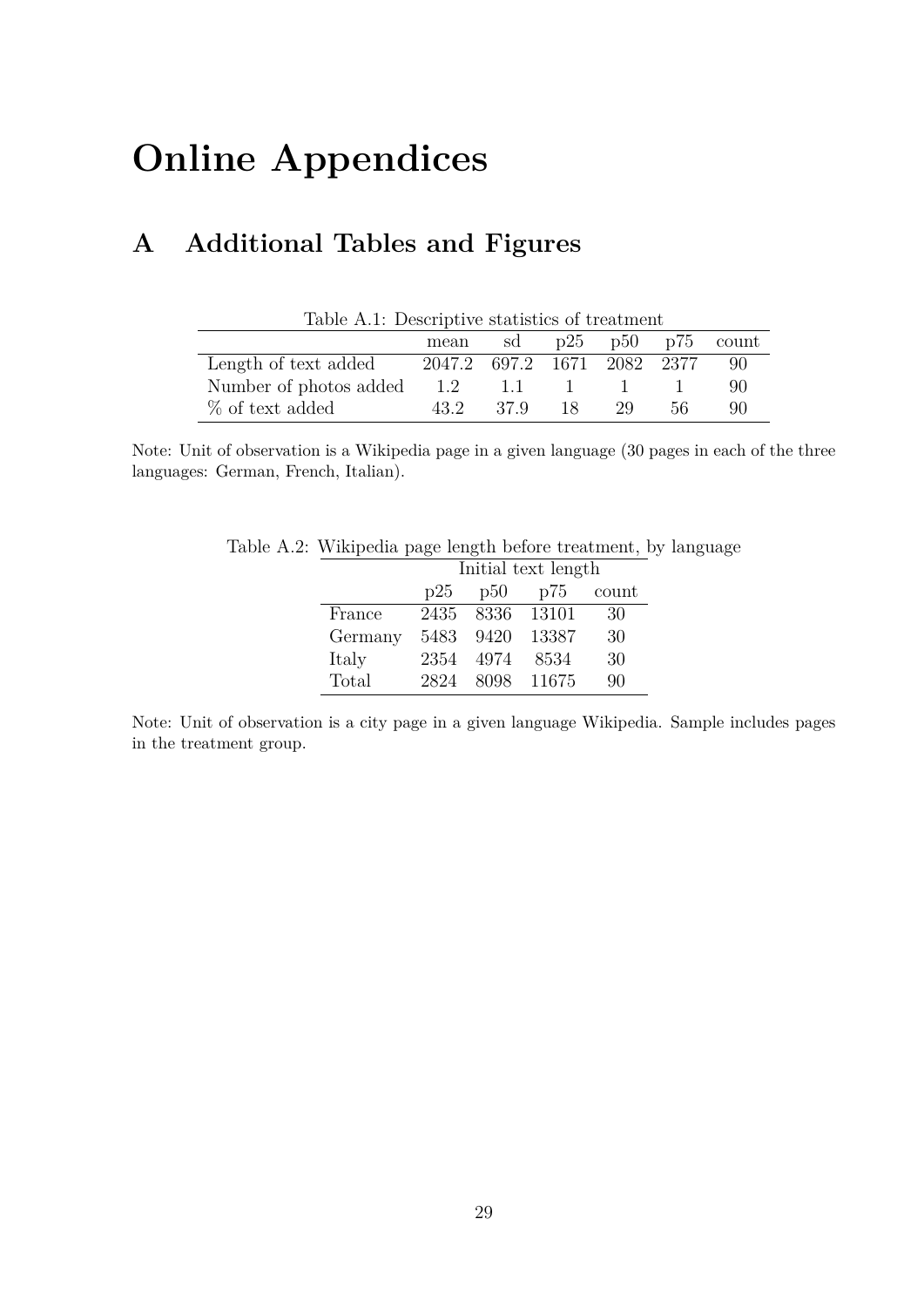|                      |            | Page Views     | Google Trends    |                |  |
|----------------------|------------|----------------|------------------|----------------|--|
|                      | (1)        | (2)            | $\left(3\right)$ | (4)            |  |
|                      | Add        | Share of       | Add              | Share of       |  |
|                      | English    | views          | UK               | trend          |  |
| Treatment            | $0.153***$ | $0.011$ ***    | $-0.147$         | 0.000          |  |
|                      | (0.047)    | (0.004)        | (0.829)          | (0.005)        |  |
| City-Language FE     | Yes        | Yes            | Yes              | Yes            |  |
| Controls: English-UK | Yes        | N <sub>o</sub> | Yes              | N <sub>o</sub> |  |
| Other controls       | Yes        | Yes            | Yes              | Yes            |  |
| Adj. R-squared       | 0.379      | 0.101          | 0.180            | 0.009          |  |
| Observations         | 12709      | 12575          | 12709            | 12709          |  |

<span id="page-29-0"></span>Table A.3: Robustness: Wikipedia page views and Google Trends

Note: The table largely repeats regressions in table [5.](#page-27-0) Dependent variable, in column 1, is logarithm of Wikipedia page views, and in column 2, the number of page views of the article in language x divided by the sum of the number of page views of English, Spanish, and language x. Dependent variable, in column 3, is Google Trend, and in column 4, Google Trend from country x divided by the sum of Google trends from UK, Spain, and country x. Unit of observation is a month, city, and language (country) triplet. Sample includes 3 languages (countries): Italian, French, and German. Sample includes 60 cities in Spain. Time period is 2010–2015 excluding August 2014 (treatment month). *Treatment* equals 1 for months after treatment for treated citylanguage pairs, and 0 otherwise. *Controls: English-UK* include either logarithm of page views in English Wikipedia (column 1) or Google Trend from UK (column 3), all are interacted with language fixed effects. *Other controls* include an indicator for period after treatment interacted with language fixed effects, an indicator for period after treatment interacted with city fixed effects. Standard errors (in parentheses) are clustered by city-language pair (179 clusters). \*\*\* Indicates significance at the 1 percent level, \*\* at 5 percent level, \* at 10 percent level.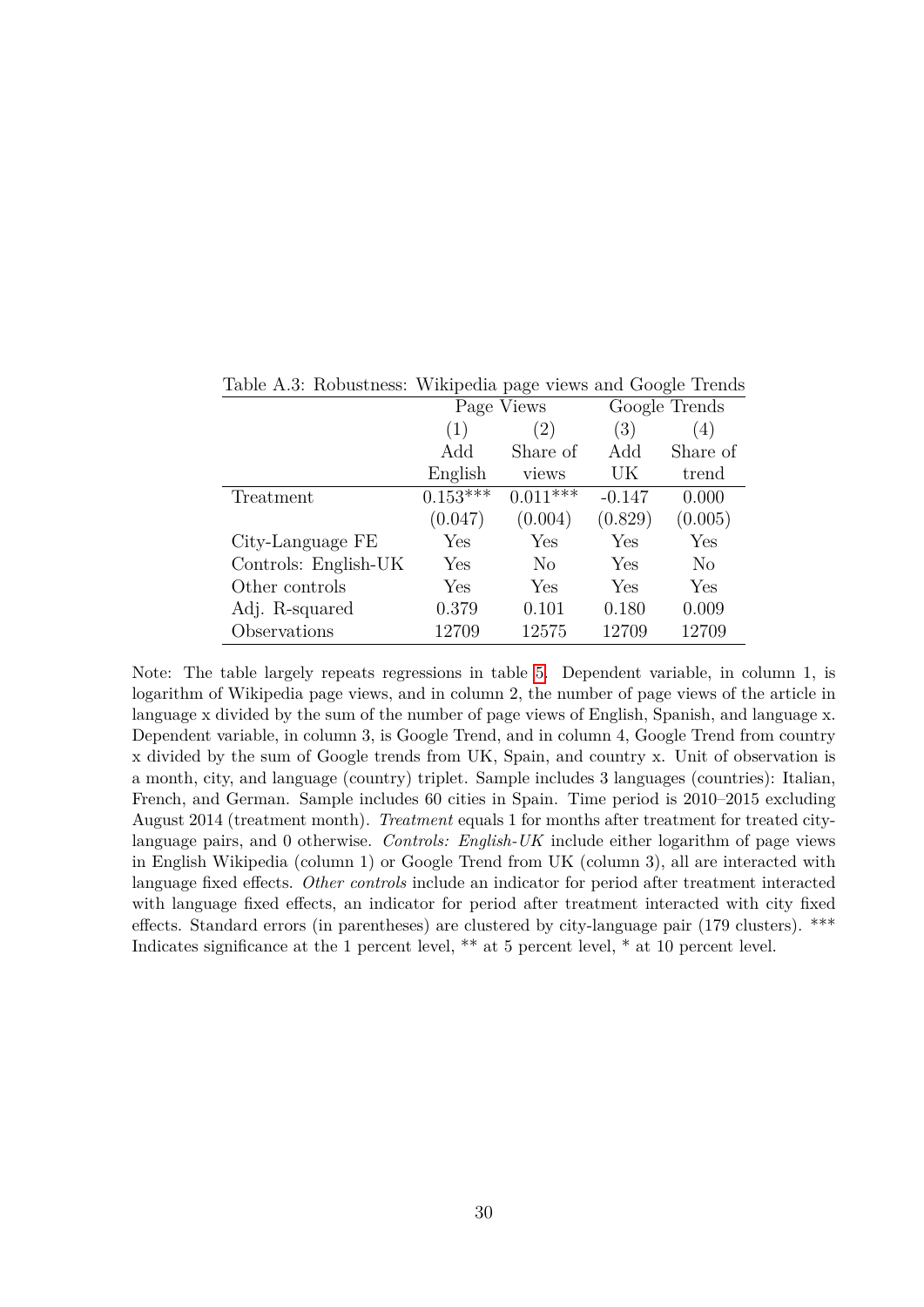

<span id="page-30-0"></span>Figure A.1: Size of Wikipedia and percentage of population not speaking any foreign language

Note: The size is measured by the number of articles in the local language Wikipedia as a percentage to the number of articles in English language Wikipedia. Data source for language skills is [Eurobarometer](#page-20-9) [\(2012\)](#page-20-9).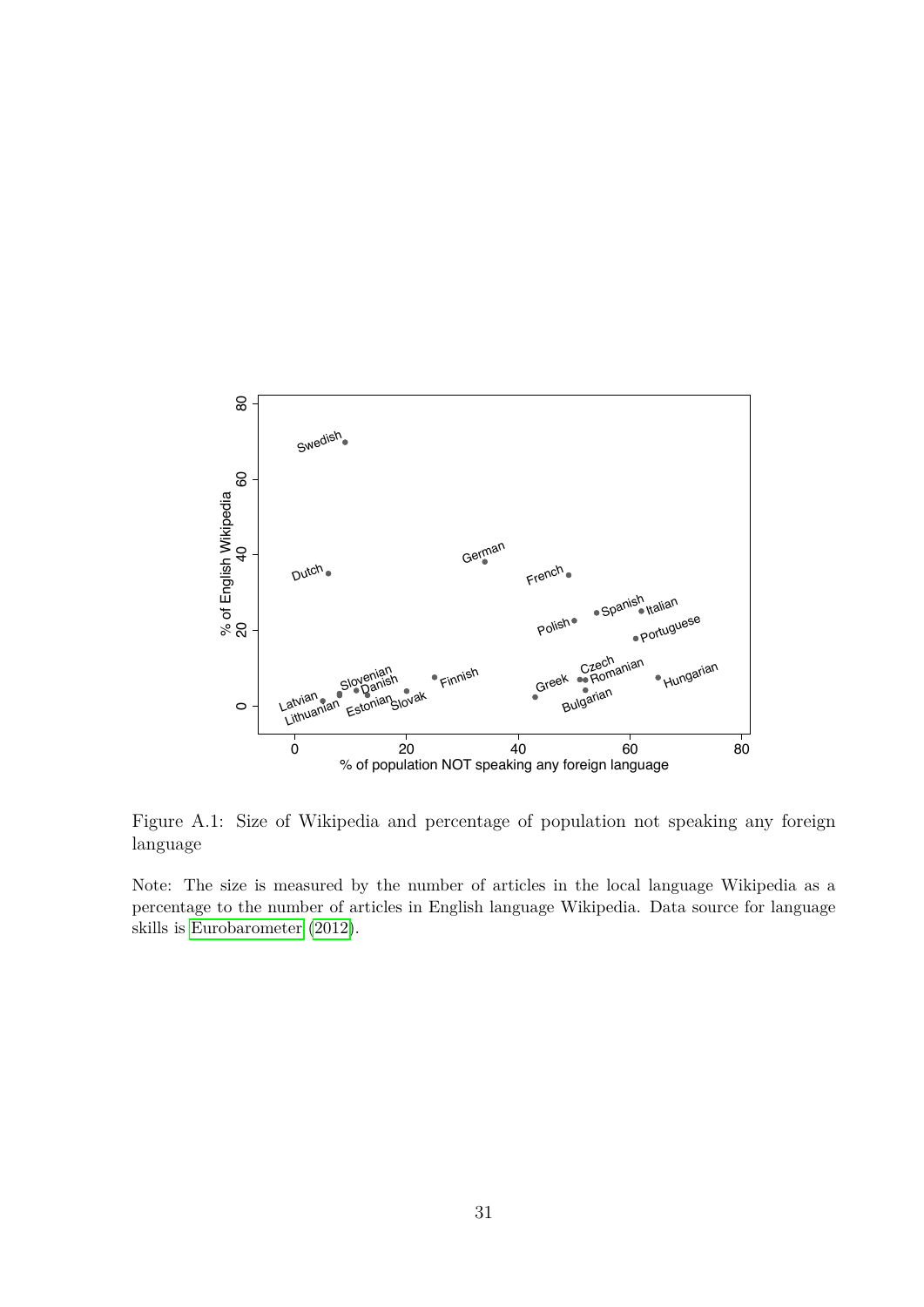

<span id="page-31-0"></span>Figure A.2: Median article length by language

Note: The sample includes pages in the list of 1000 vital articles chosen by Wikipedia community. For each page, the relative text length is calculated as the percentage of the length of text in the local language Wikipedia compared to that of the English language Wikipedia edition. The graph presents the median of the relative text lengths by language.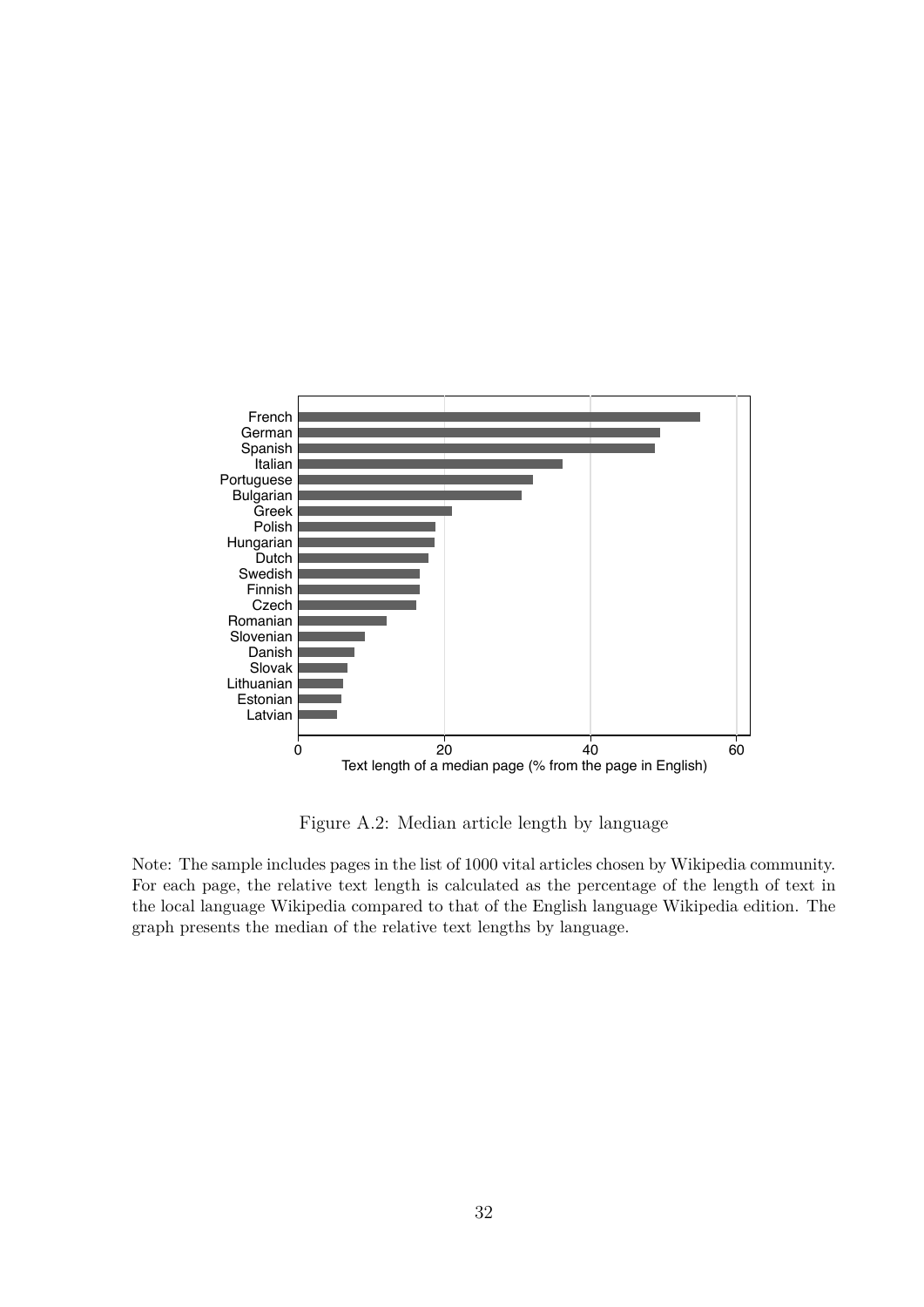

<span id="page-32-0"></span>Figure A.3: Median article length by topic

Note: The sample includes pages in the list of 1000 vital articles chosen by Wikipedia community. For each page, the relative text length is calculated as the percentage of the length of text in the local language Wikipedia compared to that of the English language Wikipedia edition. The graph presents the median of the relative text lengths by article category. For each category, it presents the overall median and median by language (French, German, Italian).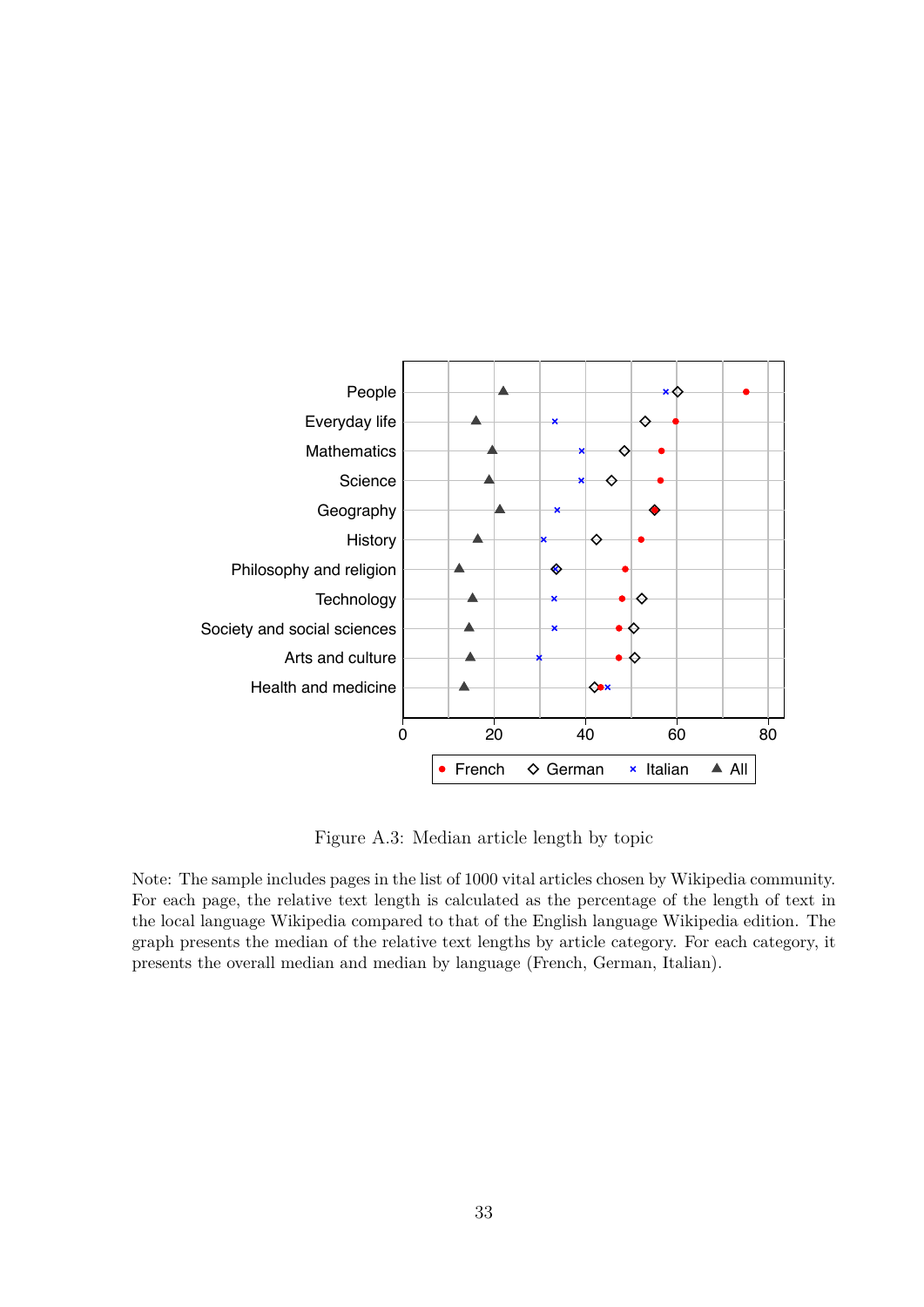

<span id="page-33-0"></span>Figure A.4: Length of text added (as % of initial text) vs length of initial text

Note: Unit of observation is a Wikipedia page in a given language (30 pages in each of the three languages: German, French, Italian). Sample includes treated pages.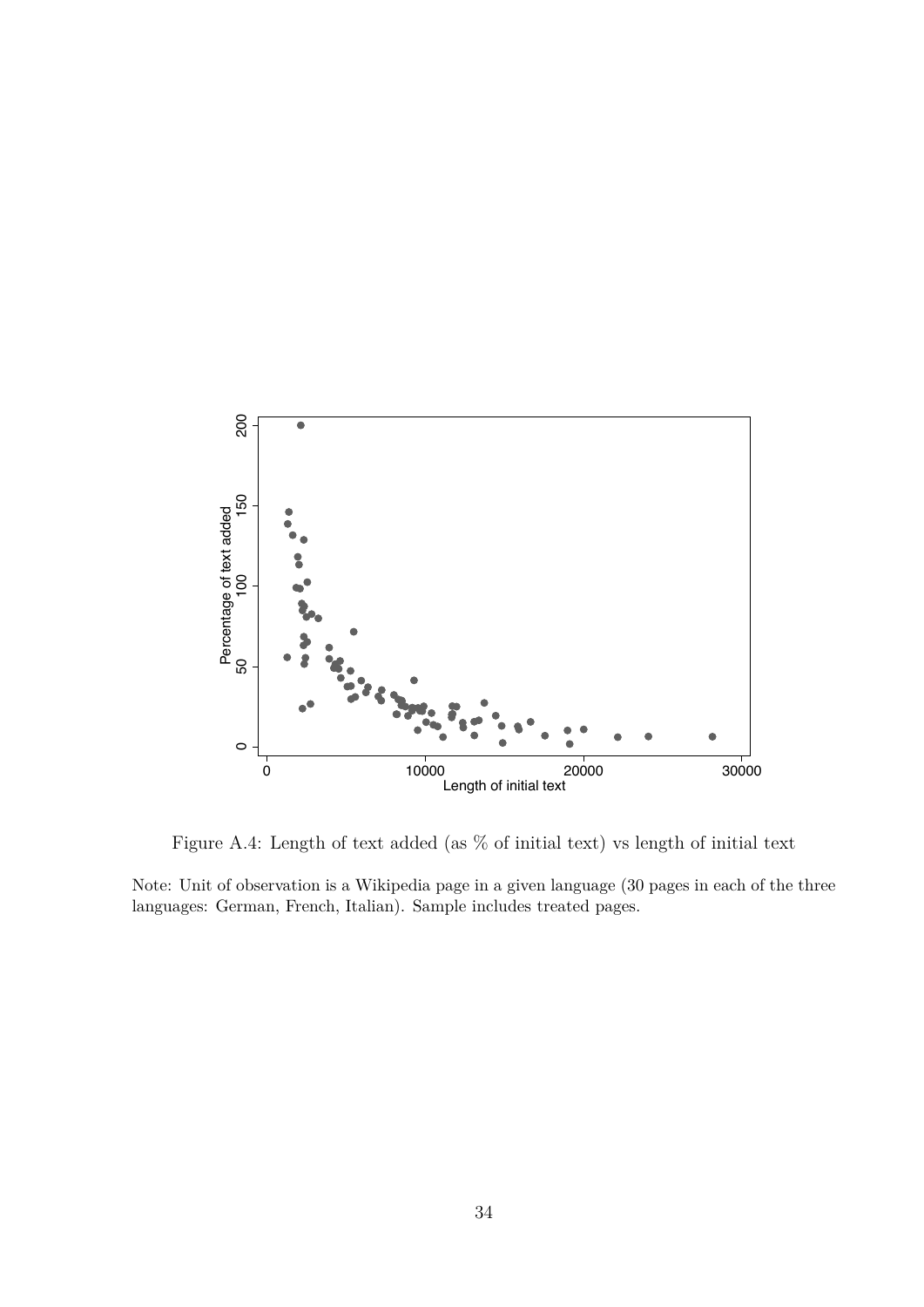

<span id="page-34-0"></span>Figure A.5: Logarithm of number of hotel nights in the control group

Note: Unit of observation is a month, city, and tourist country of origin triplet. Sample includes tourists from Italy, France, Germany to the 60 cities in Spain, but only the city-country of origin pairs, which were assigned to the control group. The time period of the sample is May–October in 2010 - 2015.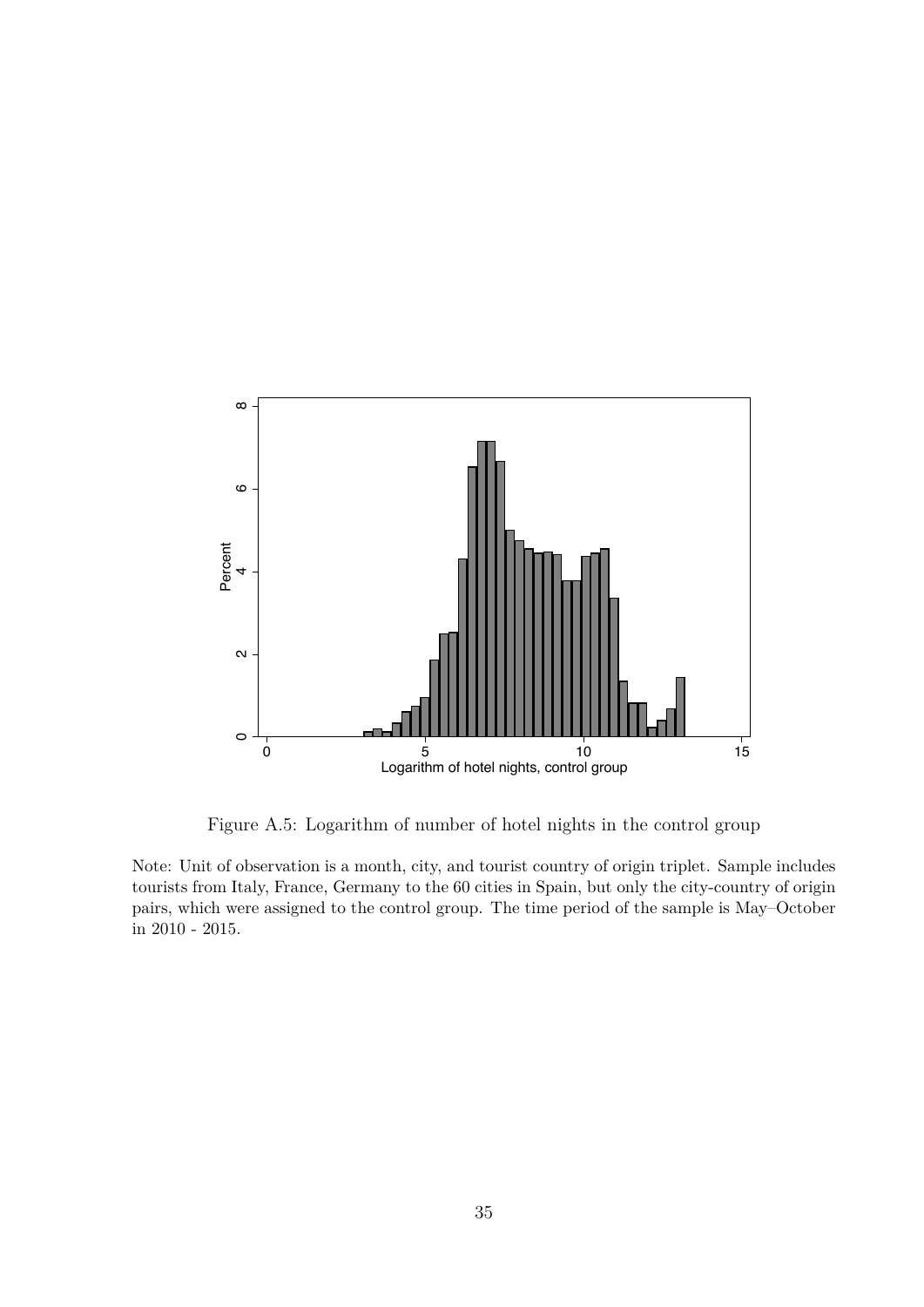

<span id="page-35-0"></span>Figure A.6: Percentage of missing hotel data, over 12 calendar months (January– December)

Note: Unit of observation is a month, city, and tourist country of origin triplet. Sample includes tourists from Italy, France, Germany to the 60 cities in Spain, but only city-country of origin pairs, which were assigned to the control group. The time period of the sample is 2010 - 2015.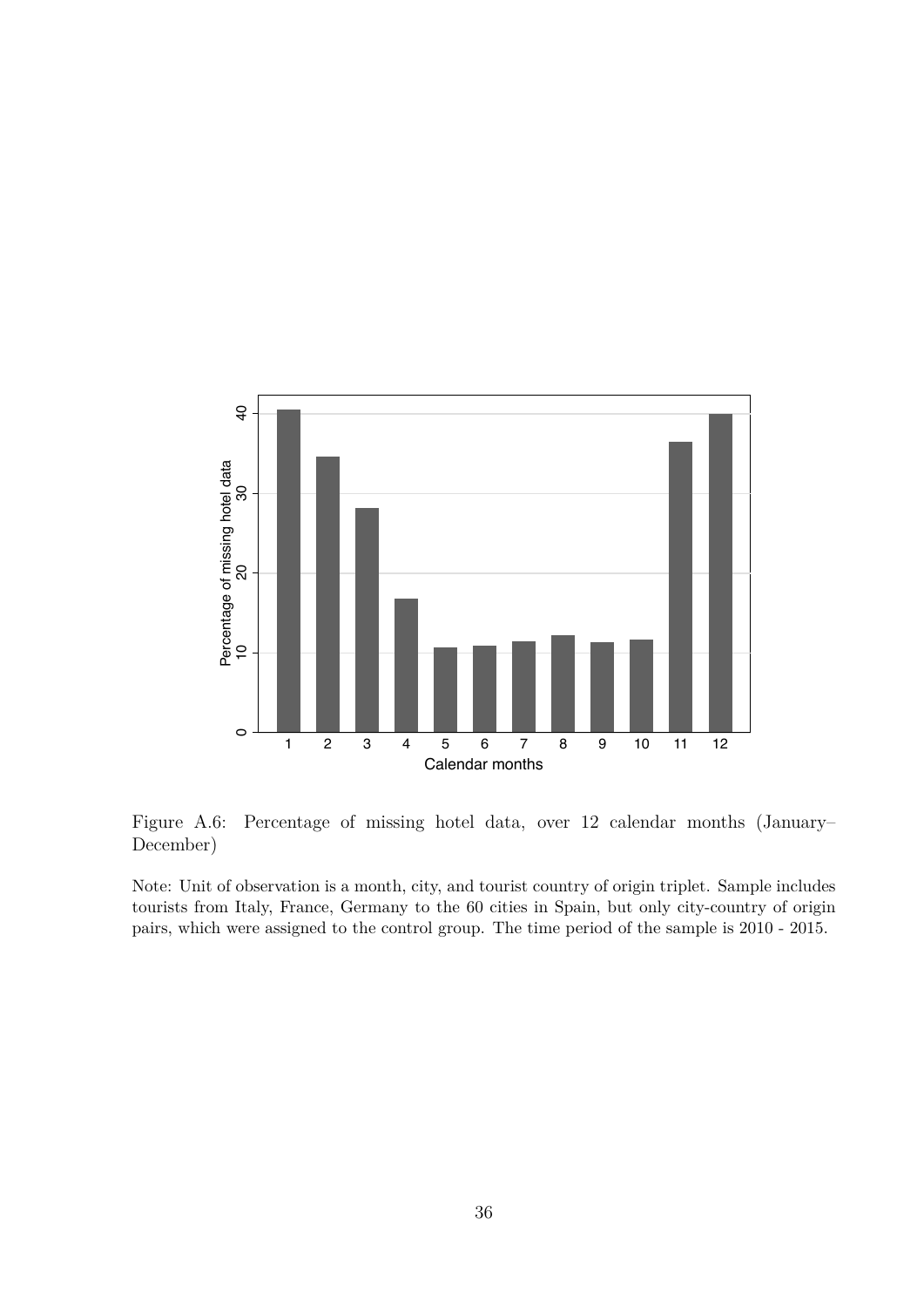# <span id="page-36-0"></span>**B Measuring Our Treatment and Its Survival**

We applied a diff algorithm twice to quantify how much we added by our treatment and how much of it was preserved a few months later. In particular, for each page we compared three revisions that we took from the Wikipedia revision history: the last revision prior to our changes (which we call *pre-treatment* revision), the last revision created by our treatment (*post-treatment*), and version a few months later (*survived*). In the revision history, the text is always in the Wikitext format, which means that some of it is not visible for the viewer. We normalized all the three revisions as follows. We used Wikipedia's built-in parser to get the html-version of the content, which we then converted to plain text by removing the html commands, i.e. removed all pictures, links, etc. This gave us three texts.

The length of pre-treatment is our page length measure. To quantify the content added by our treatment, we used a diff algorithm. It computes the smallest number of character additions and deletions from pre-treatment to post-treatment. The algorithm outputs which characters stayed the same, which ones were deleted, and which ones added. The total length of the added text is our measure of treatment length. Finally, to compute how much of the text survived after the editing process a few months later we computed diff from the added text to the survived text.<sup>[21](#page-36-1)</sup> See figure [B1](#page-36-2) for illustration.

| Revision      |       | Text Difference                                                                      | Length     |
|---------------|-------|--------------------------------------------------------------------------------------|------------|
| Pre-treatment | – abc |                                                                                      |            |
|               |       | Post-treatment adce diff(abc,adce)= $a\overline{b}$ dce Added 2 ( $\underline{d}$ e) |            |
| Survived      |       | $\text{acef}$ diff(de,acef)= $\text{acef}$                                           | Survived 1 |
|               |       |                                                                                      |            |

<span id="page-36-2"></span>Figure B1: Illustration how we used diff algorithm to quanitify the additions by treatment and the survival of the additions.

<span id="page-36-1"></span> $21$ It is a slightly imperfect measure, as there could be some text that was deleted, but the algorithm is unable to differentiate it from the other parts of the page (that were unrelated to our treatment), but in examples we checked by hand the results were accurate within a reasonable margin.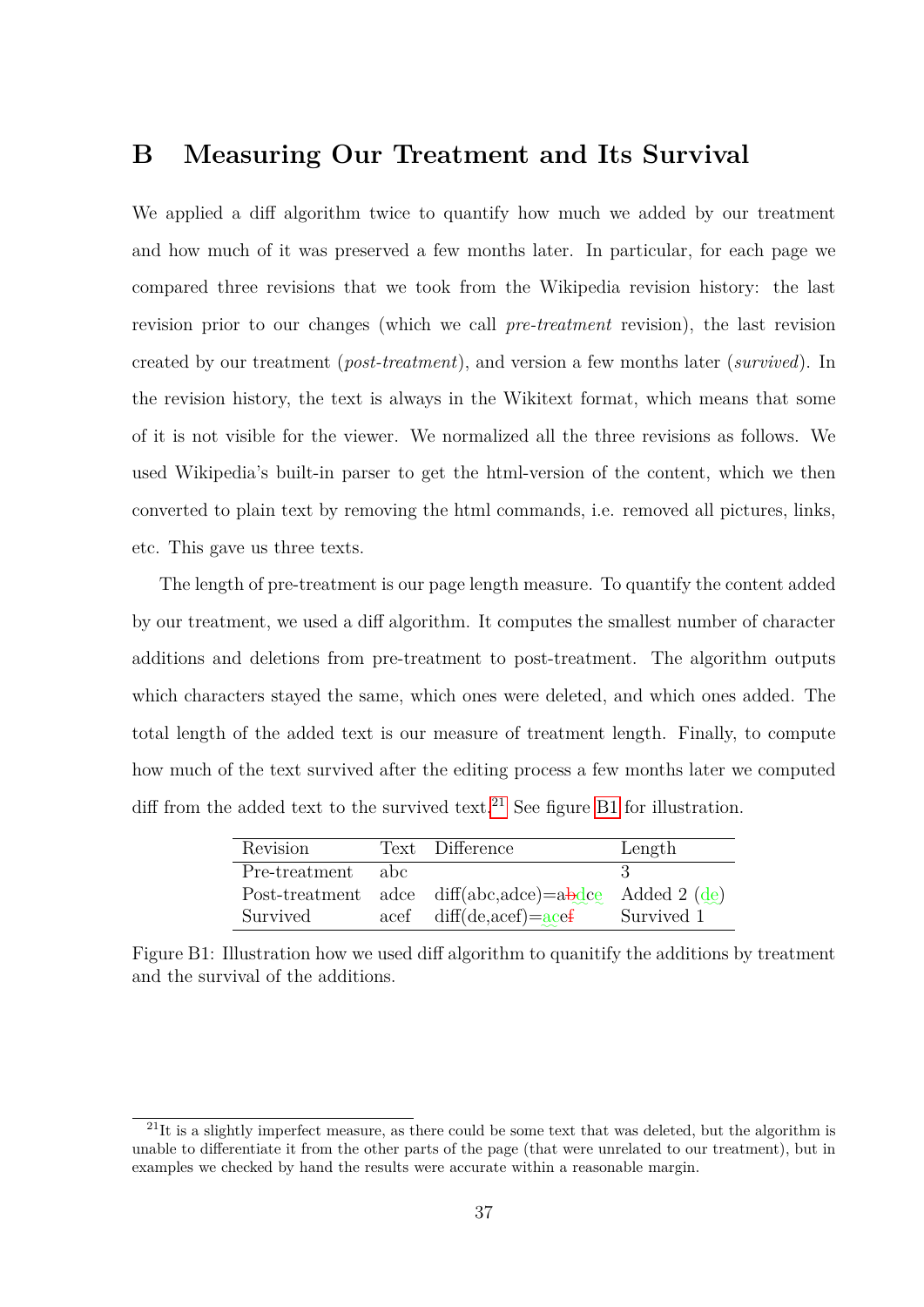# <span id="page-37-0"></span>**C Implementation of the Experiment**

**Selection of pages and randomization:** We chose the Spanish cities according to the availability of data at the level of the city, month, and tourist country of origin from INE (Spanish National Institute of Statistics). The data set included monthly information on nights spent in hotels of 135 Spanish cities, where the city is included in the sample if it has at least three non-empty hotels. The overnight hotel stays in this data set separate tourists by the country of origin, which was crucial for our experimental design. The dataset reported the number of visitors from the United Kingdom, Japan, United States, Germany, Belgium, France, Italy, Netherlands, Portugal; grouping the rest of the nationalities under the category "Other". Out of this set of countries, we picked four for our treatment: German, French, Italian, and Dutch. These countries all have a language that is strongly associated with the population of the country. Moreover, at least one member of our research team could verify the quality of texts in these languages.

Out of the 135 cities, we chose those with the pages shorter than 24,000 symbols in each language of treatment and available data (no missing values) for the period May to October 2013. Due to these criteria, the largest cities, including the capitals of provinces, for example, Madrid and Barcelona, as well as the smallest cities, with many missing values in the Summer 2013 period, were not included in the experimental setting. On the sample of remaining cities, we implemented the stratified randomization. We ordered the cities by the number of tourists' overnight stays and divided into groups of 6 cities, such that every city in the group receives one of the 6 treatments: 1) treat Wikipedia pages of the city in German & French, 2) in German & Italian, 3) in German & Dutch, 4) French & Italian, 5) French & Dutch, 6) Italian & Dutch. Overall, we had 10 groups of cities. 60 cities were treated, each in 2 languages, which resulted in a sample of 120 treated city-language pairs and 120 controls.

**Texts for treatment:** To create texts for treatment of Wikipedia articles, we proceeded in three steps. In the first step, our research assistants with knowledge of English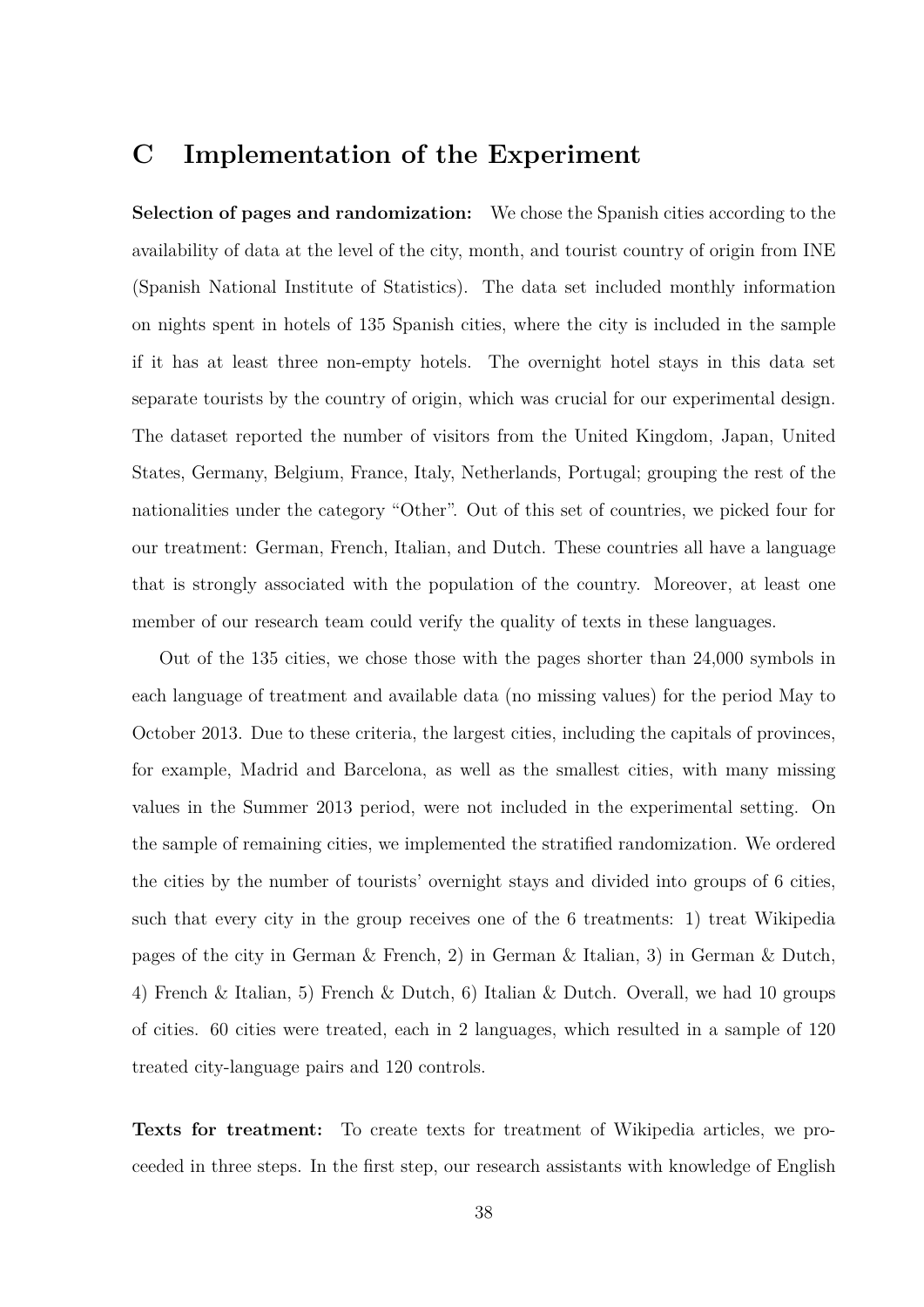and Spanish languages compared city pages in Spanish and English Wikipedia to find information that would be valuable for visitors of the city, especially in the following sections:

- Introduction
- Climate
- Main sights / Landmarks and Culture (including Festivals) / Culture and Sights / Tourism
- Museums, Churches, Castles, Other Points of Interest
- Transport / Traffic
- Airport, Train, Road, Boats

The information in Wikipedia city pages follows a standard structure and the pages of the Spanish cities are much more complete in Spanish than in other languages. For example, if we compare the Spanish and English articles on Benalmadena, we see many similarities in the composition of some sections: history, geography, sights.<sup>[22](#page-38-0)</sup> However, the details provided about sights are very short, almost bullet point, in the English version, while being detailed in the Spanish version. Moreover, the Spanish version contains not only the sights but also cultural events related to the city, which could also be relevant to English-speaking readers. Wikipedia pages in other languages, such as French or Italian, contain even fewer details than the English page.

Overall, research assistants were asked to find 3–4 paragraphs of information missing, which is about A4 page size. To simplify the translation to treatment languages, they translated the parts of this information that were available only in Spanish to English.

As the second step, we hired translators for each of the four treatment languages (French, German, Italian, and Dutch). We gave them the information in English collected

<span id="page-38-0"></span> $^{22}$ See <https://es.wikipedia.org/wiki/Benalm%C3%A1dena> for the Spanish page and [https://en.](https://en.wikipedia.org/wiki/Benalm%C3%A1dena) [wikipedia.org/wiki/Benalm%C3%A1dena](https://en.wikipedia.org/wiki/Benalm%C3%A1dena) for the English page in Wikipedia.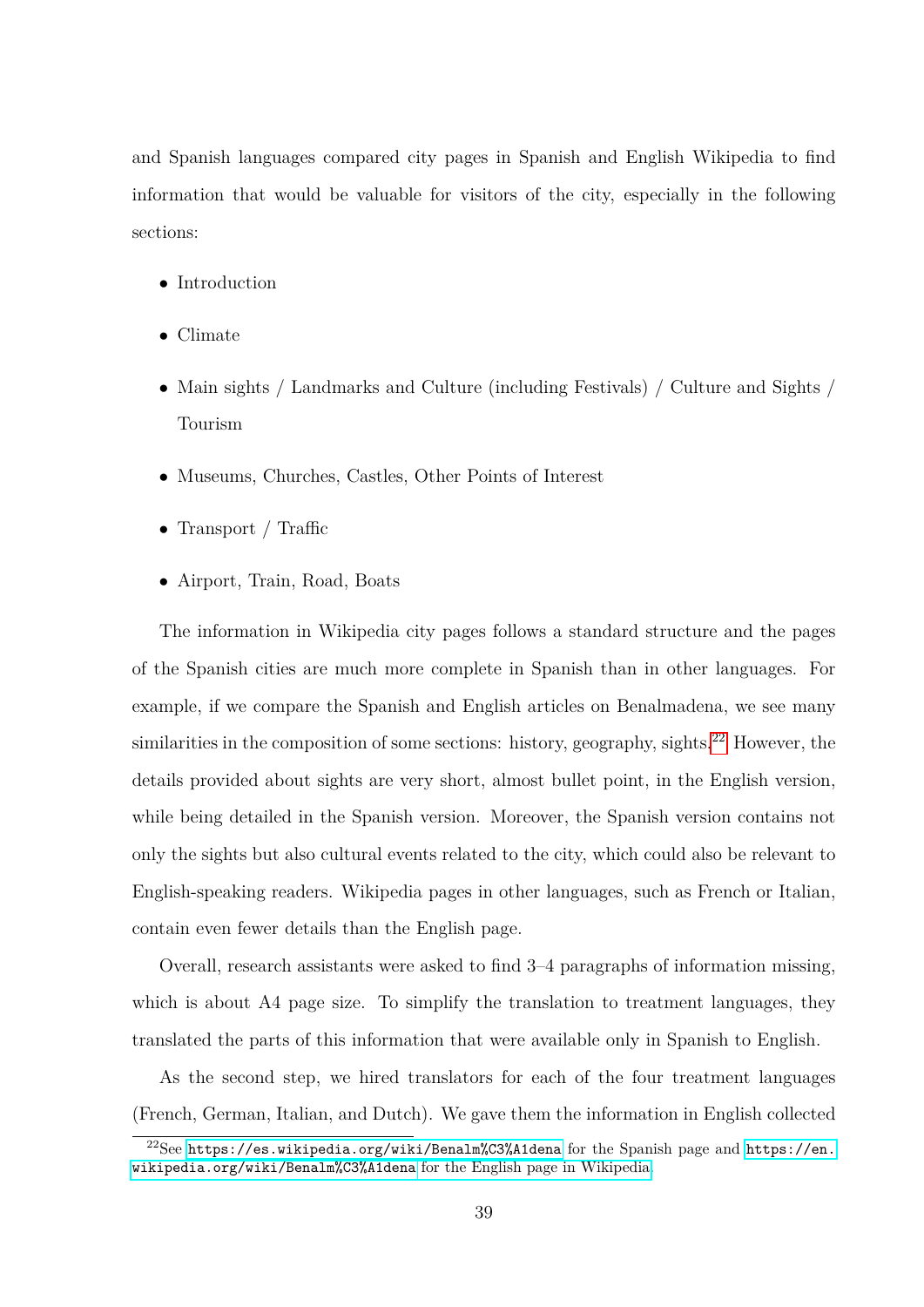in the first step as well the information from the Wikipedia target page. Their task was to translate parts from the material in English that were missing in the target language so that the missing information could be added to Wikipedia pages in the corresponding treatment languages. Further requirements were as follows:

- The text can contain only correct information. The added text must be polished and easily readable.
- The text should not repeat already existing information.
- The translation does not have to be a word-by-word translation. The names of the places and monuments etc. should be correct.
- The whole text did not need to look like a fully coherent story but could be a collection of paragraphs, where each paragraph provides information about some topic.

As a result of this procedure, for each Wikipedia article covering a Spanish city in a determined language of treatment, we had some new information to be uploaded to the article. The final step was to upload the resulting text to Wikipedia pages, carefully merging it with the existing text.

**Uploading texts:** For uploading the new information to the corresponding city-language articles on Wikipedia, we created 16 user accounts. Each account was randomly assigned to a set of cities for uploading the content. The newly created content, as well as two photos from the Spanish version of the article, were then uploaded to Wikipedia in mid-August, 2014.

**Community reaction:** In the first day after the treatment, we checked the articles, and in French and Italian language, no problems occurred. In German Wikipedia, an administrator contacted us and asked about the purpose of the content uploads and whether we have any commercial interest. We replied, providing information about our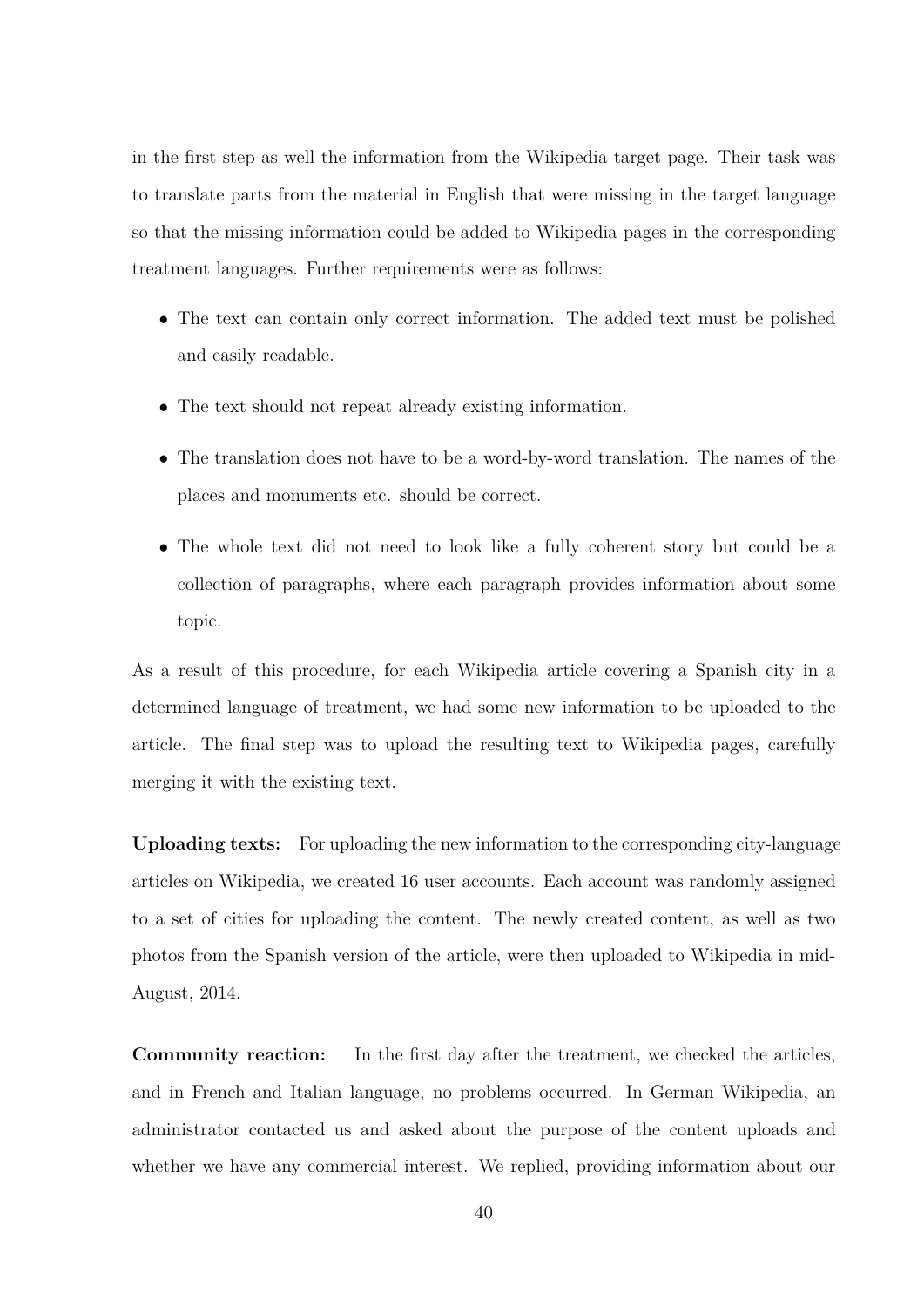institution and the research group, and about the research project. This response was sufficient. In Dutch Wikipedia, a single editor reverted all our edits within 24 hours. We discussed the issue with this editor, but the editor was not willing to accept our contributions and therefore we decided to stop the uploads on the Dutch Wikipedia and accept the reversions.

# <span id="page-40-1"></span>**D Quantifying Search Costs**

In this appendix, we study the impact of the treatment on Google Search Rank of a particular city. This data was collected in June 2019 by submitting searches in the format "Turismo di Elche" (for each city in Italian, German, and French languages) and recording the position of the first result from Wikipedia related to a particular location. For example, for this specific search, the first result appeared in position 14 (second page, position number four).

Table [D1](#page-40-0) shows that search ranks affiliated with the pages in the treated group are on average about 7–9 positions higher than in the control group (which on average appear at position 22*.*4). We interpret the increased visibility in search results as a reduction of search costs.

<span id="page-40-0"></span>

|                         | (1)            | (2, 2)     |
|-------------------------|----------------|------------|
| Treatment               | $-9.200***$    | $-7.725**$ |
|                         | (3.472)        | (3.647)    |
| City FE                 | N <sub>o</sub> | Yes        |
| Language FE             | No             | Yes        |
| Mean dependent variable | 22.433         | 22.433     |
| Adj. R-squared          | 0.033          | 0.051      |
| Observations            | 180            | 180        |

Table D1: Dependent variable: Google Search Rank

Note: The unit of observation is a city and language pair. The dependent variable is Google Search Rank for searches in the format "Turismo di Elche" in Italian, French, and German. Treatment equals one for treated city-language pairs and zeroes otherwise. Standard errors (in parentheses), \*\*\* Indicates significance at the 1 percent level, \*\* at 5 percent level, \* at 10 percent level.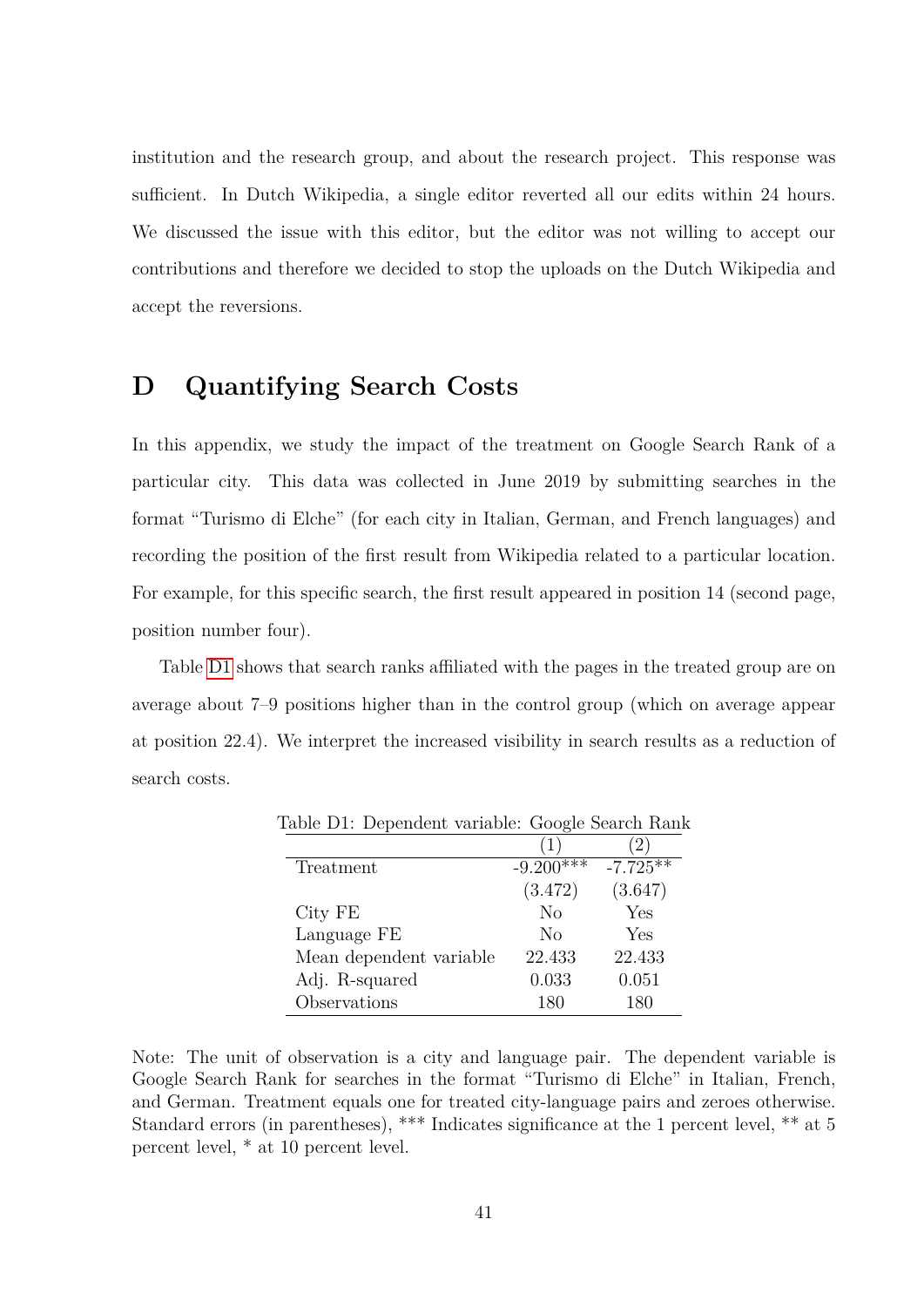# <span id="page-41-0"></span>**E Business Stealing vs. Market Expansion**

A natural question to ask is how much of our results come from business stealing and how much from market expansion. For example, our results are consistent with 4*.*5% business stealing, i.e. rerouting tourists from the cities in the control group to the cities the treatment group. But they are also consistent with 9% market expansion, i.e. increasing the overall number of tourists to the medium-sized Spanish cities. Perhaps more plausibly, it could be a combination of these two effects.

Our experiment was not designed to decompose these two effects. However, we can study this issue by using the fact that the pages in the control group in French, German, and Italian languages were exposed to a potential "business-stealing" shock, i.e. some of their neighboring cities were treated in these languages. The pages in the Dutch control group (where the experiment was canceled), as well as pages in other European Union languages, were not exposed to such shock. By comparing these two groups, we could identify the business-stealing effect.<sup>[23](#page-41-1)</sup>

To estimate it, we run the following regression, which is similar to our main differencein-difference specification:

$$
log(Nights_{ijt}) = \beta_0 + \beta_1 \cdot FranceGermanyItaly_{ij} \cdot PostTeatment_t
$$
\n
$$
+ \beta_2 \cdot PostTeatment_t + \beta_3 \cdot log(TouristsFrom Spain_{ijt})
$$
\n
$$
+ \beta_4 \cdot log(TouristsToBarcelona Madrid_{ijt}) + CityCountryFE_{ij} + \varepsilon_{ijt}
$$
\n(2)

The sample consists of two parts: first, we take all observations in our control group, which are untreated city-language pairs in French, German, and Italian, for which the variable *F ranceGermanyItalyij* equals one; and second, control group in Dutch language (Column 1) or all other European Union countries (Column 2), for which  $FranceGermanyItaly<sub>ij</sub>$ equals zero. The coefficient of interest is  $\beta_1$ , which should capture the business-stealing

<span id="page-41-1"></span><sup>23</sup>We are grateful to the anonymous referee for this suggestion.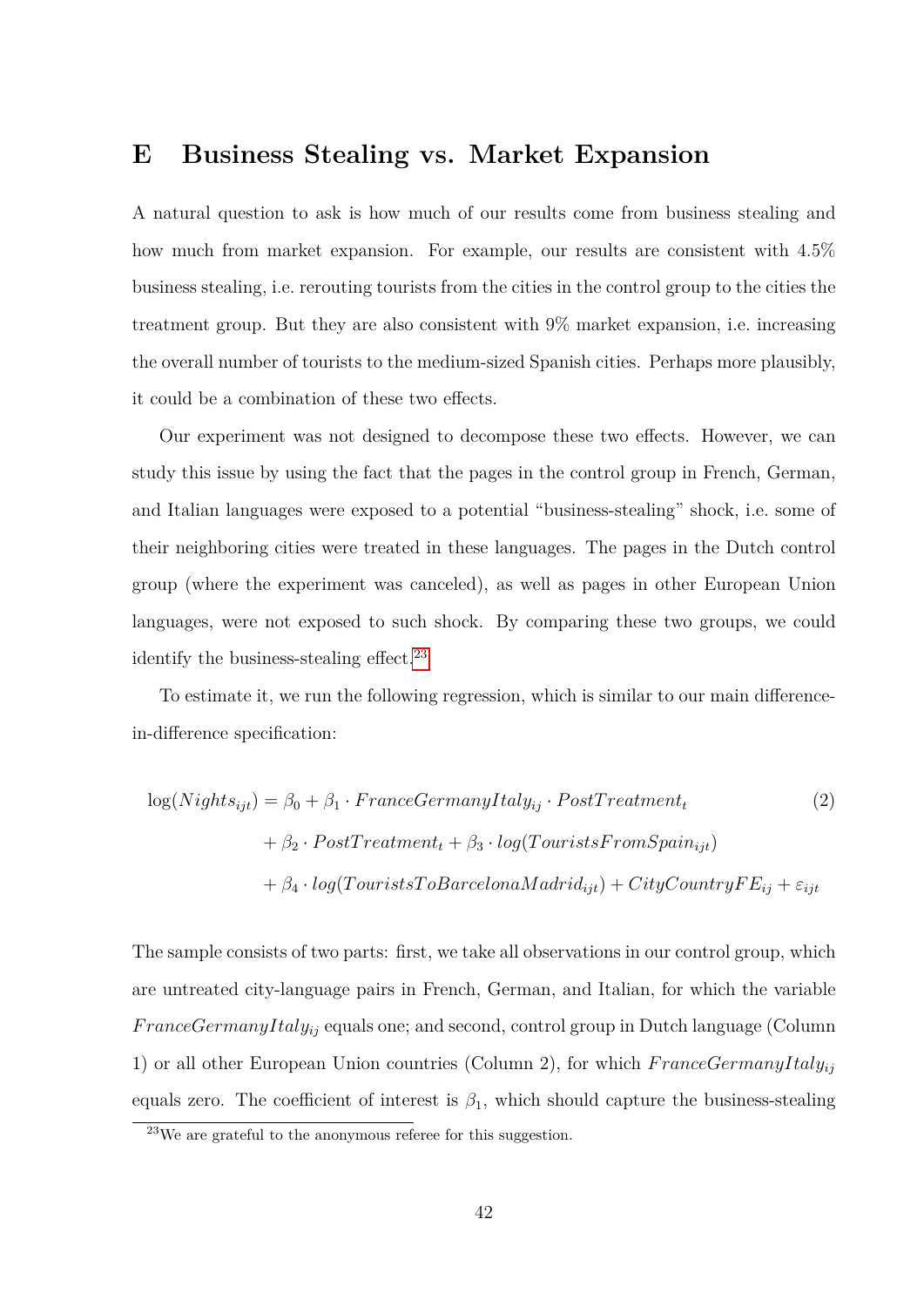effect, i.e. by how much the number of tourists in our control group is lower than we would predict by looking at tourist flows from other similar countries. To control for the city-specific time trends, we include the logarithm of the number of tourists from Spain going to the same city. To control for the country-of-origin-specific time trends, we include logarithm of the number of tourists from the same country going to Barcelona and Madrid (which are cities outside our sample). For the other European countries, due to privacy-related data limitations, we have data only for the UK, Portugal, Belgium, and then the remaining European Union countries altogether. We exclude Belgium because it was partly treated by the treatment of French pages.

Table [E1](#page-43-0) reports our estimation results from this regression. Although the point estimates would imply a sizable business-stealing effect of 2.6–5%, there is not enough data to precisely estimate the coefficients. In particular, we are unable to reject either of the two extremes: that our main result is purely driven by business stealing or that it is solely driven by market expansion (i.e. reject business stealing).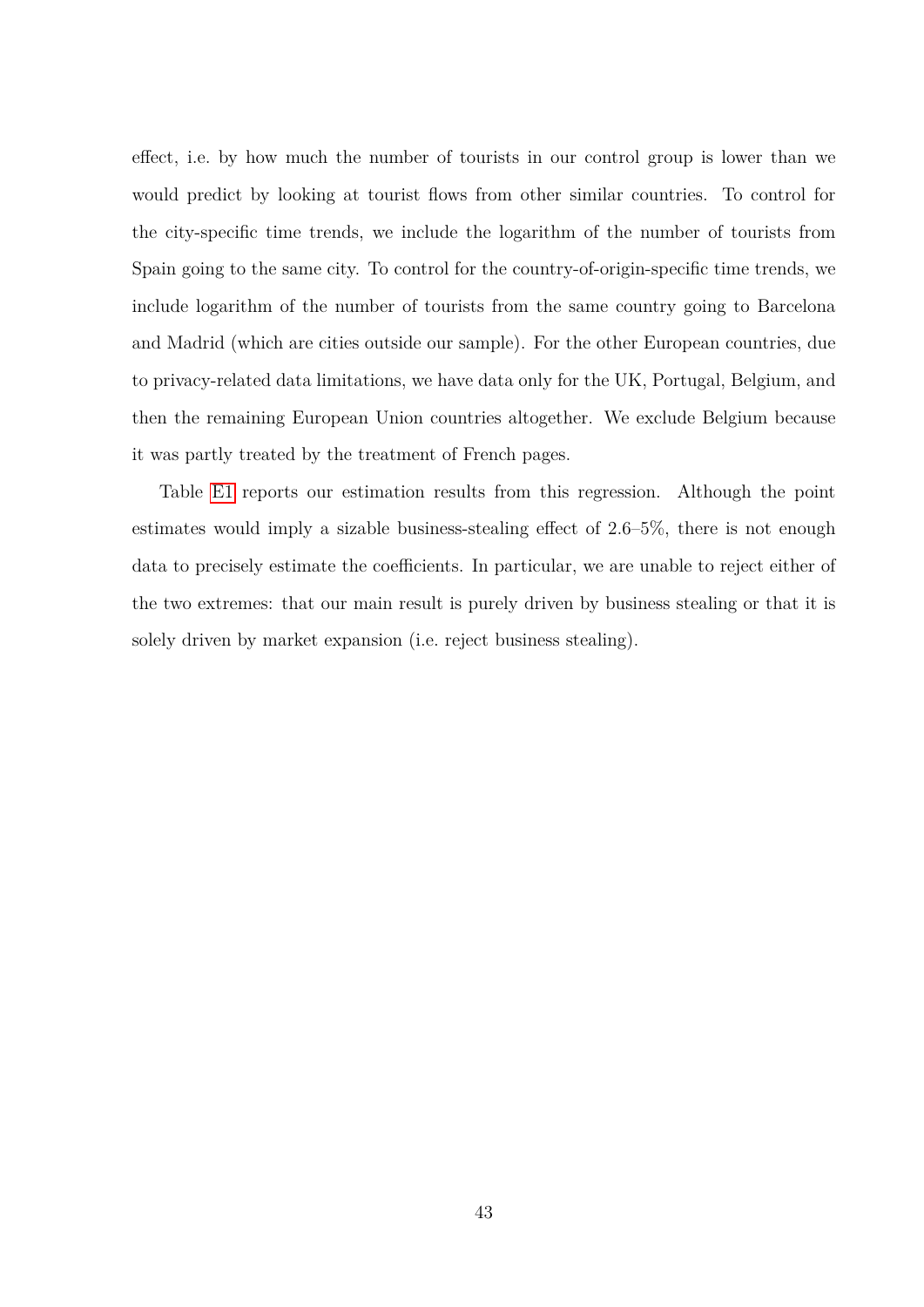|                                                | Control groups of       | Added other       |
|------------------------------------------------|-------------------------|-------------------|
|                                                | France, Germany, Italy, | European Union    |
|                                                | Netherlands             | countries         |
|                                                | $\left(1\right)$        | $\left( 2\right)$ |
| France, Germany, Italy $\times$ Post treatment | $-0.026$                | $-0.050$          |
|                                                | (0.076)                 | (0.048)           |
| Post treatment                                 | 0.090                   | $0.127***$        |
|                                                | (0.063)                 | (0.024)           |
| Log(Tourists from Spain)                       | $0.363***$              | $0.398***$        |
|                                                | (0.038)                 | (0.034)           |
| Log(Tourists to Barcelona, Madrid)             | $0.802***$              | $0.682***$        |
|                                                | (0.074)                 | (0.065)           |
| City-Country FE                                | Yes                     | Yes               |
| Adj. R-squared                                 | 0.191                   | 0.150             |
| City-country pairs                             | 120                     | 300               |
| Observations                                   | 3794                    | 9293              |

<span id="page-43-0"></span>Table E1: Measuring business stealing. Dependent variable: Logarithm (number of hotel nights)

Note: The unit of observation is a month, city, and tourist country of origin triplet. The sample includes tourists to the 60 cities in Spain in May–October in 2010–2015. In column 1, the sample includes tourists from the control groups in France, Germany, Italy, and the Netherlands. Column 2 adds to the sample tourists from the UK, Portugal, and the remaining EU countries (except Belgium) going to the 60 cities. *PostTreatment* equals 1 for the time periods post-experiment. *Log(TouristsFromSpain)* is the logarithm of the number of tourists from Spain going to the same city. *Log(TouristsToBarcelonaMadrid)* is the logarithm of the number of tourists from the same country going to Barcelona, Madrid. All regressions include fixed effects for each city and country of origin pair. Standard errors (in parentheses) are clustered by city-country pair. \*\*\* Indicates significance at the 1 percent level, \*\* at 5 percent level, \* at 10 percent level.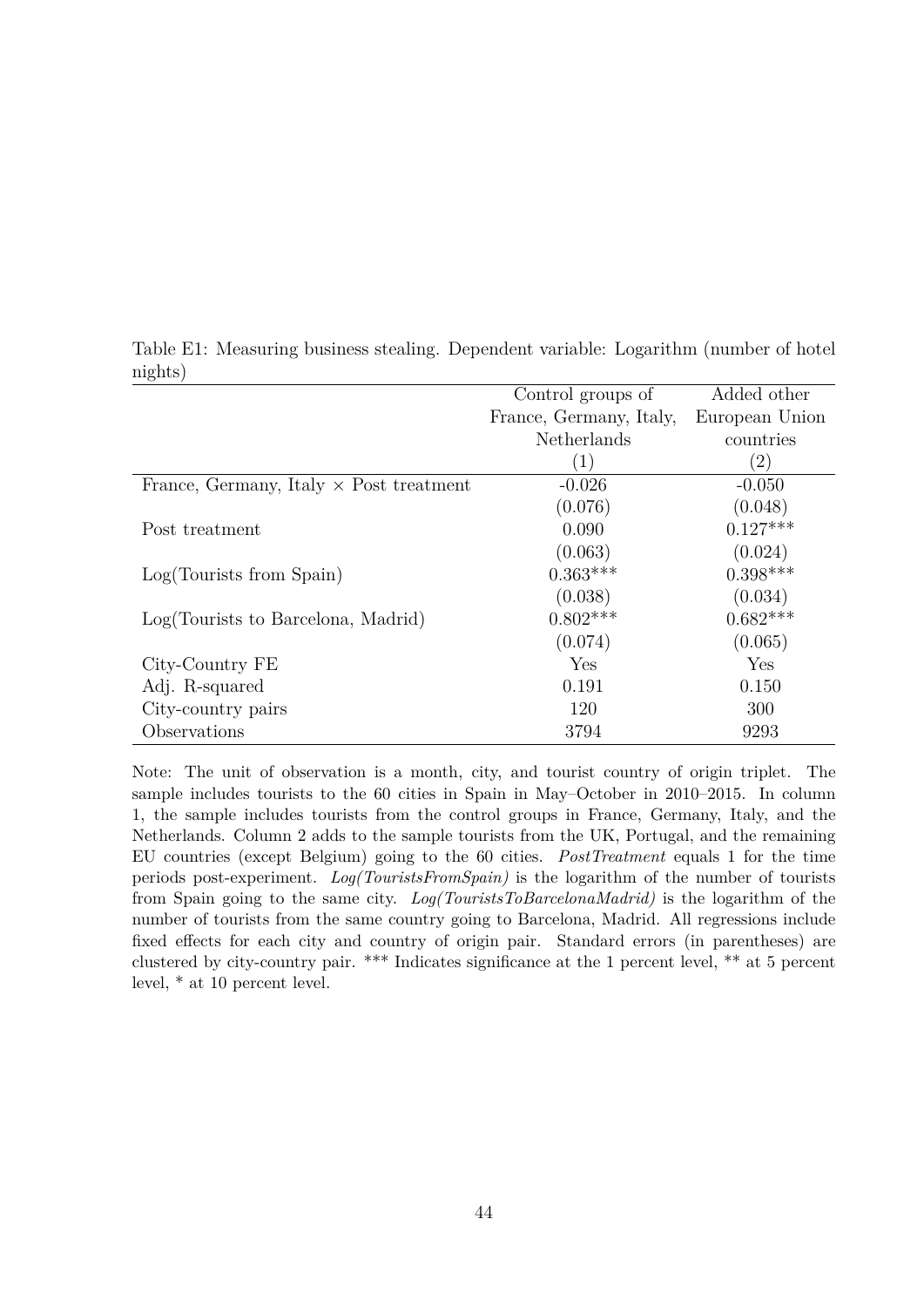# <span id="page-44-0"></span>**F Descriptive Analysis of Page Lengths**

In this appendix, we look at the descriptive statistics of page lengths of Wikipedia city pages in different languages. We check their correlations with explanatory variables such as the population of the city, the number of tourists, and also the number of hotel employees. This analysis allows us to address one possible explanation for the online presence puzzle—interested parties, such as hotel managers, could consider the costs of increasing digital presence and the appropriability of the returns on this investment. As the information on Wikipedia is a public good, there is an incentive to free-ride and wait for someone else to contribute. For a fixed population size and the number of tourists, the free-riding hypothesis would suggest that cities with fewer hotel employees should have longer Wikipedia pages. To address this question, we run the following regression.

$$
log(PageLength_{ij}) = \beta_0 + \beta_1 log(HotelEmployes_i) + \beta_2 log(Nights_{ij})
$$
\n
$$
+ \beta_3 log(Population_i) + \varepsilon_{ij}
$$
\n(3)

The variable  $PageLength_{ij}$  is the length of the Wikipedia page of city *i* in language *j*, *HotelEmployees*<sup>*i*</sup> is the total number of hotel employees in city *i*, *Nights*<sup>*i*</sup> is the number of overnight stays by visitors from country  $j$  in city  $i$ , and  $Population_i$  is the population of city *i*. We use values from August 2013 for all variables. The coefficient of interest is  $\beta_1$ , which would be negative under the free-riding hypothesis and zero otherwise.

Table [F1](#page-45-0) presents the regression estimates. While the analysis does not prove a causal relationship, it is consistent with natural explanations. Cities with a larger population have longer Wikipedia pages, but this effect is statistically significant only for Spanish Wikipedia. Cities with more visitors from a particular country have longer pages in their language, but again the effect is significant only in the Spanish language.

Importantly, controlling for the population and the number of tourists, the cities with fewer hotel employees, have longer Wikipedia pages. This effect is statistically significant